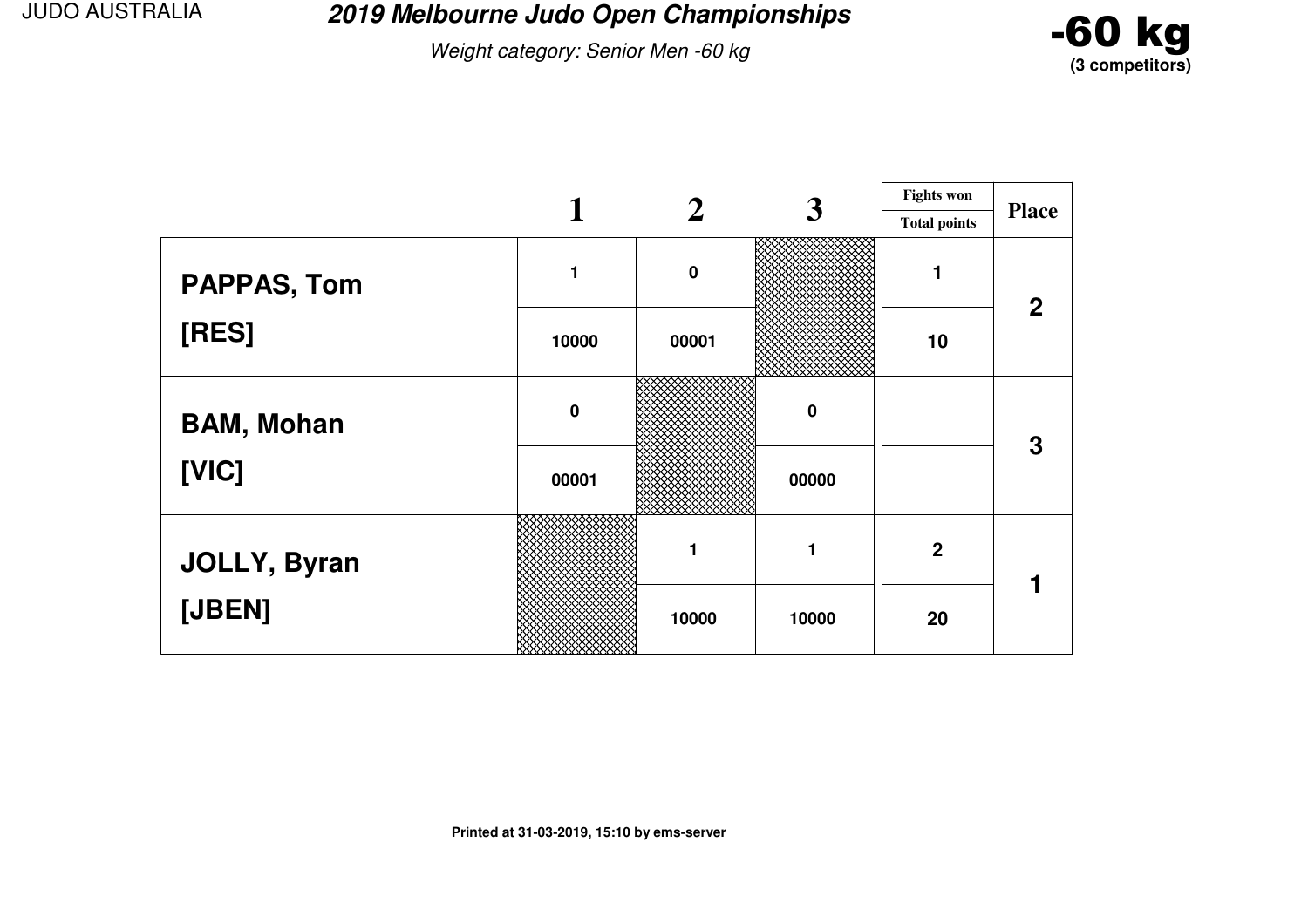#### 2019 Melbourne Judo Open Championships30th & 31st March 2019Weight category: Senior Men -66 kg



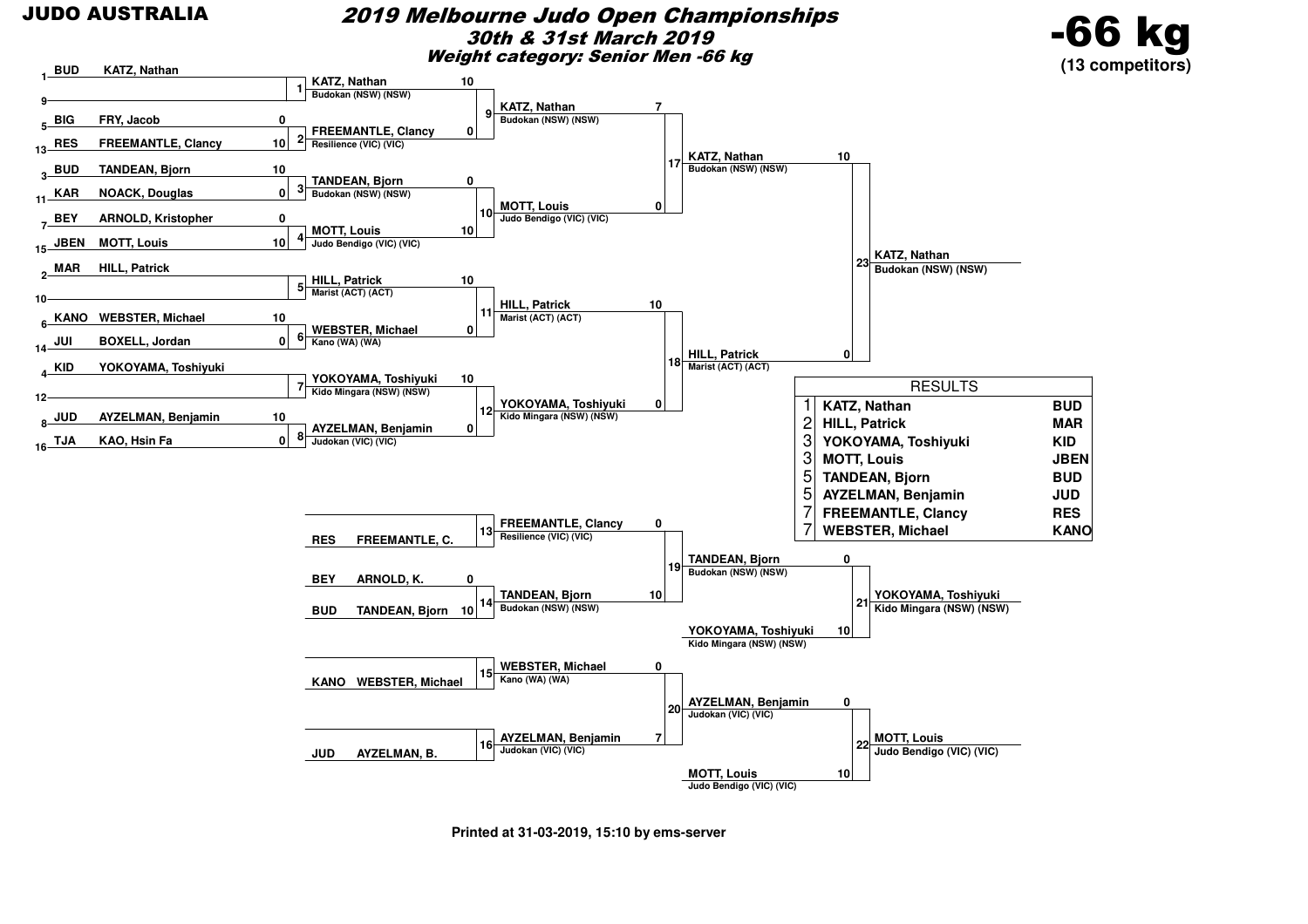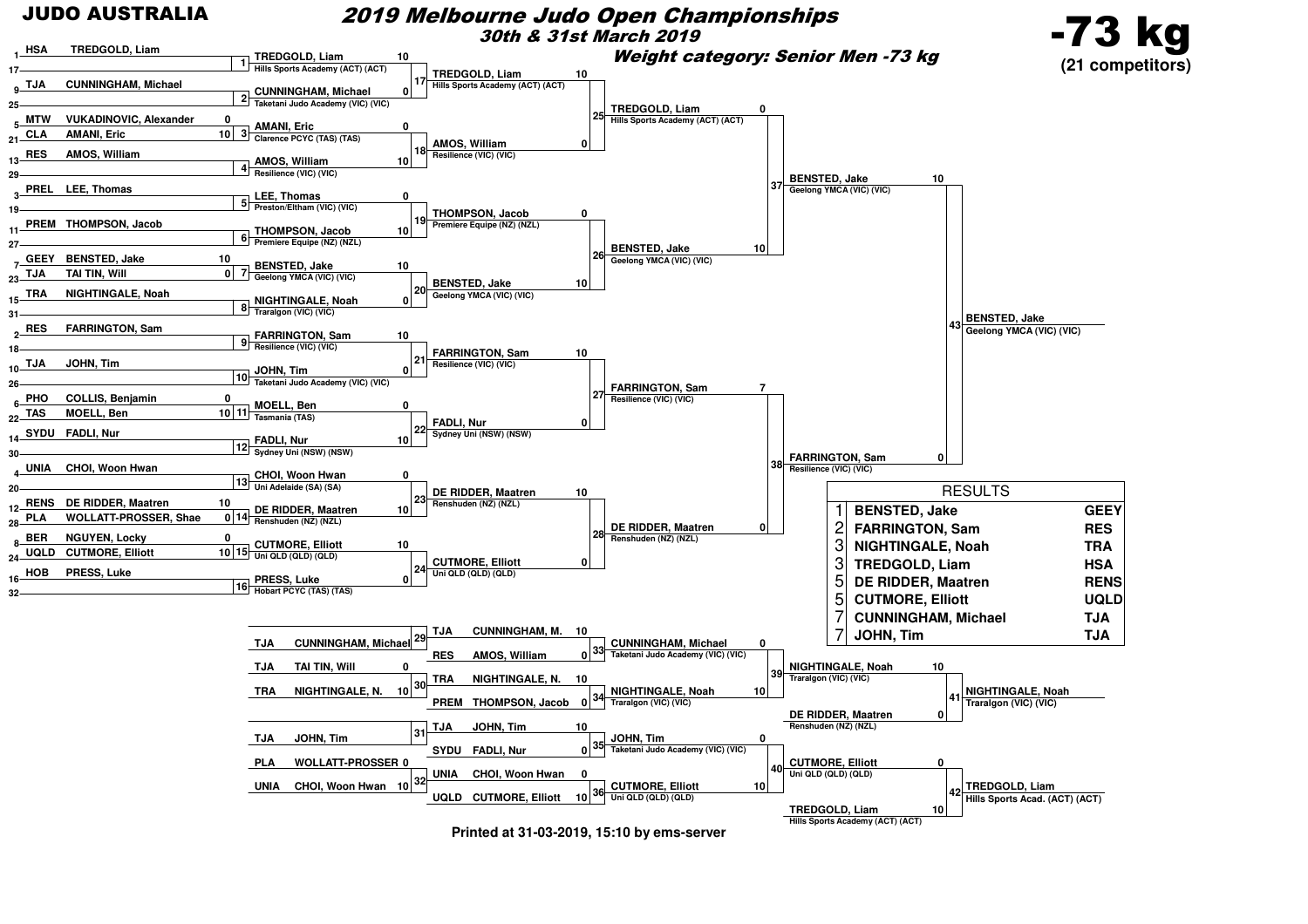#### 2019 Melbourne Judo Open Championships30th & 31st March 2019Weight category: Senior Women -48 kg



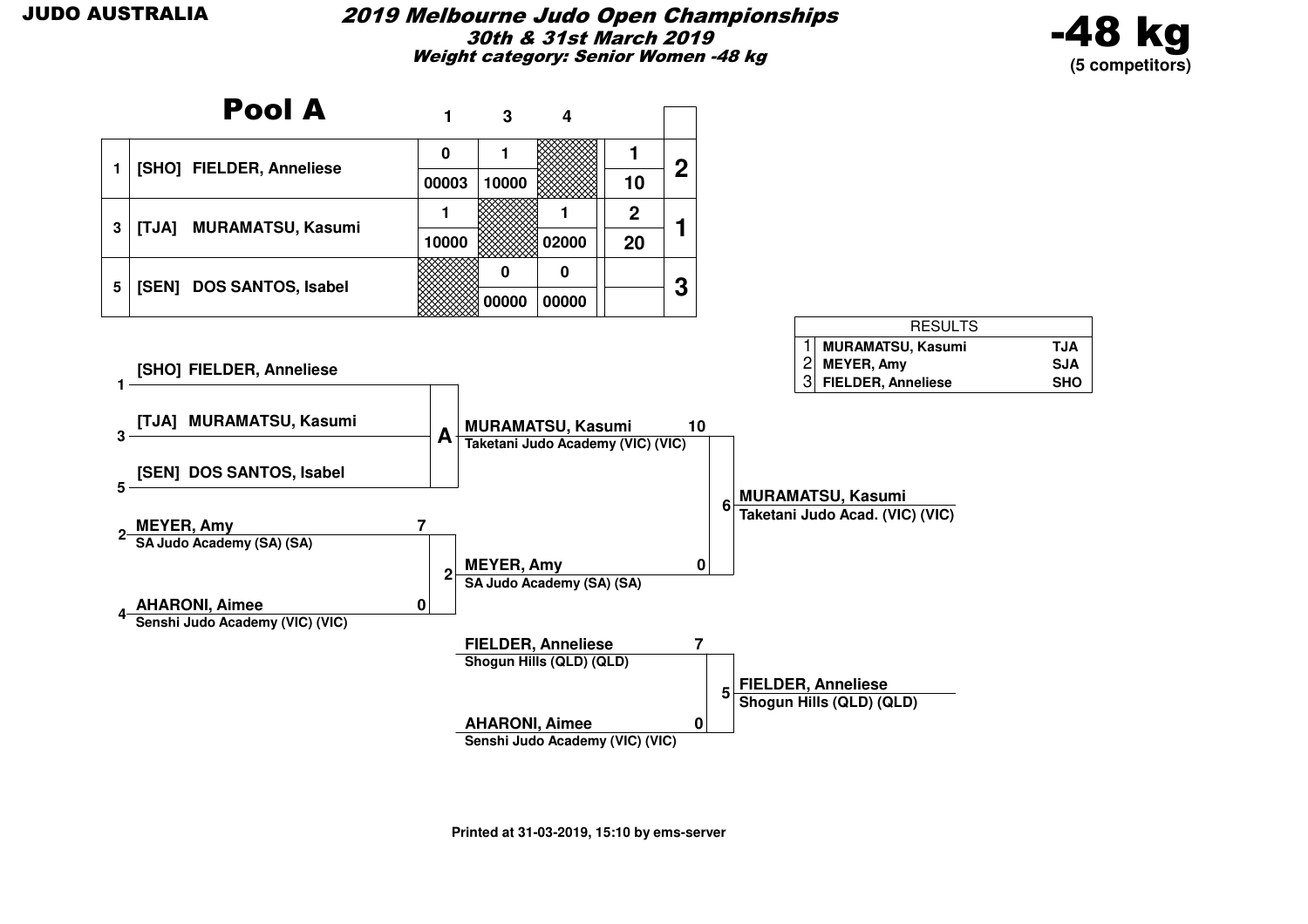#### 2019 Melbourne Judo Open Championships30th & 31st March 2019Weight category: Senior Women -52 kg



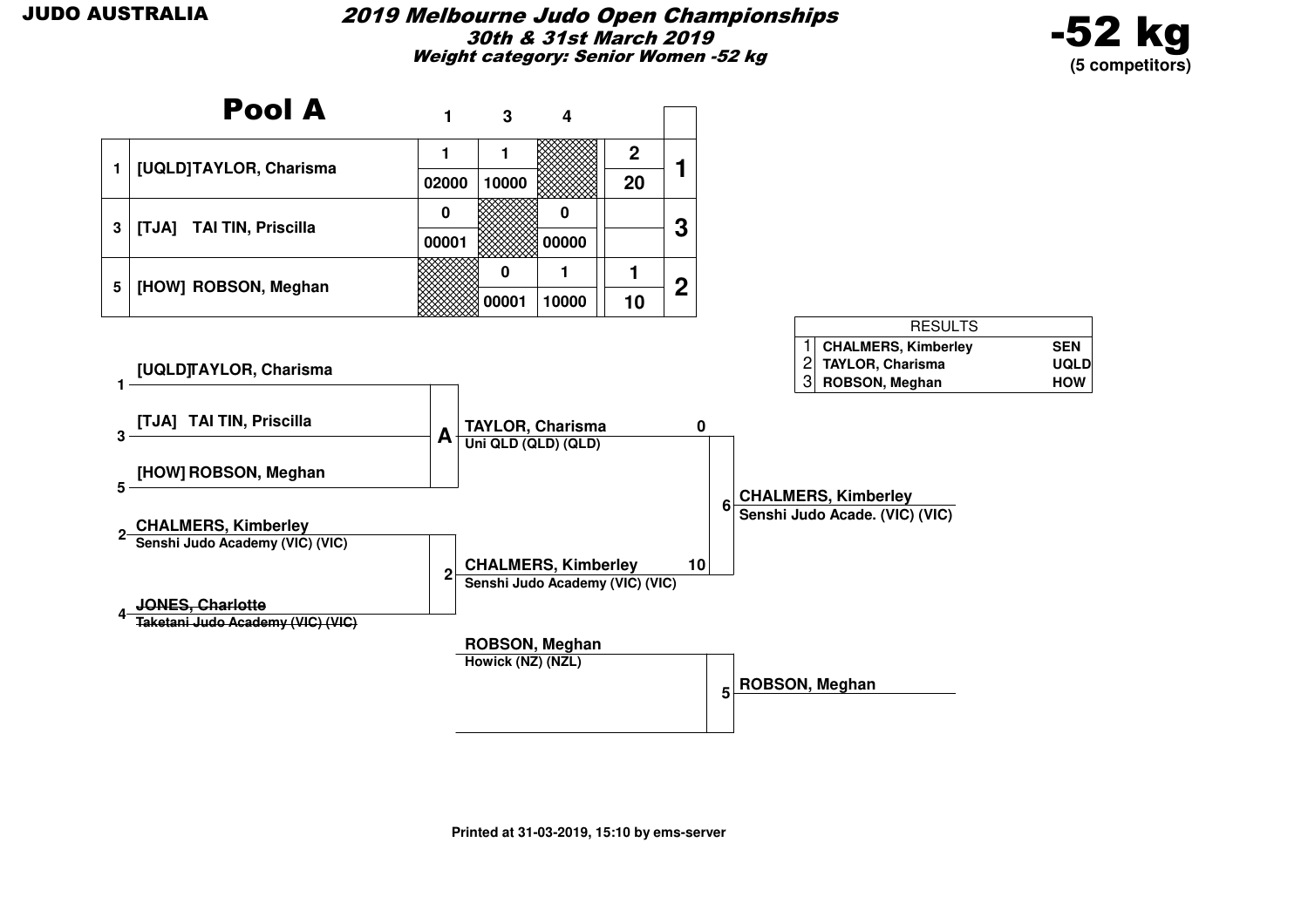2019 Melbourne Judo Open Championships30th & 31st March 2019Weight category: Senior Women -57 kg



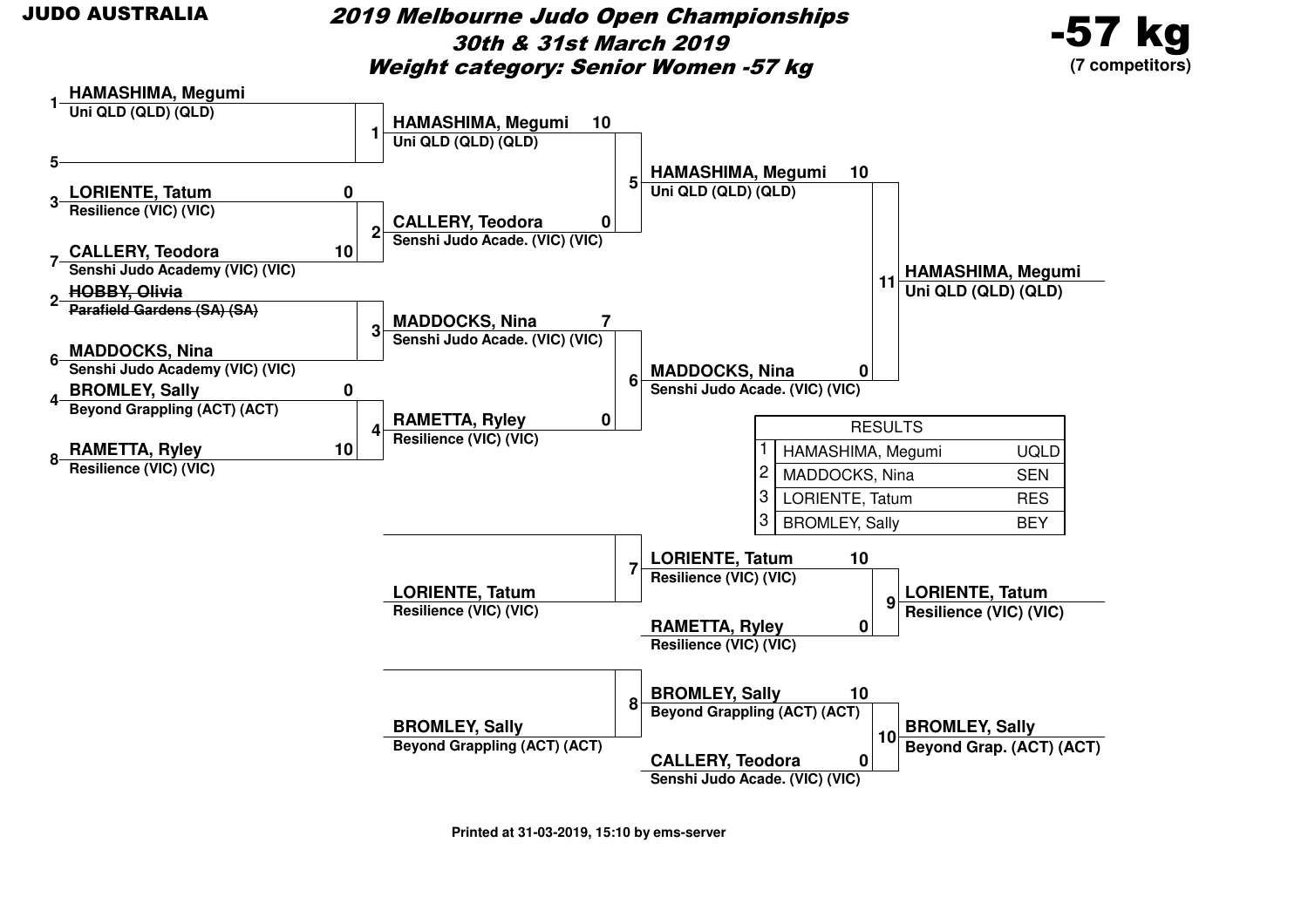#### 2019 Melbourne Judo Open Championships30th & 31st March 2019Weight category: Junior Men -60 kg



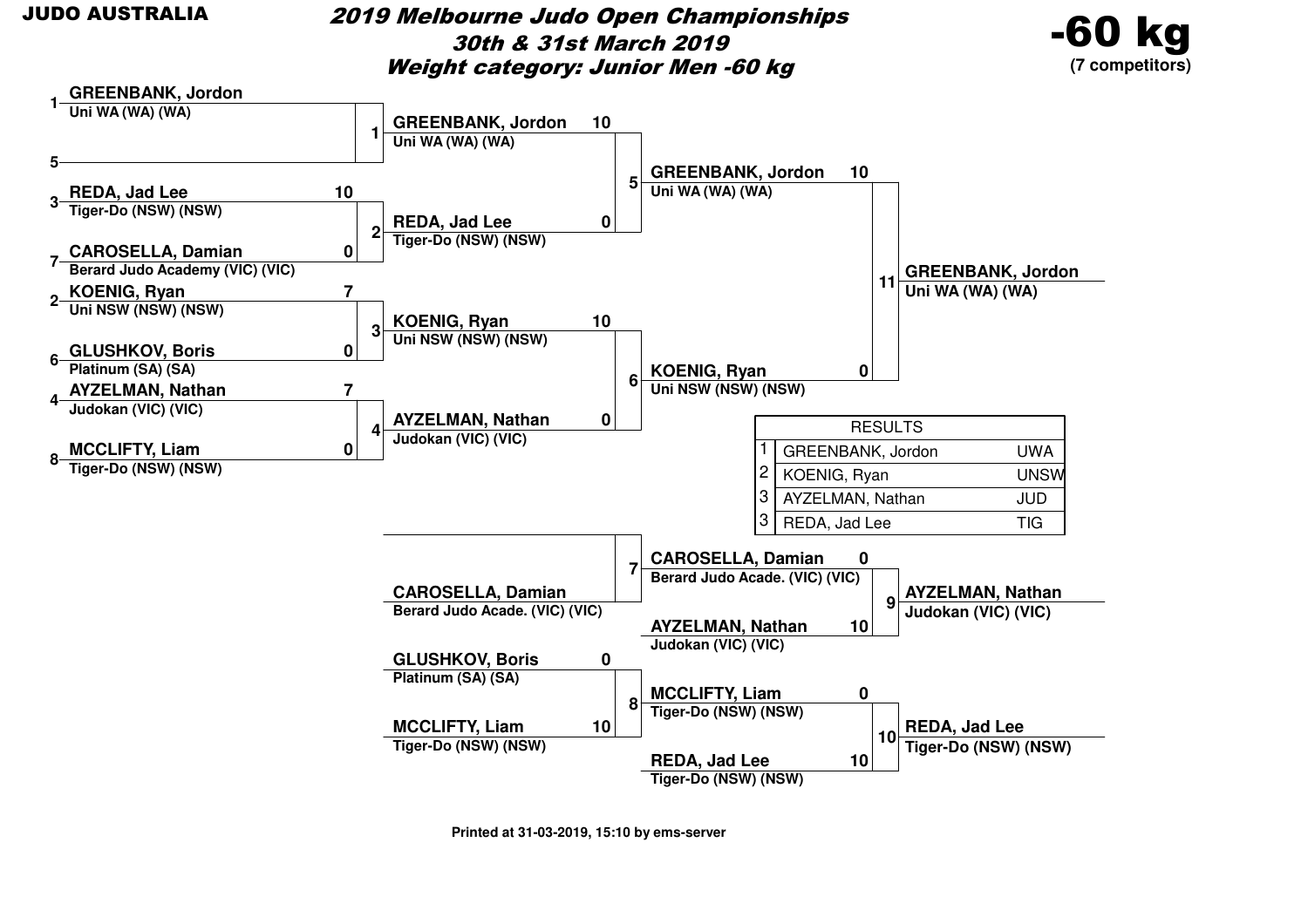#### 2019 Melbourne Judo Open Championships30th & 31st March 2019Weight category: Junior Men -66 kg



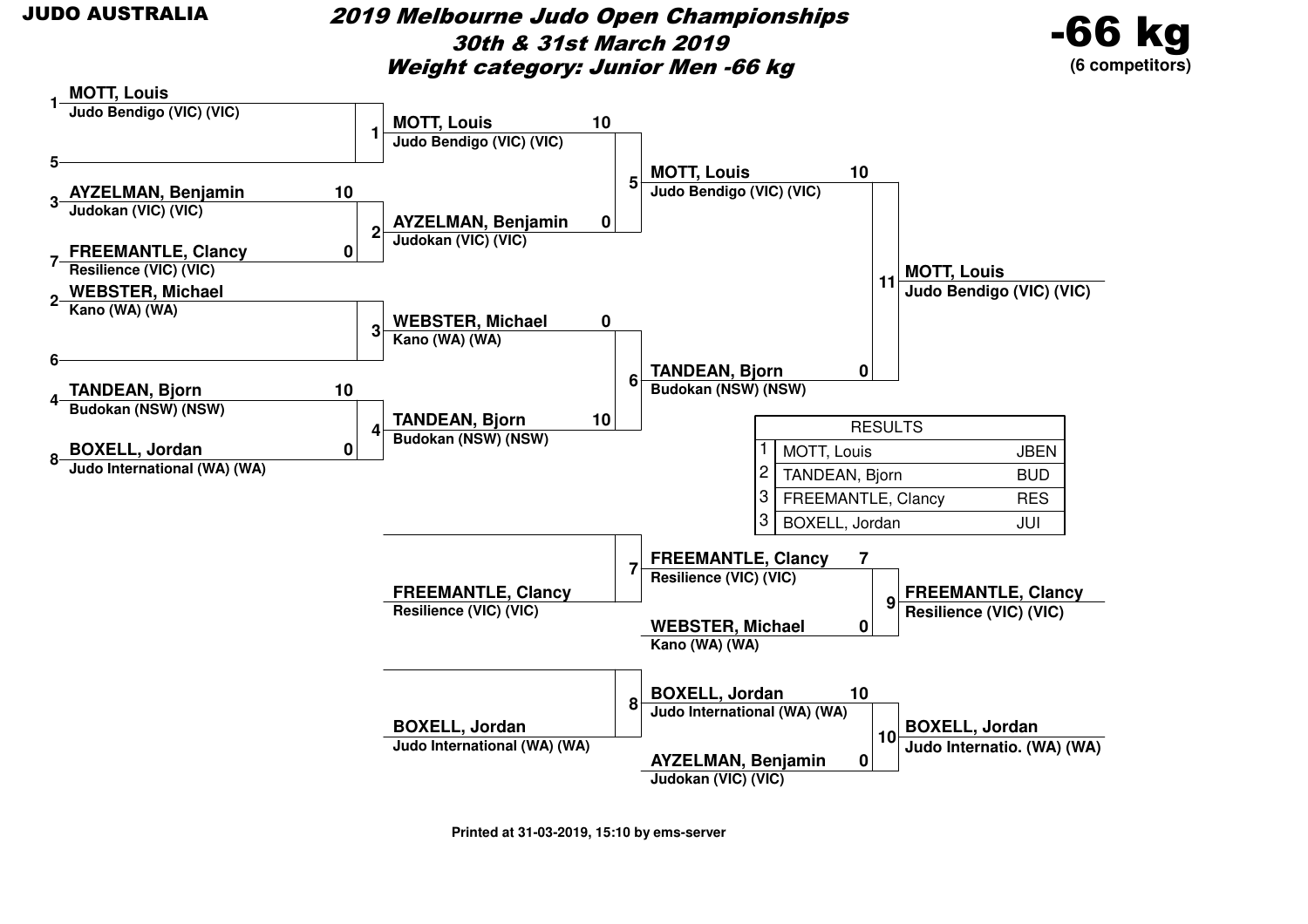

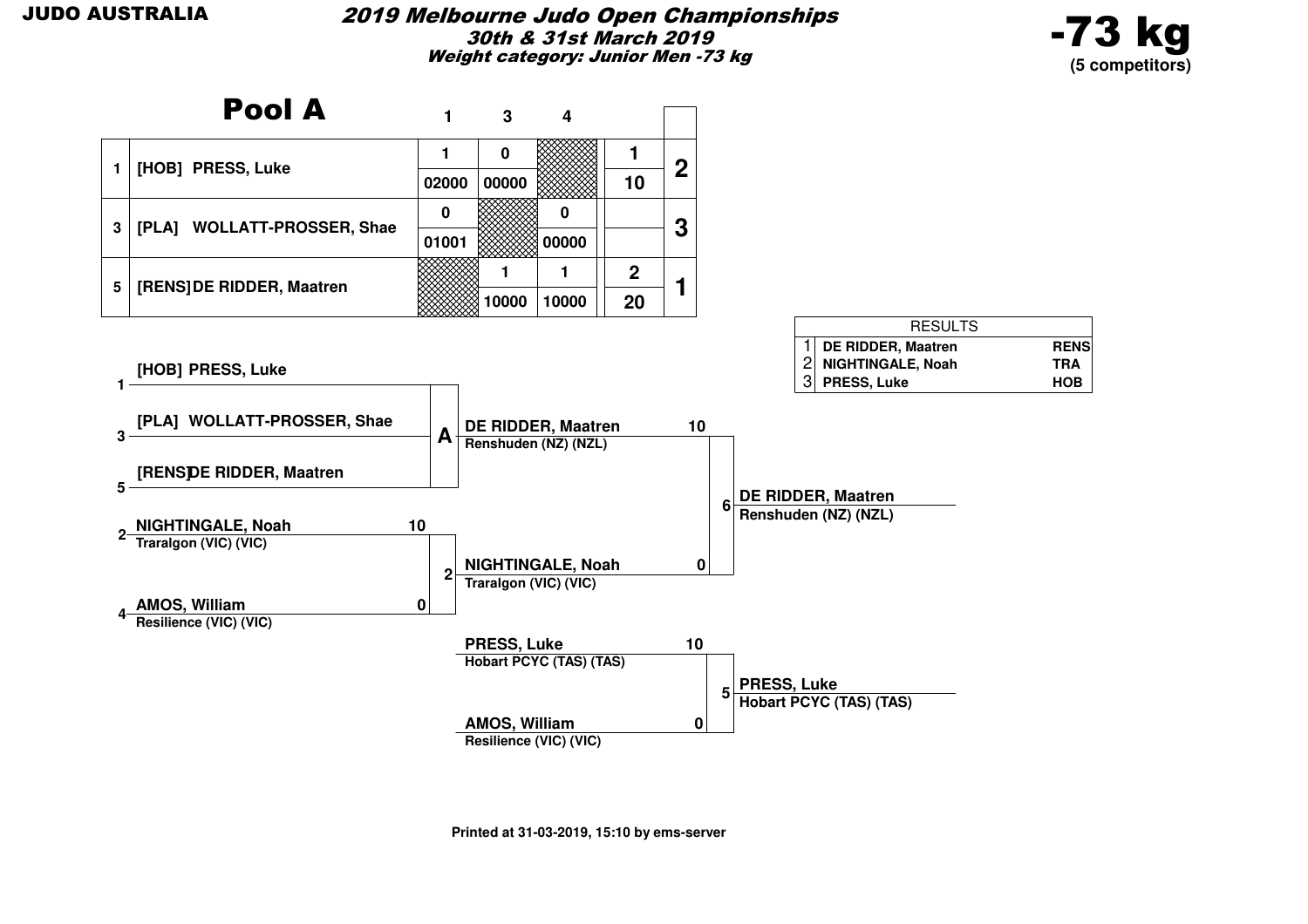**2019 Melbourne Judo Open Championships**

Weight category: Junior Women -48 kg



|                           |             |          | 3     | <b>Fights won</b>   |              |
|---------------------------|-------------|----------|-------|---------------------|--------------|
|                           |             |          |       | <b>Total points</b> | <b>Place</b> |
| <b>FIELDER, Anneliese</b> | 1           | $\bf{0}$ |       |                     | $\mathbf{2}$ |
| [SHO]                     | 02000       | 01003    |       | 10                  |              |
| <b>MOOK, Electra</b>      | $\mathbf 0$ |          | 0     |                     | 3            |
| [RES]                     | 00000       |          | 00000 |                     |              |
| <b>AHARONI, Aimee</b>     |             |          |       | $\overline{2}$      |              |
| [SEN]                     |             | 10000    | 10000 | 20                  |              |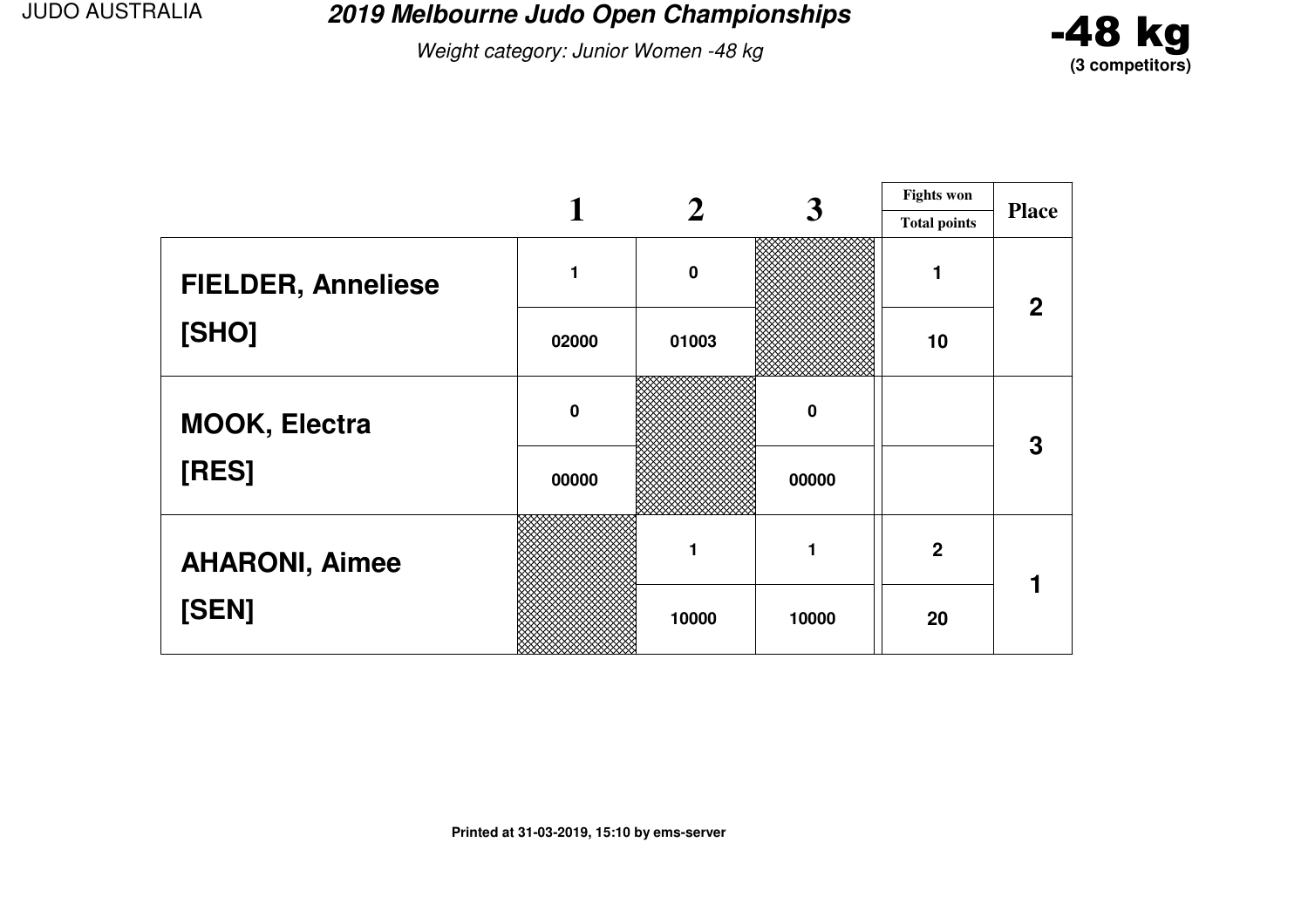**2019 Melbourne Judo Open Championships**

Weight category: Junior Women -52 kg



|                         |             |             | 3        | <b>Fights won</b>   |                |
|-------------------------|-------------|-------------|----------|---------------------|----------------|
|                         |             |             |          | <b>Total points</b> | <b>Place</b>   |
| <b>JONES, Charlotte</b> | 1           | $\mathbf 0$ |          |                     | $\overline{2}$ |
| [TJA]                   | 02000       | 00000       |          | 10                  |                |
| <b>CRAMP, Bethany</b>   | $\mathbf 0$ |             | $\bf{0}$ |                     | 3              |
| [MAR]                   | 00000       |             | 00001    |                     |                |
| <b>TAYLOR, Charisma</b> |             |             | 1        | $\mathbf 2$         |                |
| [UQLD]                  |             | 10000       | 10000    | 20                  |                |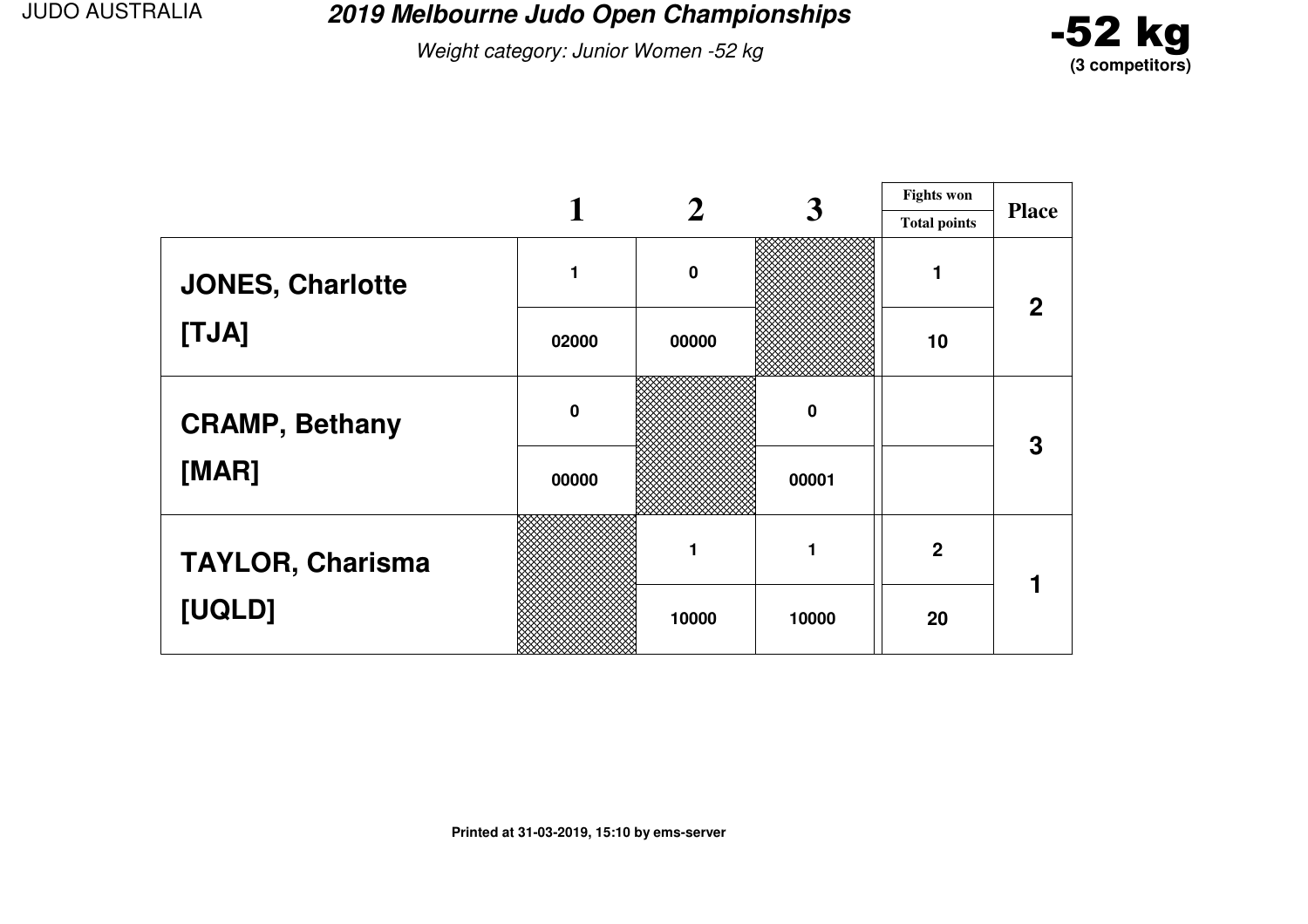

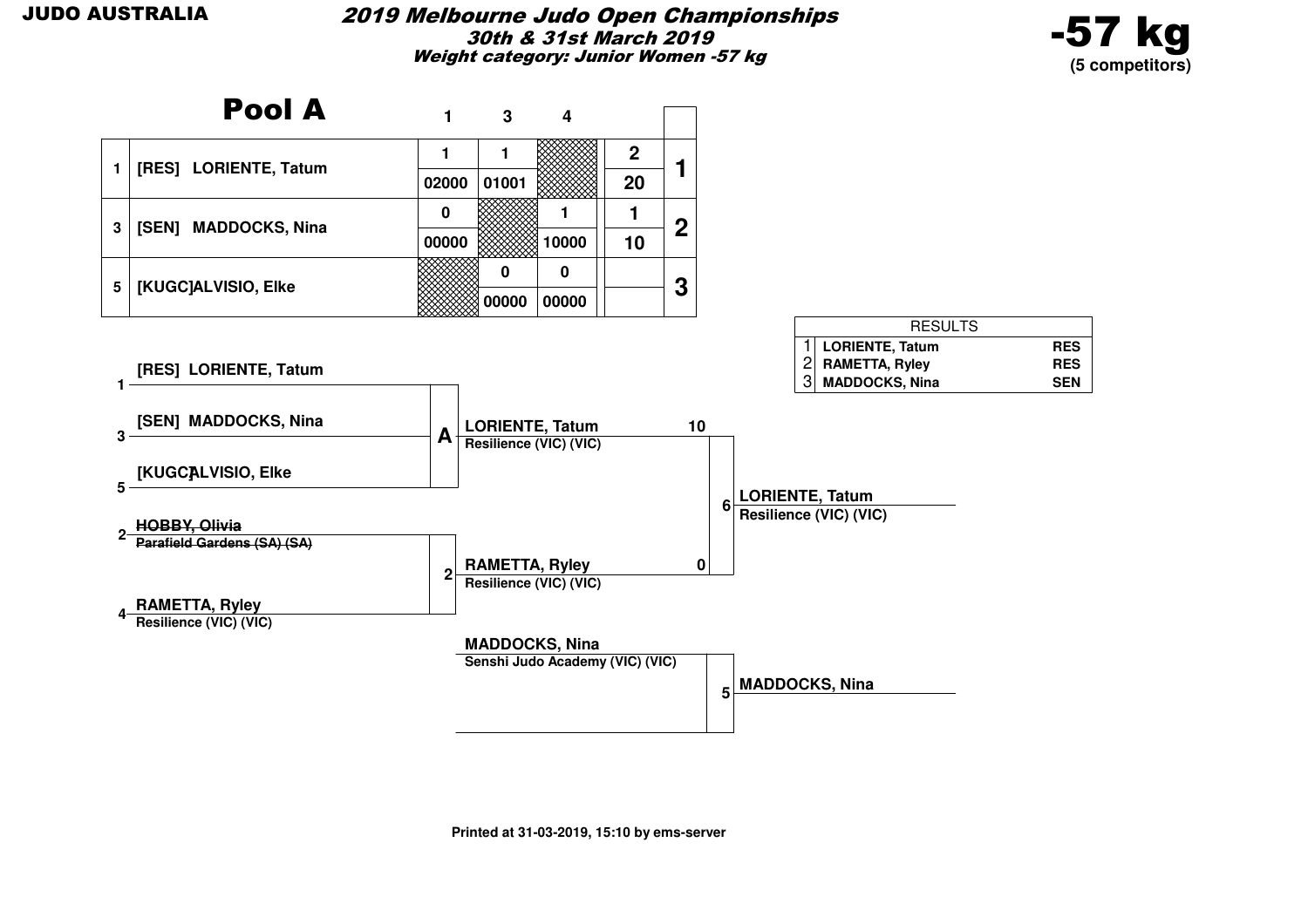

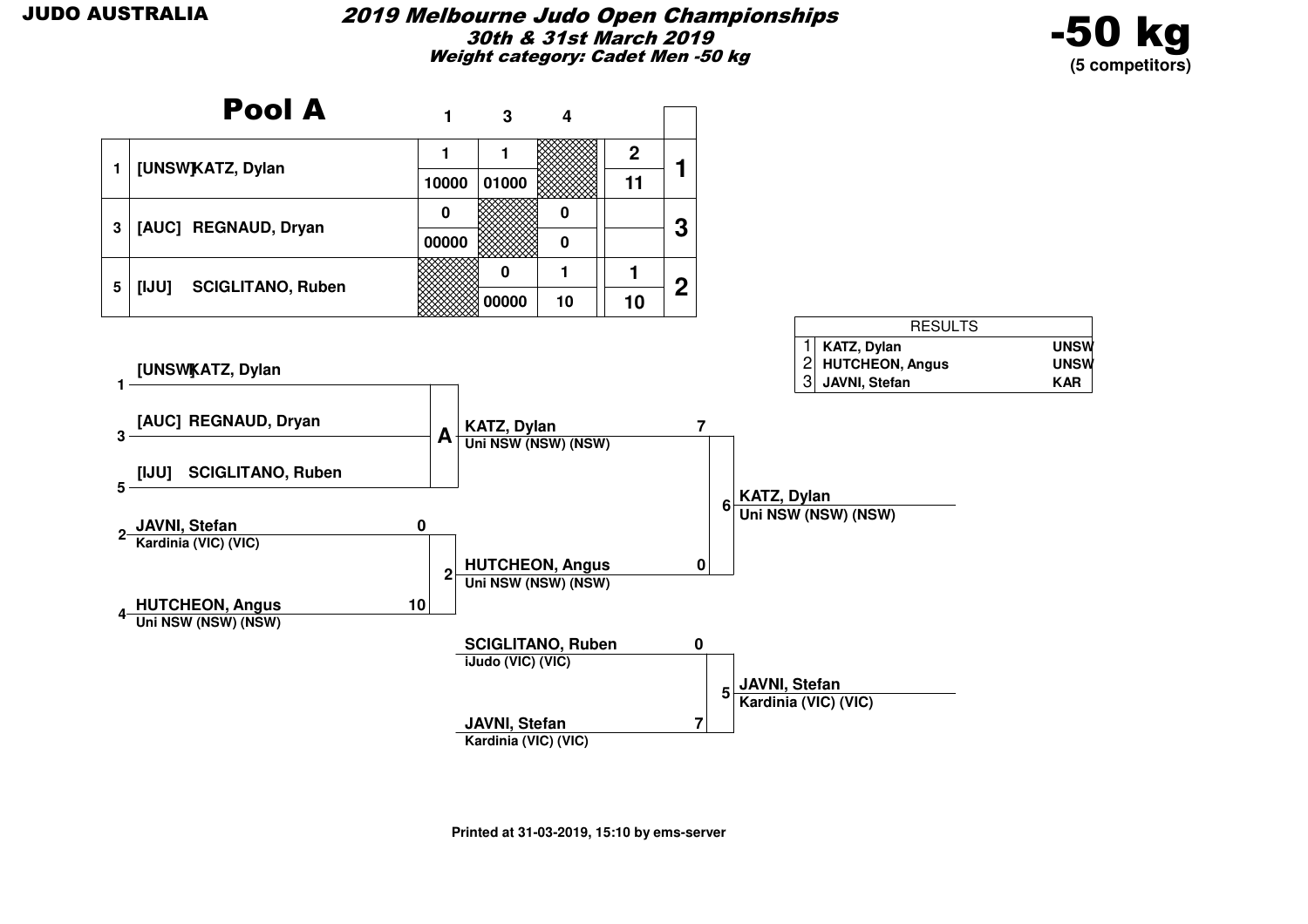#### 2019 Melbourne Judo Open Championships30th & 31st March 2019Weight category: Cadet Men -60 kg



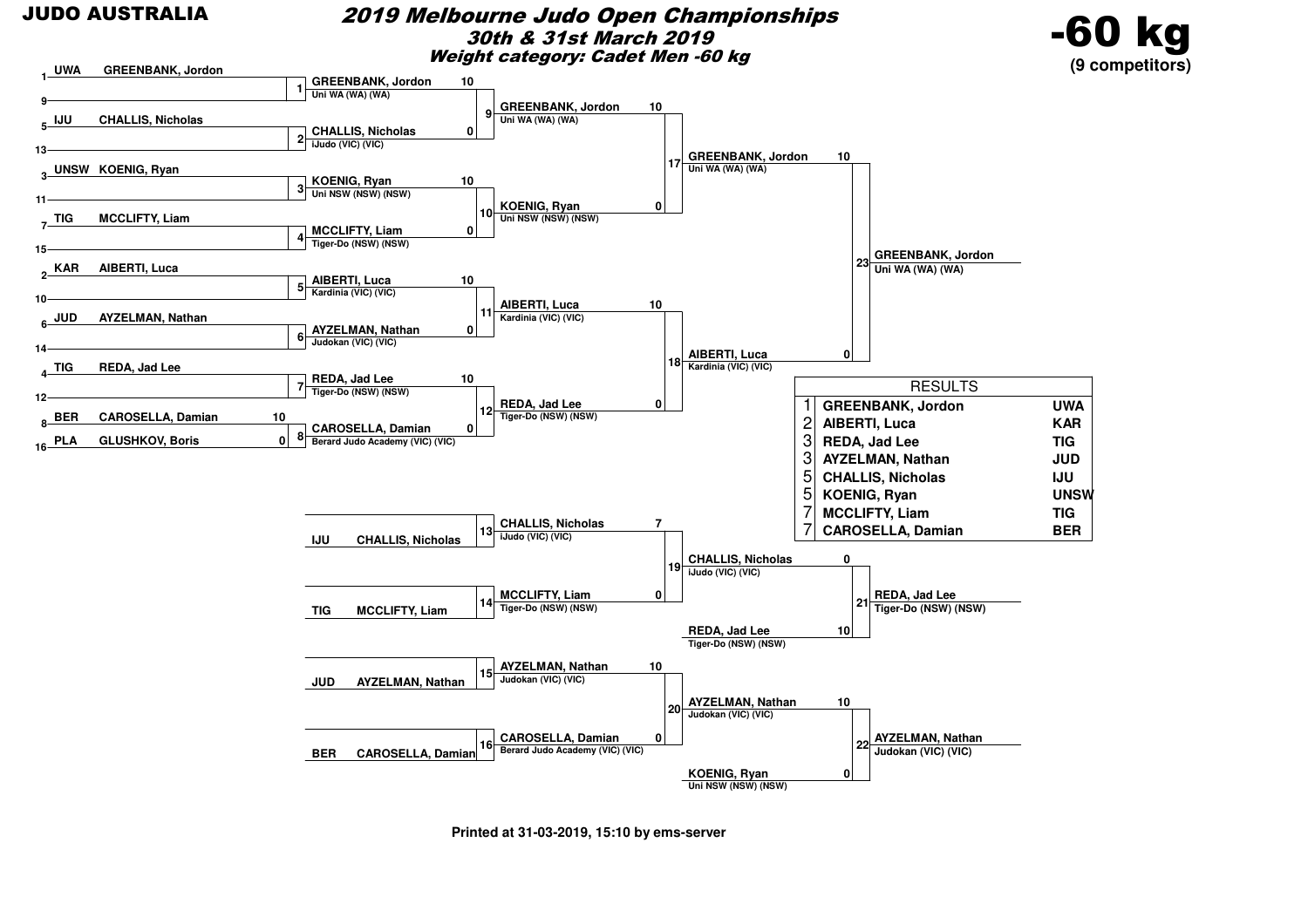

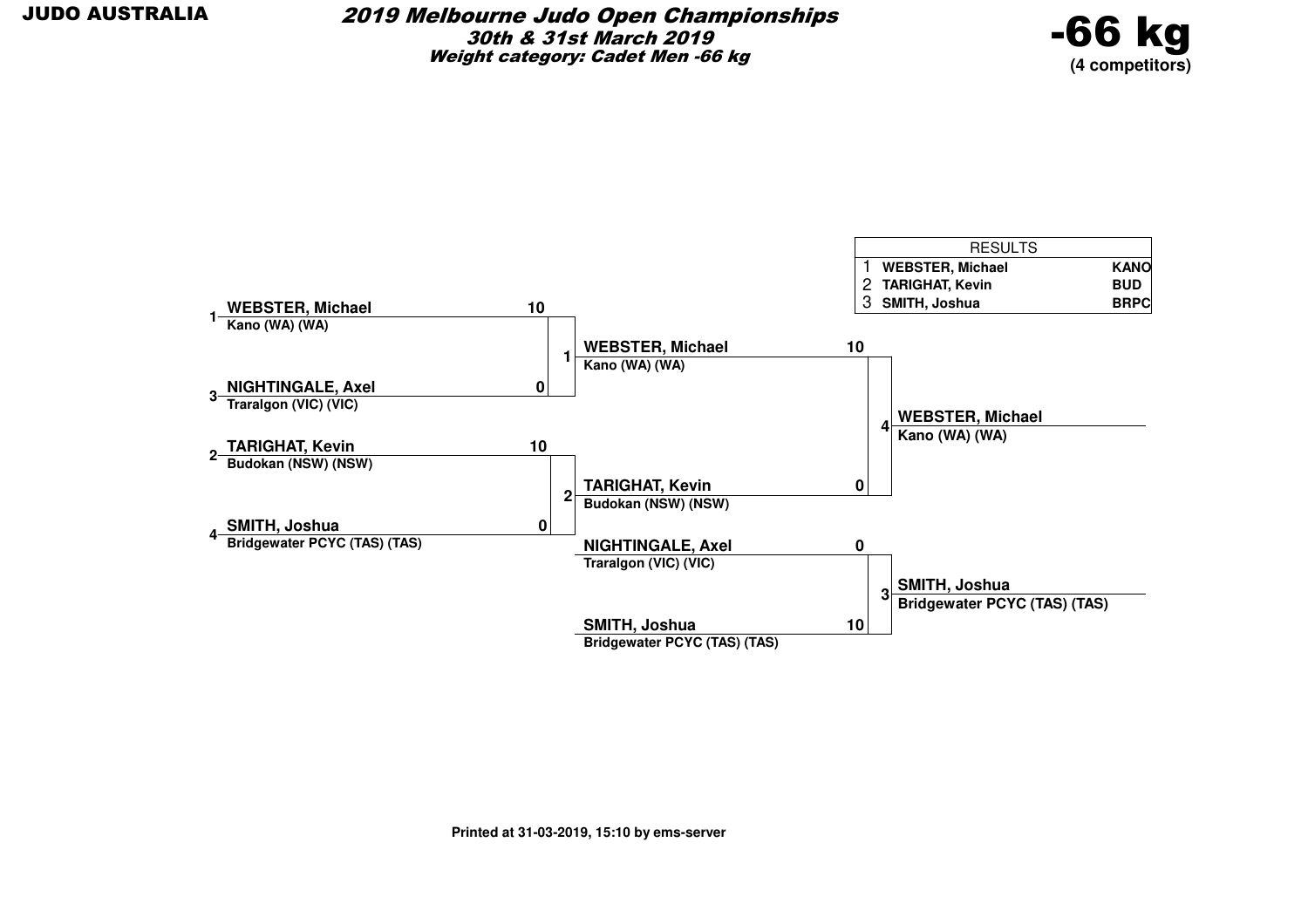**2019 Melbourne Judo Open Championships**

Weight category: Cadet Men -73 kg



|                      |             |             | 3           | <b>Fights won</b>   |              |
|----------------------|-------------|-------------|-------------|---------------------|--------------|
|                      |             |             |             | <b>Total points</b> | <b>Place</b> |
| NIGHTINGALE, Noah    |             | 1           |             | $\overline{2}$      |              |
| [TRA]                | 10000       | 10          |             | 20                  |              |
| <b>NABULSI, Zach</b> | $\mathbf 0$ |             |             |                     | $\mathbf{2}$ |
| [TRA]                | 00001       |             | 01001       | 10                  |              |
| <b>AMOS, William</b> |             | $\mathbf 0$ | $\mathbf 0$ |                     | 3            |
| [RES]                |             | $\mathbf 0$ | 00001       |                     |              |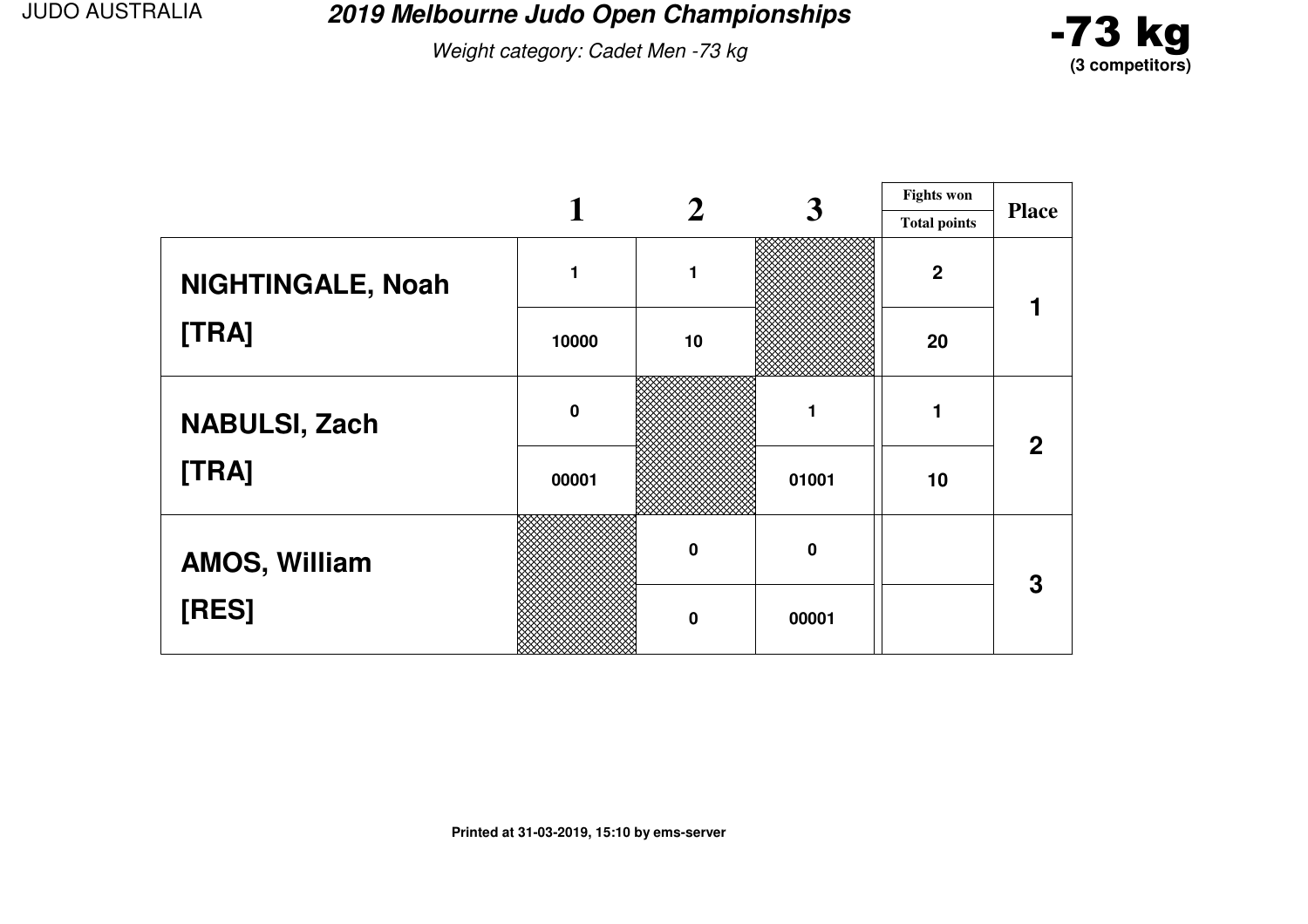## JUDO AUSTRALIA 2019 Melbourne Judo Open Championships 30th & 31st March 2019 Weight category: Cadet Women -48 kg

| <b>Contest</b> | Name                     | <b>Score</b> | Score   Name  |                        | Time |
|----------------|--------------------------|--------------|---------------|------------------------|------|
|                |                          |              |               |                        |      |
| $-2$           | FIELDER, Anneliese       | 10           | MOOK, Electra | 4:00                   |      |
|                | Shogun Hills (QLD) (QLD) |              | 0             | Resilience (VIC) (VIC) |      |
|                |                          |              |               |                        |      |

| FIELDER, Anneliese       | 10 | MOOK,<br>Electra       | 4:00 |
|--------------------------|----|------------------------|------|
| Shogun Hills (QLD) (QLD) |    | Resilience (VIC) (VIC) |      |

| - |                     |  | M<br>יי                                                       |  |
|---|---------------------|--|---------------------------------------------------------------|--|
| - | Shoau<br>---<br>ש∟ט |  | $\cdots$<br>$\overline{u}$<br>Resilience<br>VIC.<br>MС<br>. - |  |

Score points: Ippon 100 / Wazaari 10 / Yuko 1 / Yusei gachi 0,5

| <b>RESULTS</b> |                        |            |  |  |  |
|----------------|------------------------|------------|--|--|--|
|                | 1   FIELDER, Anneliese | <b>SHO</b> |  |  |  |
|                | 2   MOOK, Electra      | <b>RES</b> |  |  |  |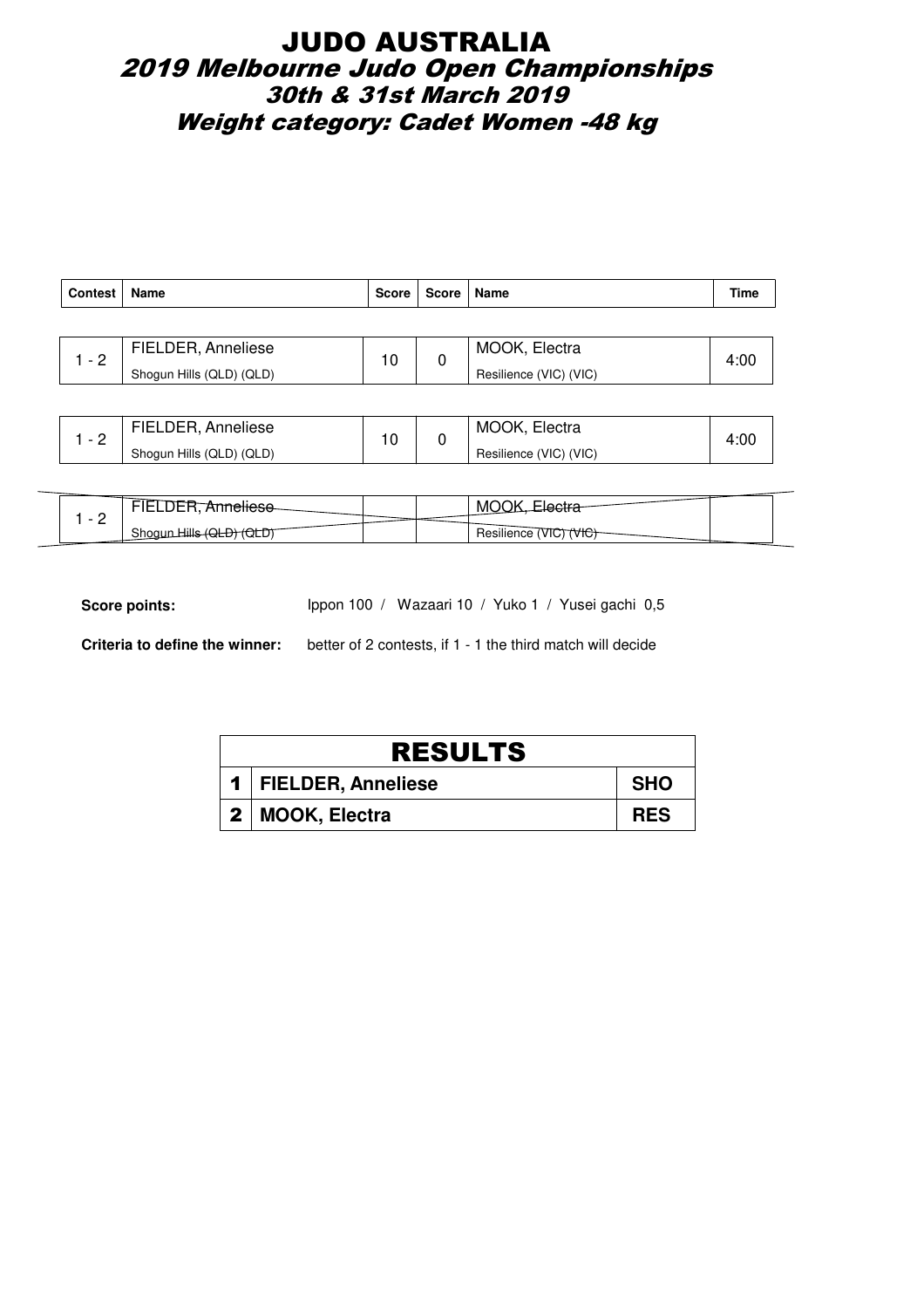**2019 Melbourne Judo Open Championships**

Weight category: Cadet Women -52 kg



|                         | 3         |          | <b>Fights won</b> |                     |              |
|-------------------------|-----------|----------|-------------------|---------------------|--------------|
|                         |           |          |                   | <b>Total points</b> | <b>Place</b> |
| <b>CONRAN, Stella</b>   | $\pmb{0}$ | $\bf{0}$ |                   |                     | 3            |
| [SHO]                   | 00001     | 00001    |                   |                     |              |
| <b>JONES, Charlotte</b> |           |          |                   | $\boldsymbol{2}$    |              |
| [TJA]                   | 02000     |          | 10                | 20                  |              |
| <b>CRAMP, Bethany</b>   |           |          | $\mathbf 0$       |                     | $\mathbf{2}$ |
| [MAR]                   |           | 10000    | $\mathbf 0$       | 10                  |              |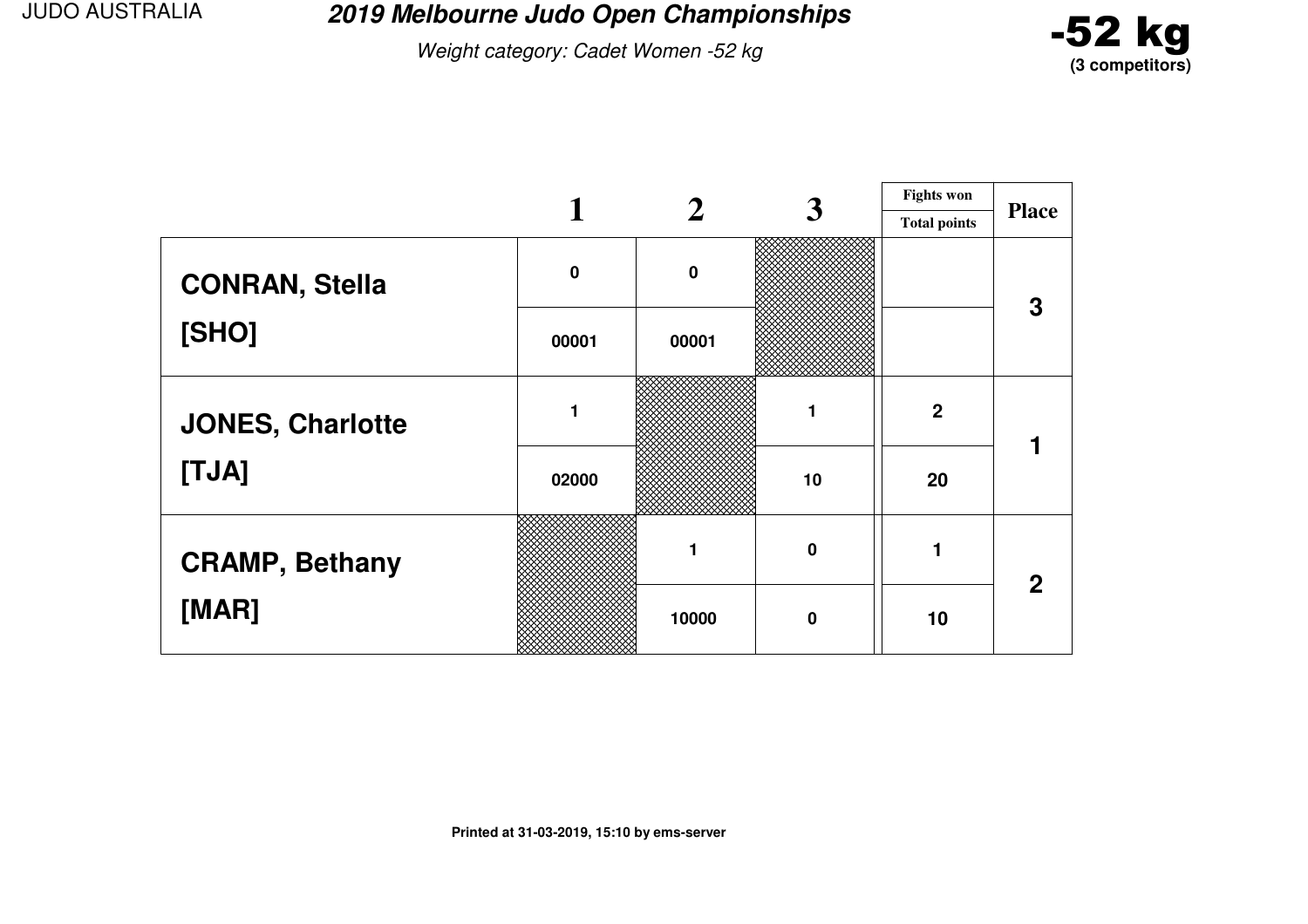

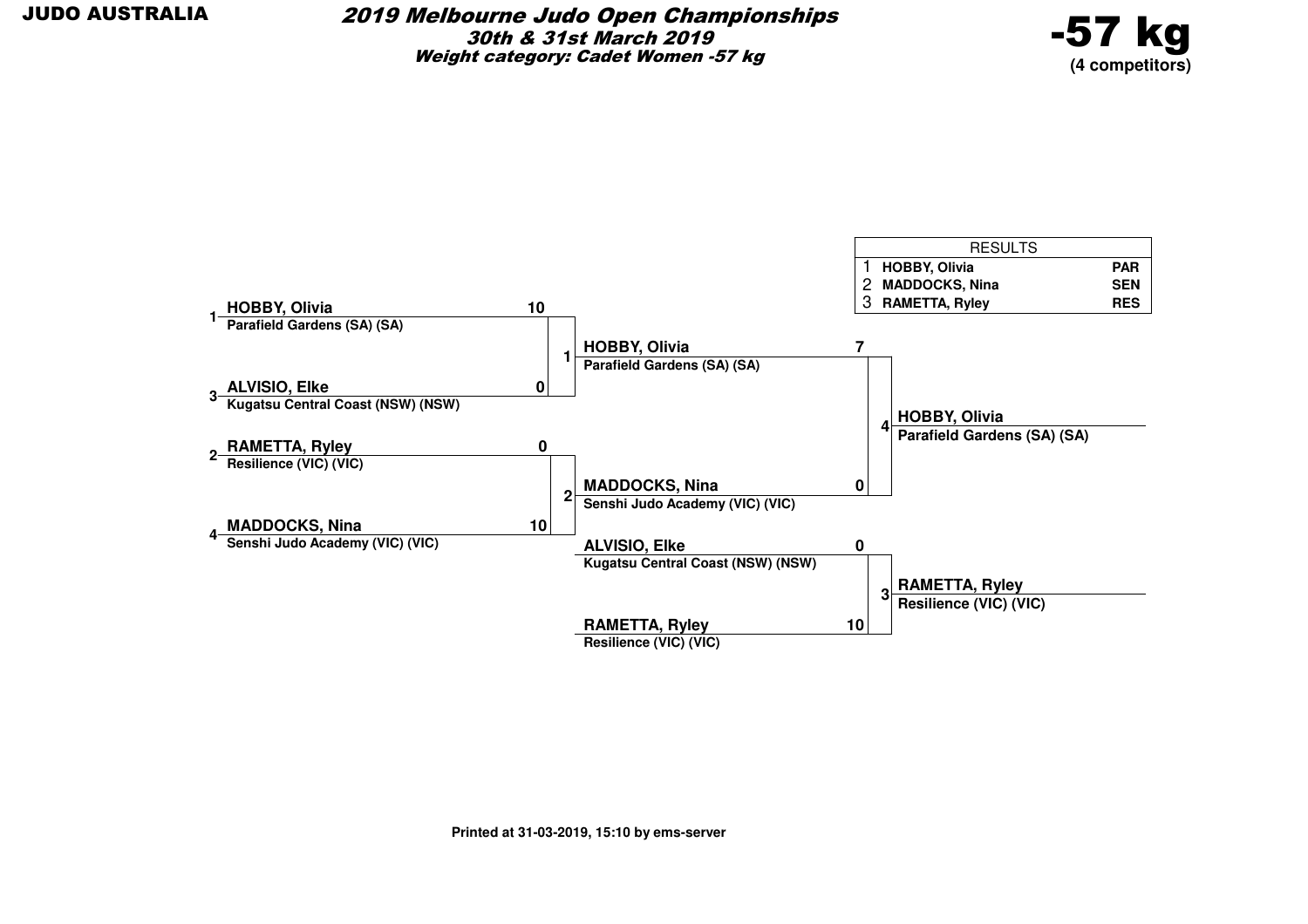## JUDO AUSTRALIA 2019 Melbourne Judo Open Championships 30th & 31st March 2019 Weight category: Senior Boys -32 kg

| <b>Contest</b> | <b>Name</b>         | <b>Score</b> | Score | Name                              | Time |  |
|----------------|---------------------|--------------|-------|-----------------------------------|------|--|
|                |                     |              |       |                                   |      |  |
| $1 - 2$        | ANSHTEIN, Yontan    | 0            |       | TAI TIN, Ethan                    | 3:00 |  |
|                | Judokan (VIC) (VIC) |              |       | Taketani Judo Academy (VIC) (VIC) |      |  |
|                |                     |              |       |                                   |      |  |
| $1 - 2$        | ANSHTEIN, Yontan    |              |       | TAI TIN, Ethan                    | 5:02 |  |
|                | Judokan (VIC) (VIC) | 10<br>0      |       | Taketani Judo Academy (VIC) (VIC) |      |  |

| ANSHTEIN, Yontan    |  | TAI TIN, Ethan                    |    |
|---------------------|--|-----------------------------------|----|
| Judokan (VIC) (VIC) |  | Taketani Judo Academy (VIC) (VIC) | ےب |

Score points: Ippon 100 / Wazaari 10 / Yuko 1 / Yusei gachi 0,5

| <b>RESULTS</b>       |            |  |  |  |  |
|----------------------|------------|--|--|--|--|
| 1   ANSHTEIN, Yontan | <b>JUD</b> |  |  |  |  |
| 2   TAI TIN, Ethan   | TJA        |  |  |  |  |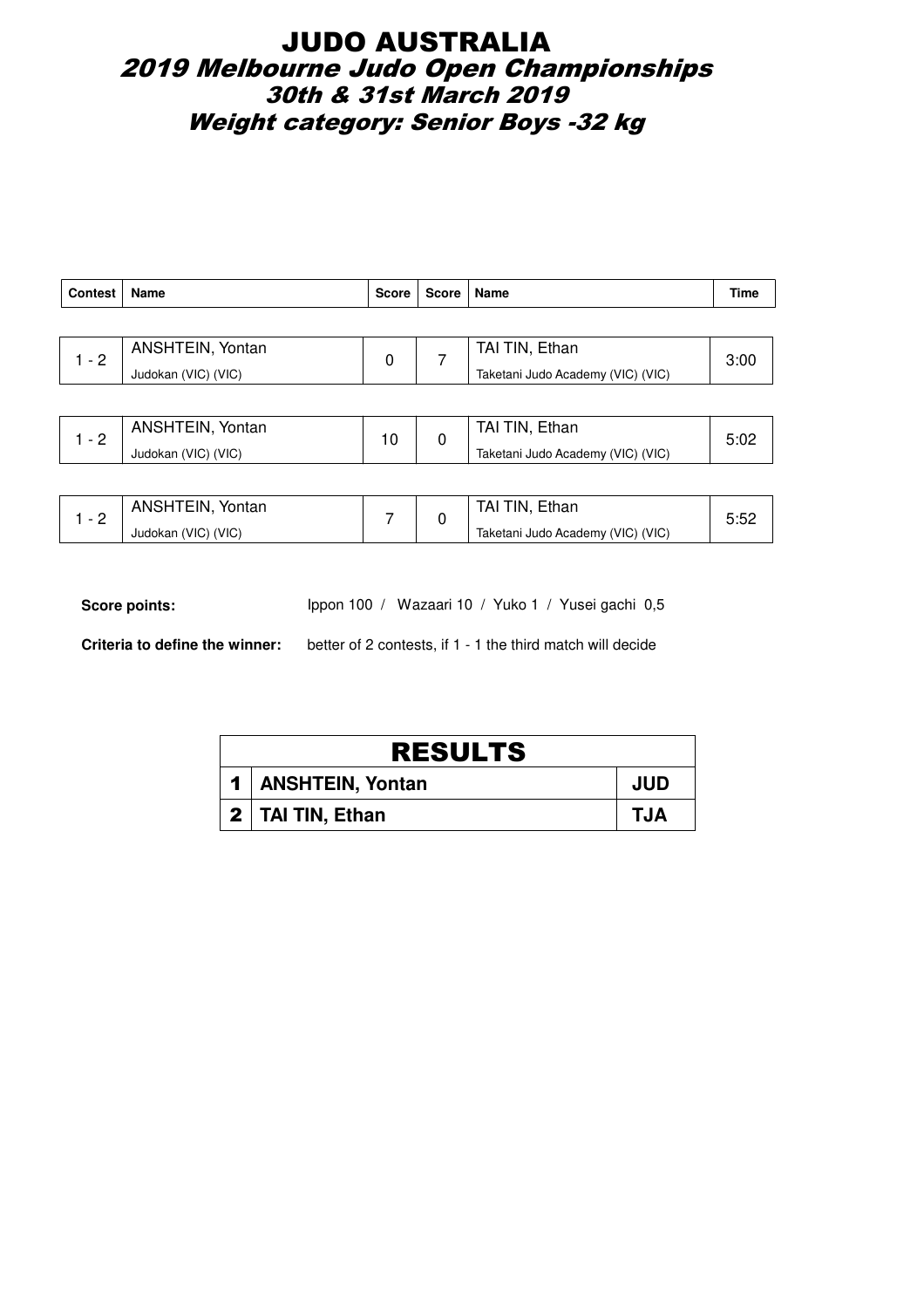

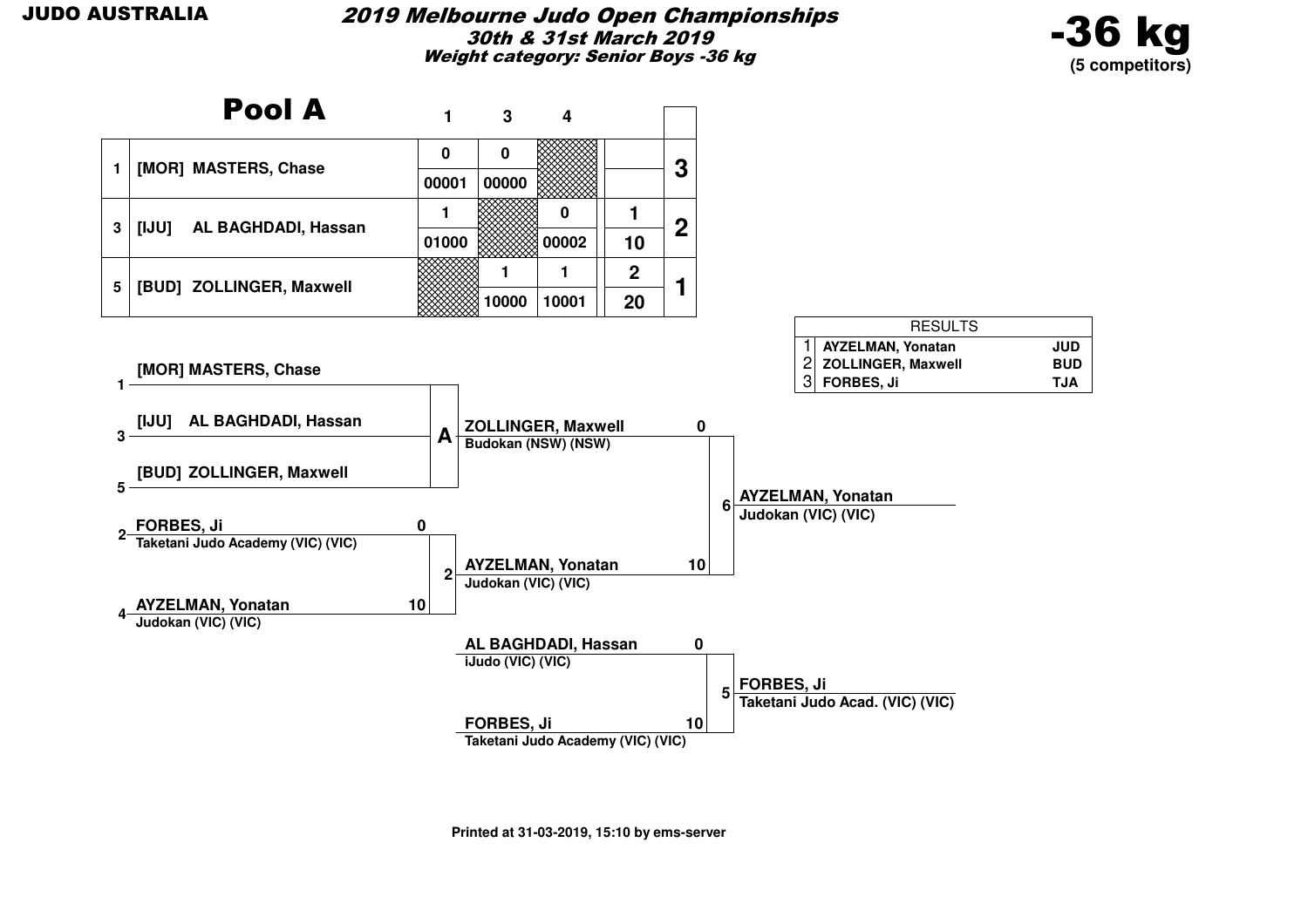**2019 Melbourne Judo Open ChampionshipsWeight category: Senior Boys -40 kg**

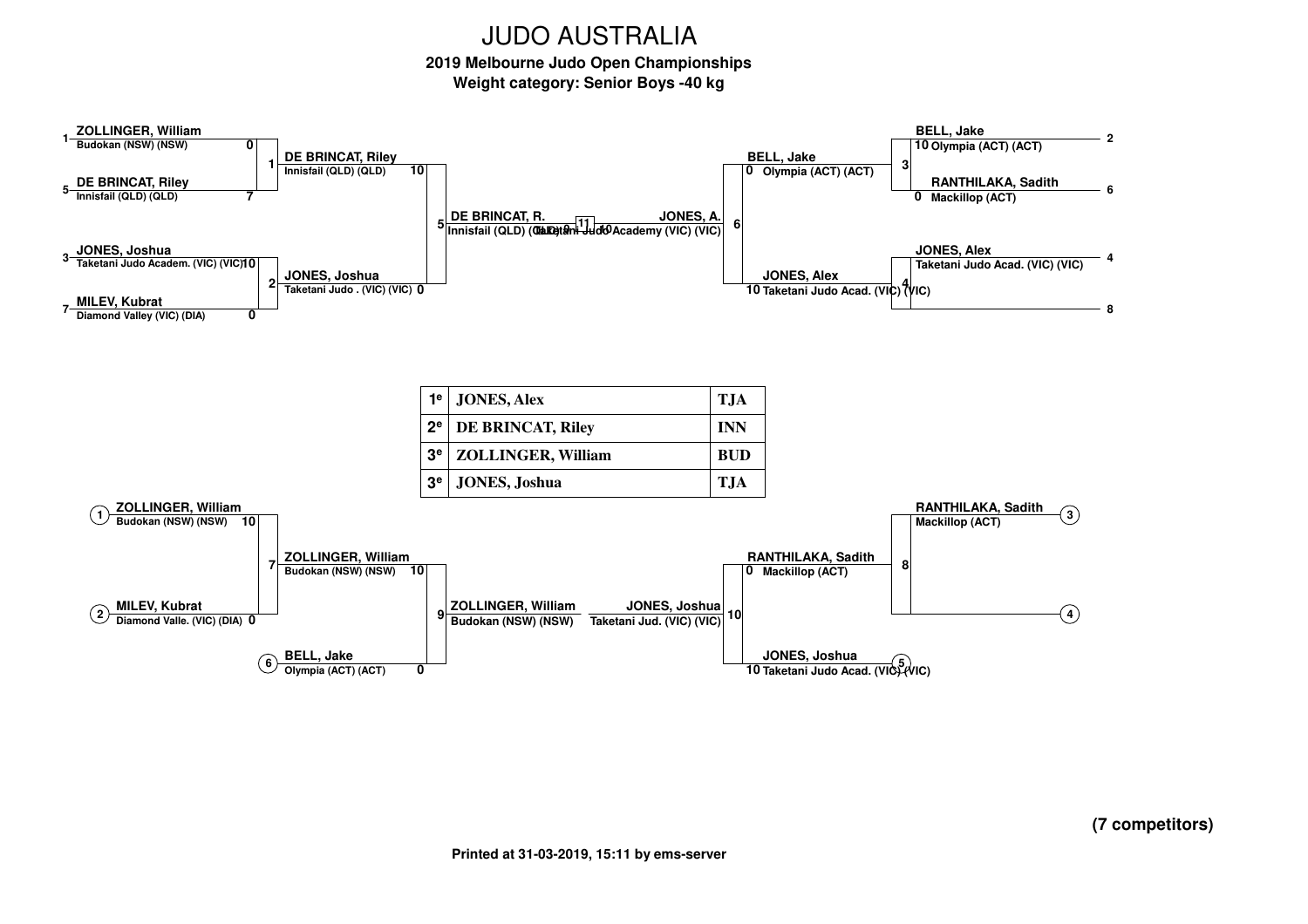**2019 Melbourne Judo Open Championships**



**(12 competitors)**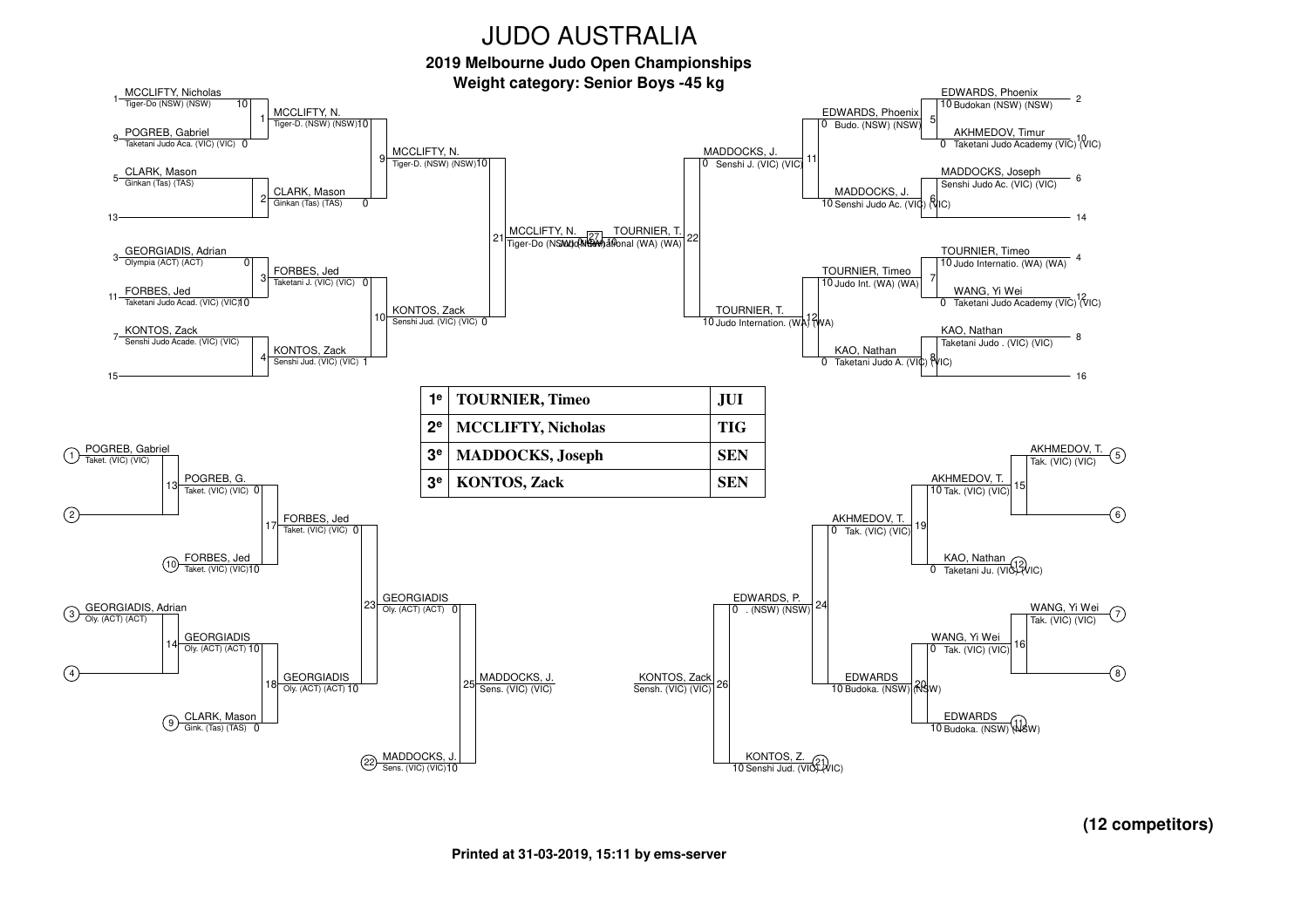**2019 Melbourne Judo Open ChampionshipsWeight category: Senior Boys -50 kg**



**(6 competitors)**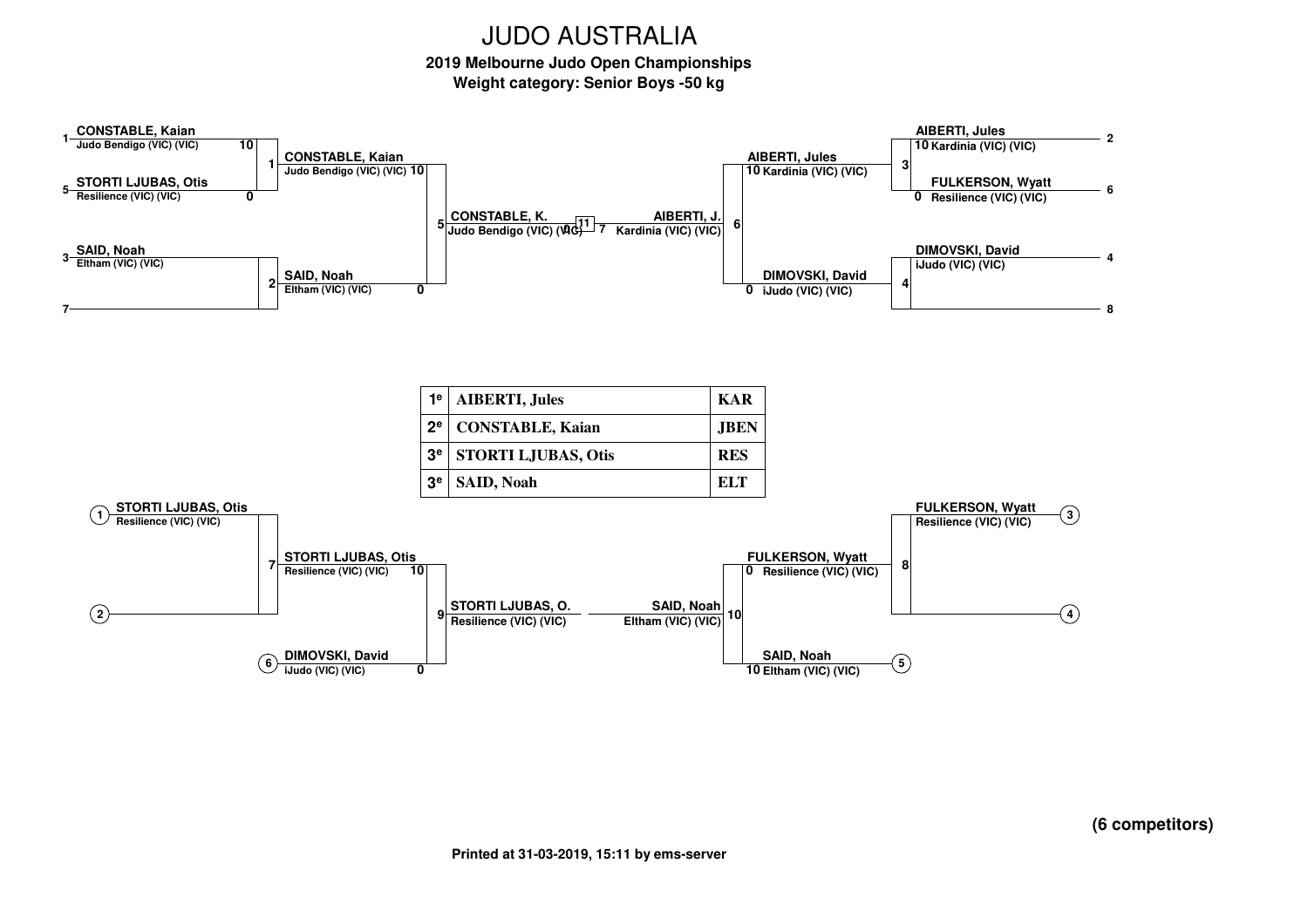**2019 Melbourne Judo Open ChampionshipsWeight category: Senior Boys -55 kg**



**(6 competitors)**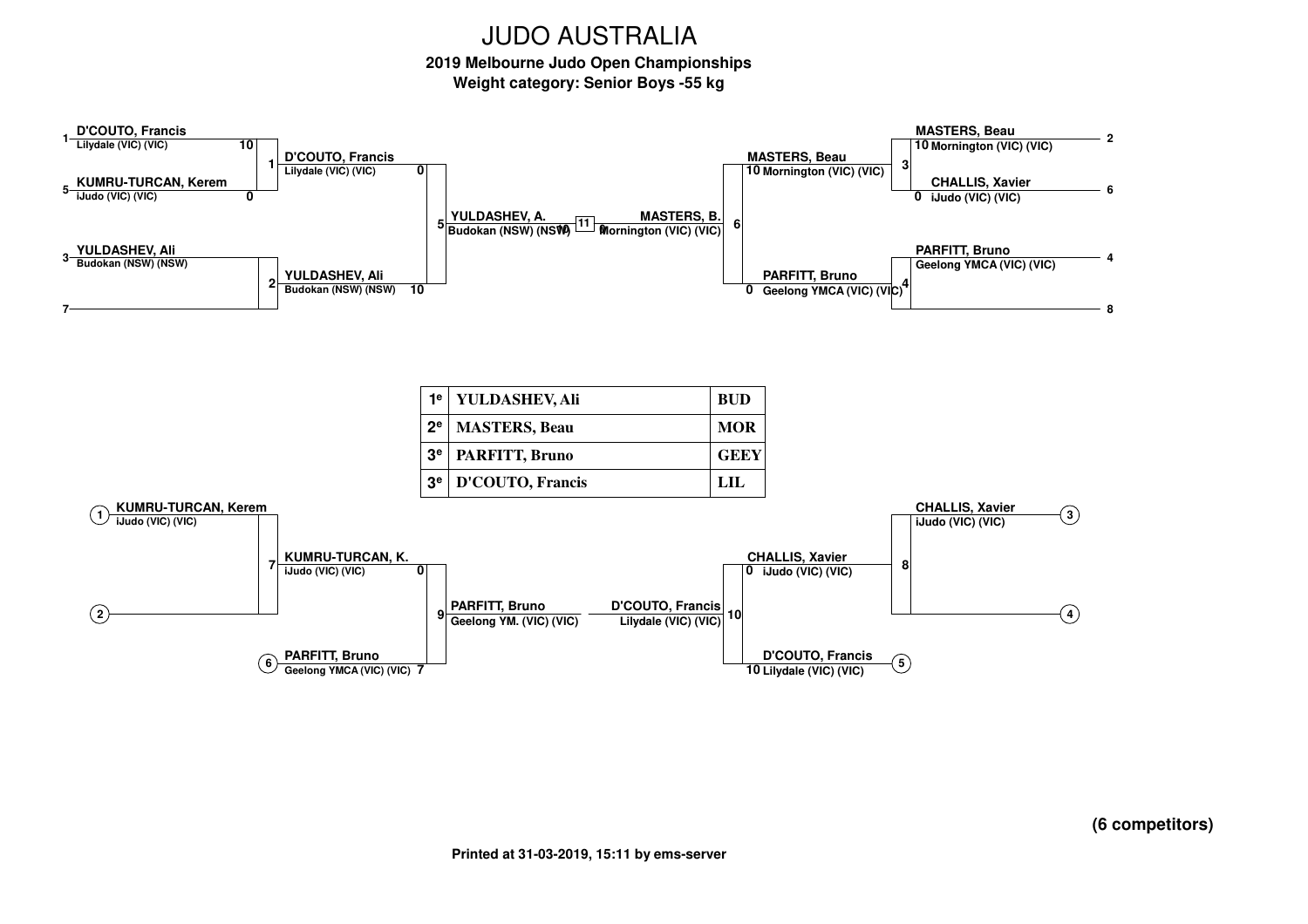

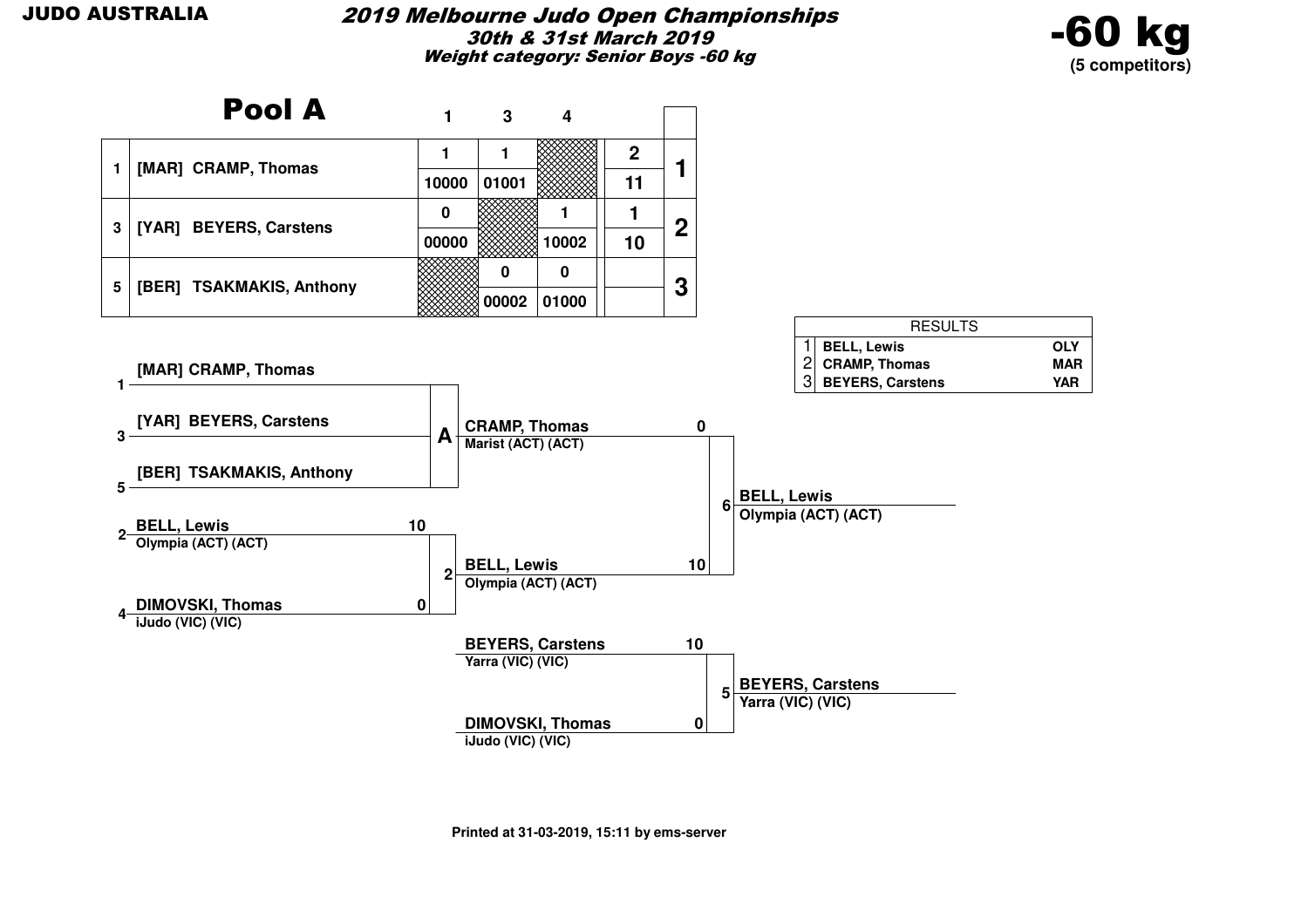**2019 Melbourne Judo Open Championships**

Weight category: Senior Boys +66 kg



|                            |             |          |       | <b>Fights won</b>   |              |
|----------------------------|-------------|----------|-------|---------------------|--------------|
|                            |             |          |       | <b>Total points</b> | <b>Place</b> |
| <b>BAYARSAIKHAN, David</b> | $\mathbf 0$ | $\bf{0}$ |       |                     |              |
| [RES]                      | 00000       | 00002    |       |                     |              |
| <b>BOGDANOVSKI, Ruben</b>  |             |          |       | $\mathbf{2}$        |              |
| [UU]                       | 10000       |          | 10002 | 20                  |              |
| STOJANOVIC, Aleksandar     |             |          | 0     |                     | $\mathbf 2$  |
| [MOR]                      |             | 02000    | 00003 | 10                  |              |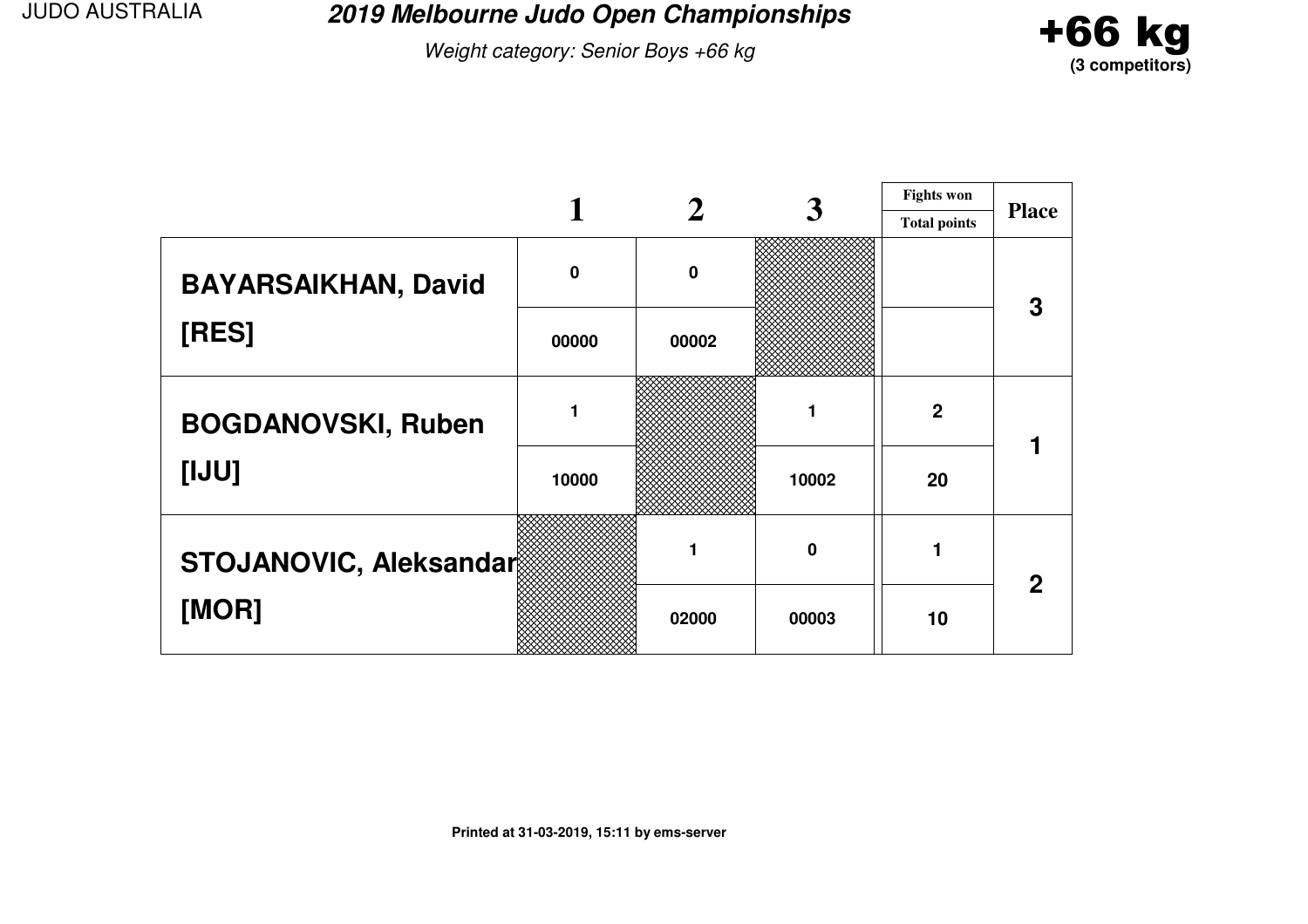**2019 Melbourne Judo Open Championships**

Weight category: Senior Girls -40 kg



|                          |             |             | 3     | <b>Fights won</b>   |              |
|--------------------------|-------------|-------------|-------|---------------------|--------------|
|                          |             |             |       | <b>Total points</b> | <b>Place</b> |
| <b>ARZHINTAR, Talia</b>  | $\mathbf 0$ | $\mathbf 0$ |       |                     | З            |
| [CAU]                    | 00000       | 00000       |       |                     |              |
| LOKHEE-MACMILLAN, Sophie |             |             |       | $\mathbf 2$         |              |
| [ZEN]                    | 01000       |             | 10000 | 20                  |              |
| <b>TANDEAN, Bianca</b>   |             |             | 0     |                     | $\mathbf 2$  |
| [BUD]                    |             | 02000       | 00000 | 10                  |              |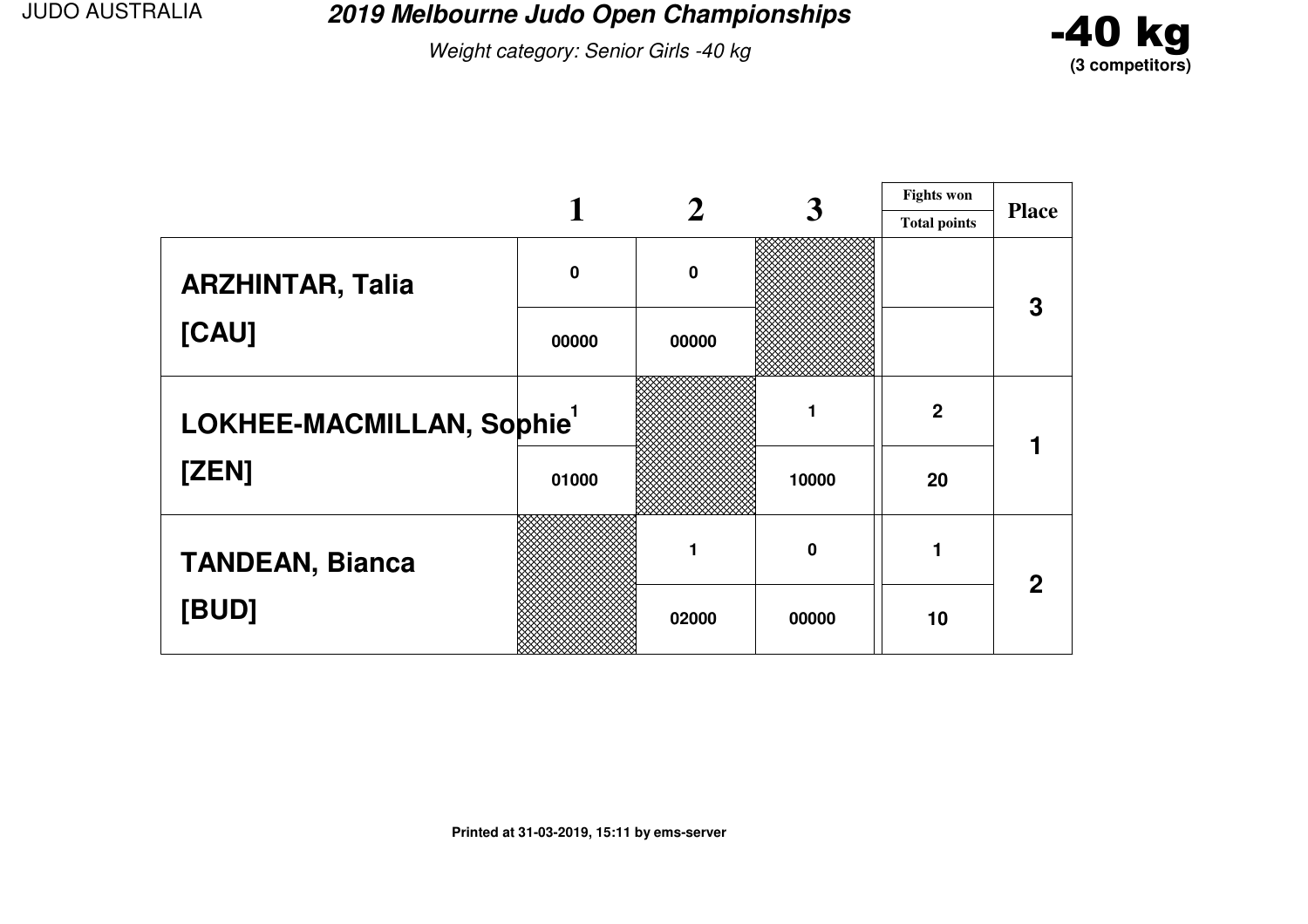**2019 Melbourne Judo Open Championships**

Weight category: Senior Girls -44 kg



|                           |             |                  | 3                | <b>Fights won</b>   |              |
|---------------------------|-------------|------------------|------------------|---------------------|--------------|
|                           |             |                  |                  | <b>Total points</b> | <b>Place</b> |
| LE, Yen                   |             | 1                |                  | $\overline{2}$      |              |
| [IJU]                     | 10002       | 10000            |                  | 20                  |              |
| <b>SCIGLITANO, Namira</b> | $\mathbf 0$ |                  | $\boldsymbol{0}$ |                     | 3            |
| [IJU]                     | 00001       |                  | 00000            |                     |              |
| <b>MCPHERSON, Ali</b>     |             | $\boldsymbol{0}$ | 1                |                     | $\mathbf 2$  |
| [BUD]                     |             | 00000            | 01000            | 10                  |              |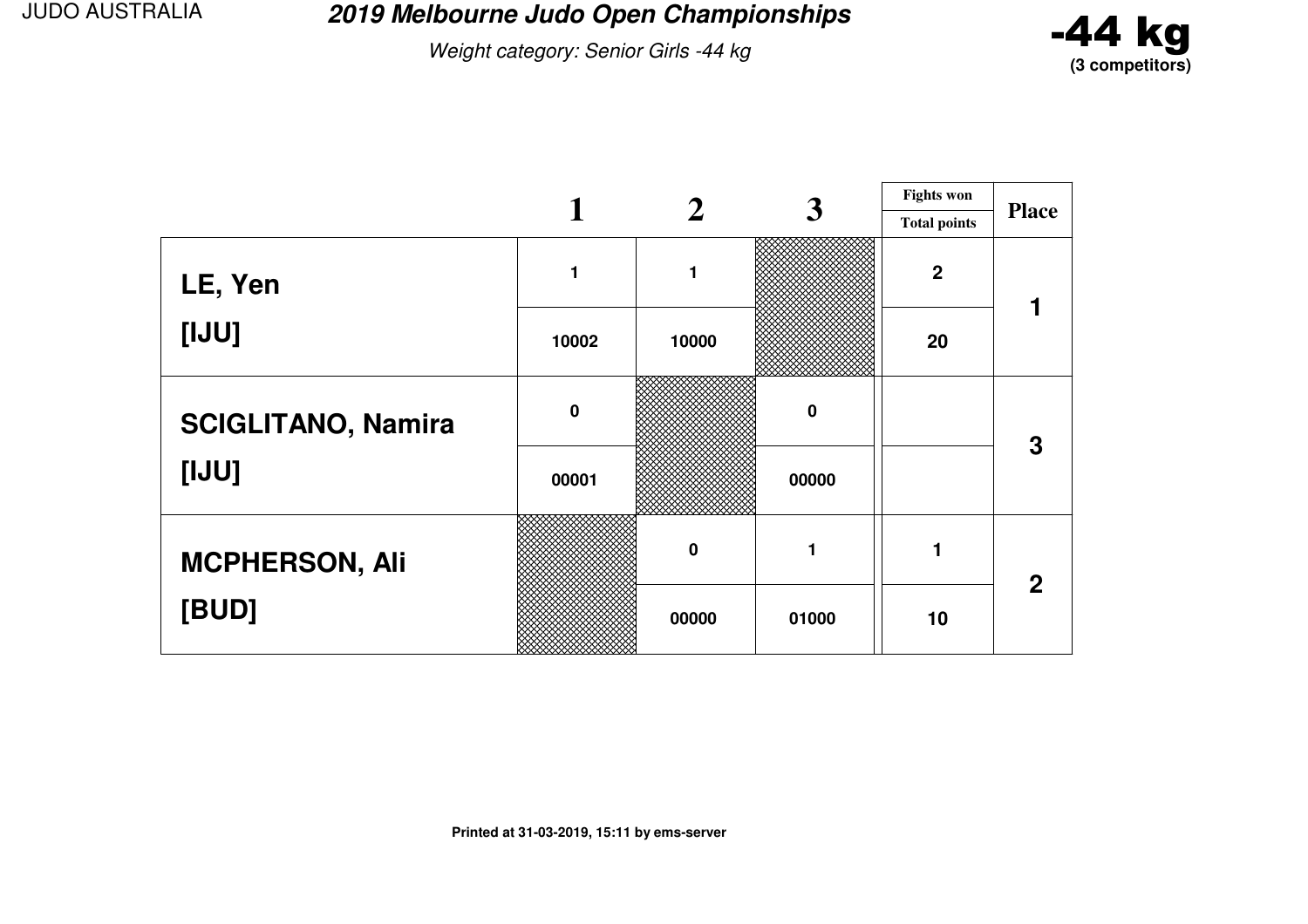**2019 Melbourne Judo Open ChampionshipsWeight category: Senior Girls -48 kg**

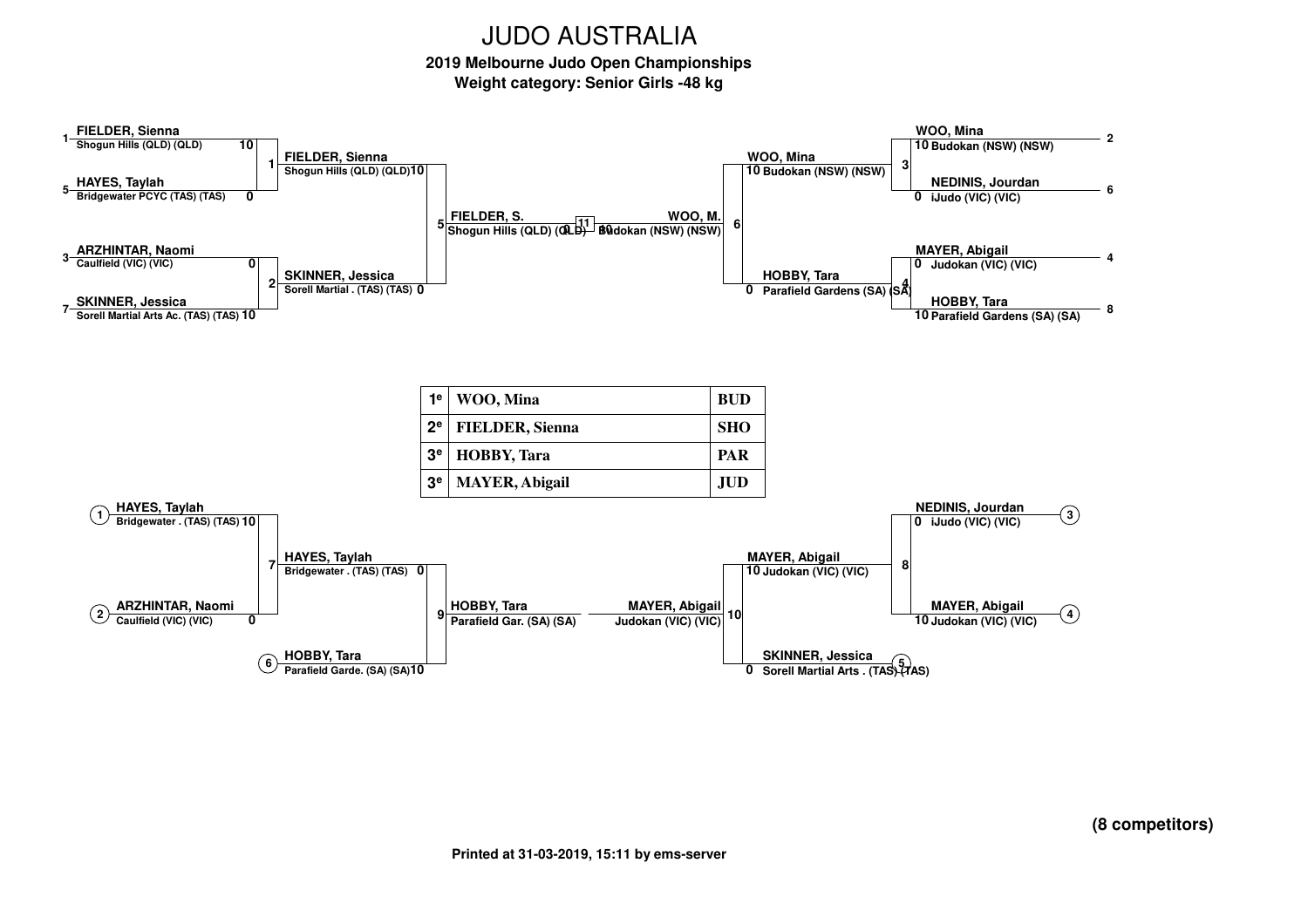**2019 Melbourne Judo Open Championships**

Weight category: Senior Girls -52 kg



|                       |             |             | 3        | <b>Fights won</b>   |                |
|-----------------------|-------------|-------------|----------|---------------------|----------------|
|                       |             |             |          | <b>Total points</b> | <b>Place</b>   |
| FINKA, Deana          |             | 1           |          | $\boldsymbol{2}$    |                |
| [TIG]                 | 02000       | 10000       |          | 20                  |                |
| <b>JAVNI, Shania</b>  | $\mathbf 0$ |             | 1        | 1                   | $\overline{2}$ |
| [KAR]                 | 00000       |             | 02001    | 10                  |                |
| <b>IBRAHIM, Batul</b> |             | $\mathbf 0$ | $\bf{0}$ |                     | 3              |
| [IJU]                 |             | 00000       | 00000    |                     |                |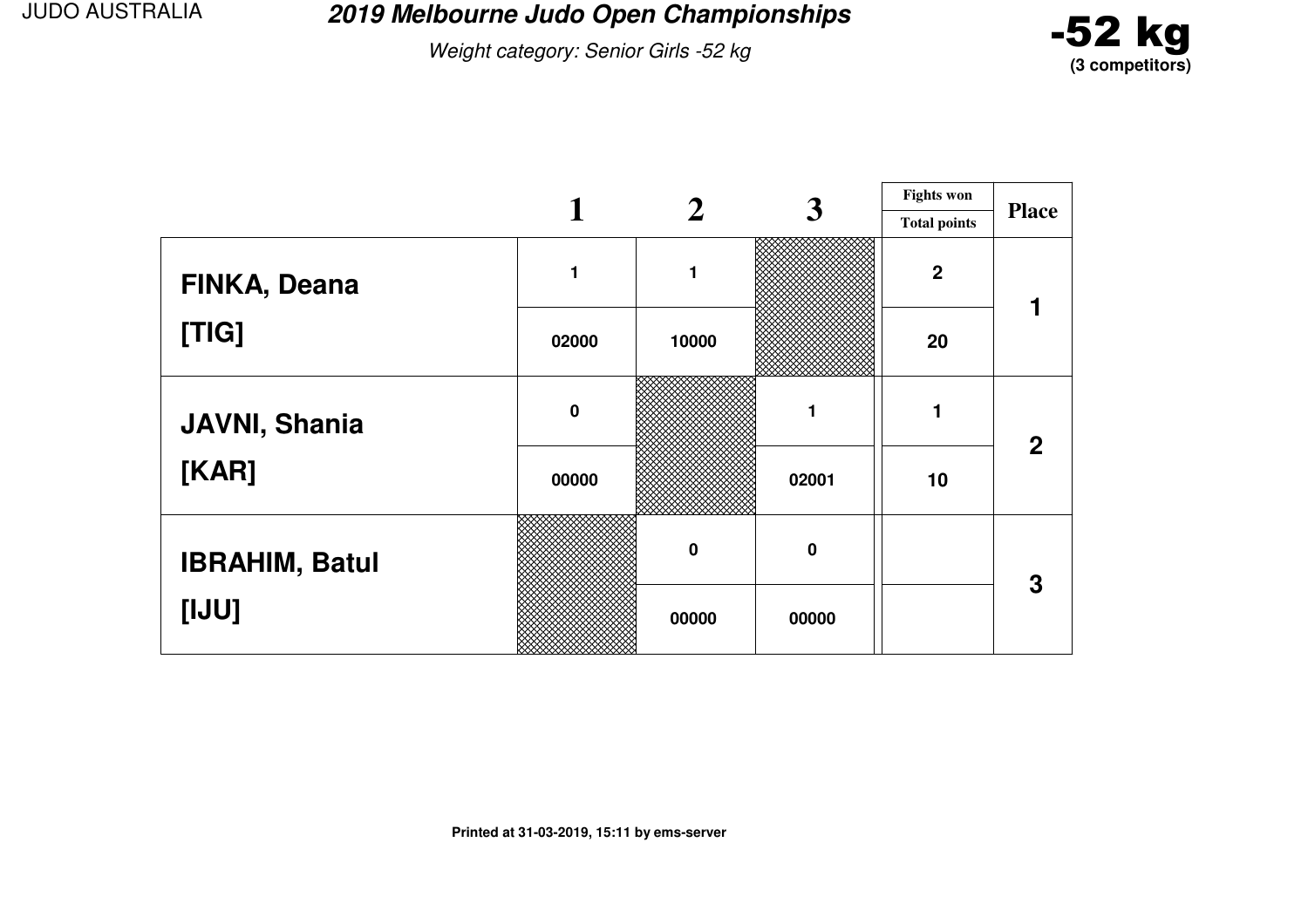

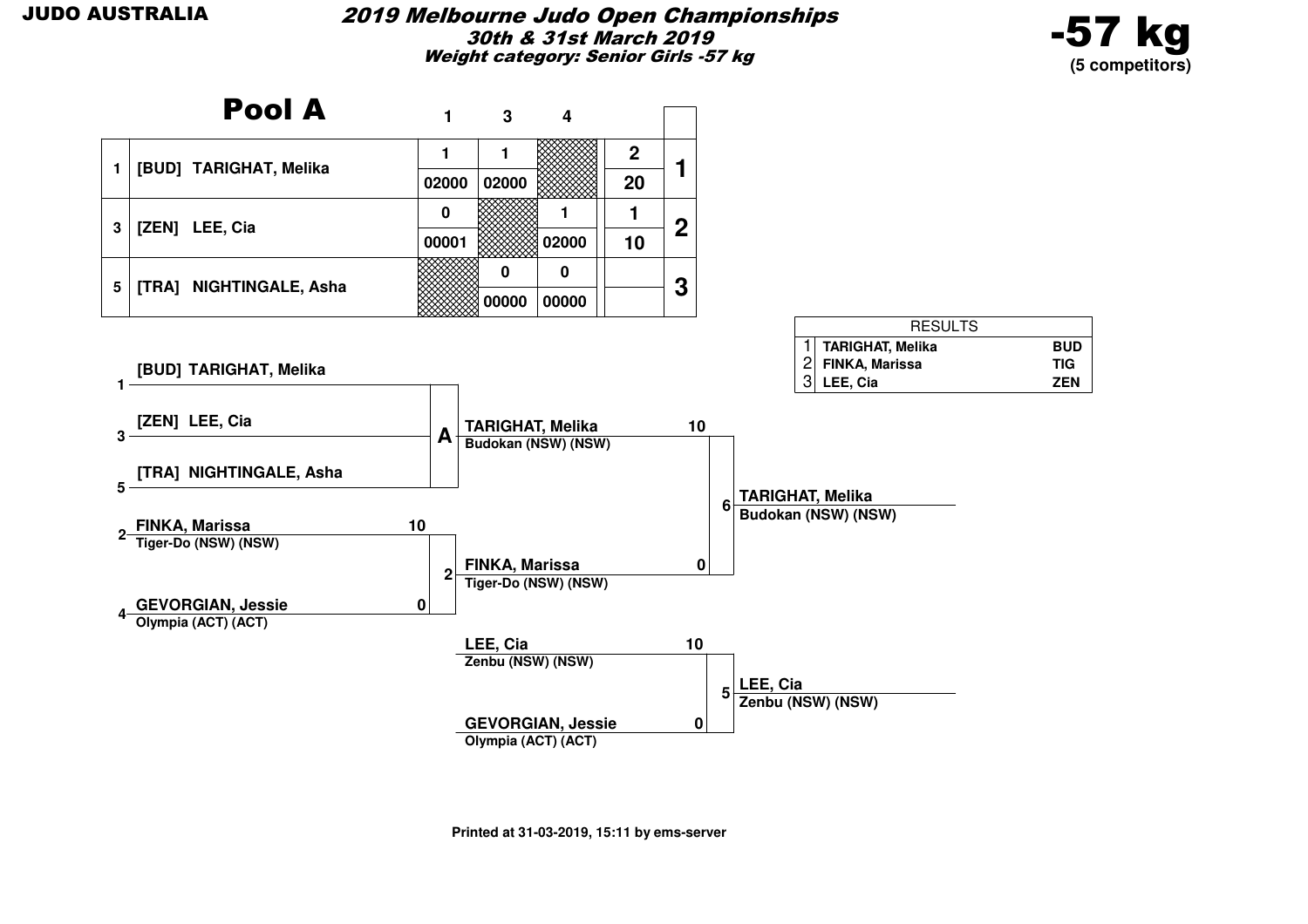## JUDO AUSTRALIA 2019 Melbourne Judo Open Championships 30th & 31st March 2019 Weight category: Senior Girls +63 kg

| Contest | <b>Name</b>        | Score | Score   Name |                   | Time |
|---------|--------------------|-------|--------------|-------------------|------|
|         |                    |       |              |                   |      |
| - 2     | SEVIOR, Ella       |       | 10           | ANSKEY, Annika    | 0:38 |
|         | Aspire (VIC) (VIC) |       |              | Yarra (VIC) (VIC) |      |

|          | SEVIOR, Ella       | 10 | ANSKEY, Annika    | 0:00 |
|----------|--------------------|----|-------------------|------|
| <u>_</u> | Aspire (VIC) (VIC) |    | Yarra (VIC) (VIC) |      |

| -<br>$\overline{\phantom{0}}$ | ◡∟                     |  | 1.0.0178<br>ור         |
|-------------------------------|------------------------|--|------------------------|
| <u>_</u>                      | $\sqrt{110}$<br>Aspıre |  | Yarra<br>$\mathcal{L}$ |

Score points: Ippon 100 / Wazaari 10 / Yuko 1 / Yusei gachi 0,5

| <b>RESULTS</b> |                    |            |  |  |  |
|----------------|--------------------|------------|--|--|--|
|                | 1   ANSKEY, Annika | YAR        |  |  |  |
|                | 2   SEVIOR, Ella   | <b>ASP</b> |  |  |  |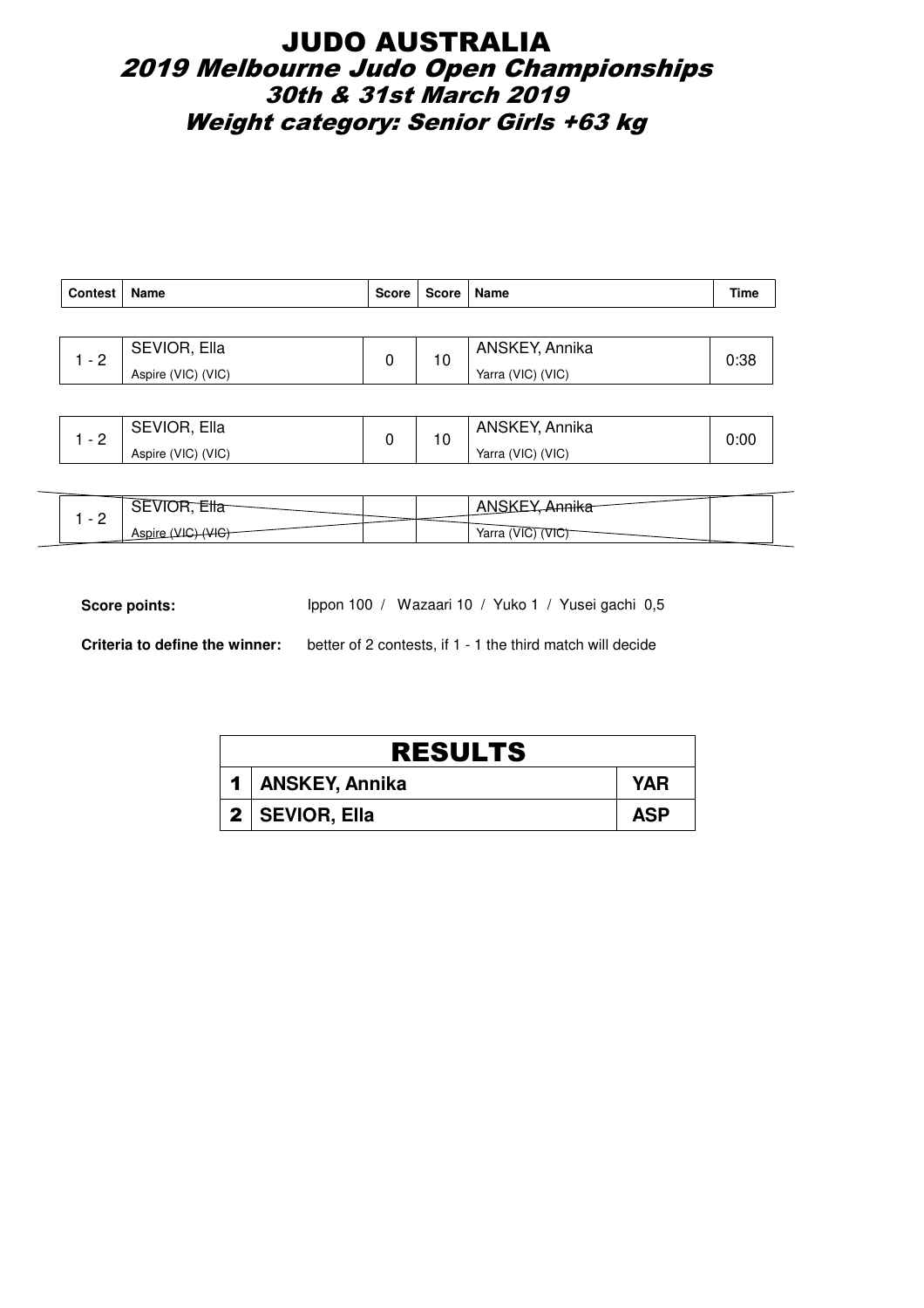**2019 Melbourne Judo Open Championships**

Weight category: Masters Men -66 kg



|                           |             |             | 3           | <b>Fights won</b>   |              |
|---------------------------|-------------|-------------|-------------|---------------------|--------------|
|                           |             |             |             | <b>Total points</b> | <b>Place</b> |
| <b>NOACK, Douglas</b>     |             | $\mathbf 0$ |             |                     | $\mathbf 2$  |
| [KAR]                     | 01000       | 00001       |             | 10                  |              |
| <b>ARNOLD, Kristopher</b> | $\mathbf 0$ |             | $\mathbf 0$ |                     | 3            |
| [BEY]                     | 00001       |             | 00000       |                     |              |
| <b>DE BRINCAT, Paul</b>   |             | 1           |             | $\overline{2}$      |              |
| [INN]                     |             | 10002       | 10000       | 20                  |              |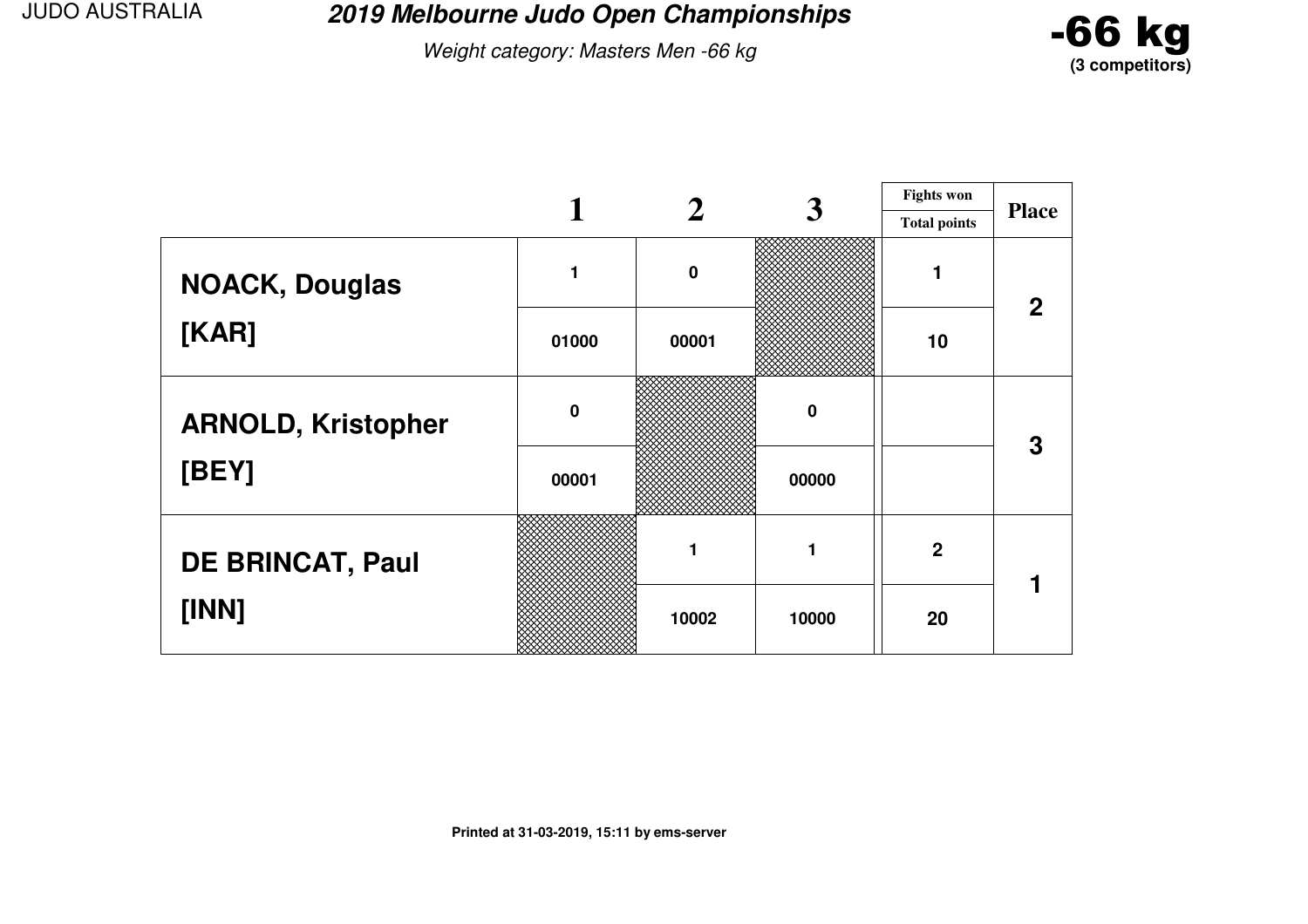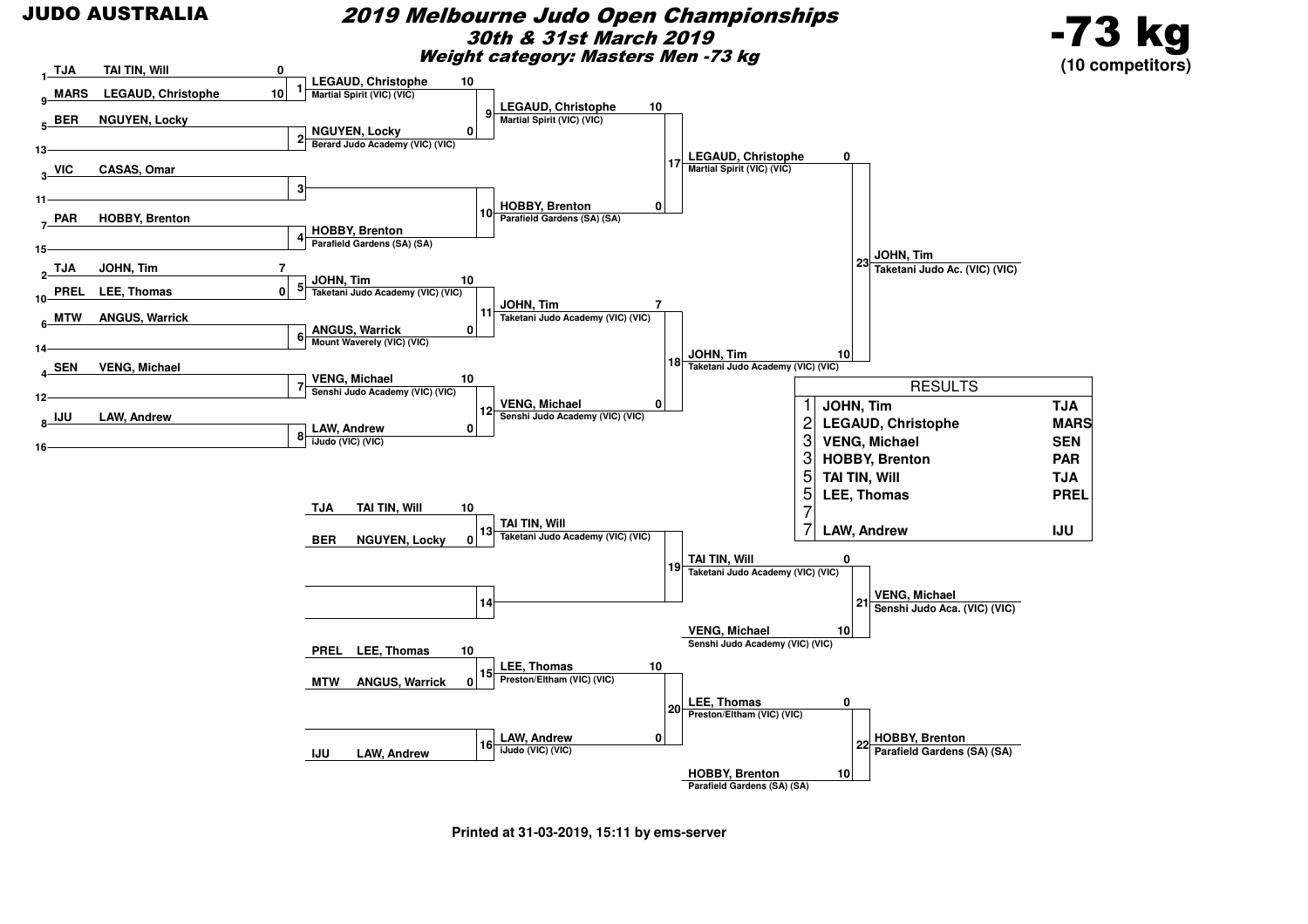## JUDO AUSTRALIA 2019 Melbourne Judo Open Championships 30th & 31st March 2019 Weight category: Masters Women -57 kg

| <b>Contest</b> | Name                            | Score | Score | Name                         | Time |
|----------------|---------------------------------|-------|-------|------------------------------|------|
|                |                                 |       |       |                              |      |
| $1 - 2$        | CALLERY, Teodora                |       | 0     | <b>BROMLEY, Sally</b>        | 3:00 |
|                | Senshi Judo Academy (VIC) (VIC) |       |       | Beyond Grappling (ACT) (ACT) |      |
|                |                                 |       |       |                              |      |

| $\sim$   | CALLERY.<br>Teodora             |  | <b>BROMLEY, Sally</b>                     |  |
|----------|---------------------------------|--|-------------------------------------------|--|
| <u>_</u> | Senshi Judo Academy (VIC) (VIC) |  | <sup>1</sup> Beyond Grappling (ACT) (ACT) |  |

| $\overline{\phantom{0}}$ | <b>CALLERY, Teodora</b>         |  | <b>BROMLEY, Sally</b>        |  |
|--------------------------|---------------------------------|--|------------------------------|--|
| <u>_</u>                 | Senshi Judo Academy (VIC) (VIC) |  | Beyond Grappling (ACT) (ACT) |  |

Score points: Ippon 100 / Wazaari 10 / Yuko 1 / Yusei gachi 0,5

| <b>RESULTS</b> |                      |            |  |  |  |
|----------------|----------------------|------------|--|--|--|
|                | 1   BROMLEY, Sally   | <b>BEY</b> |  |  |  |
|                | 2   CALLERY, Teodora | <b>SEN</b> |  |  |  |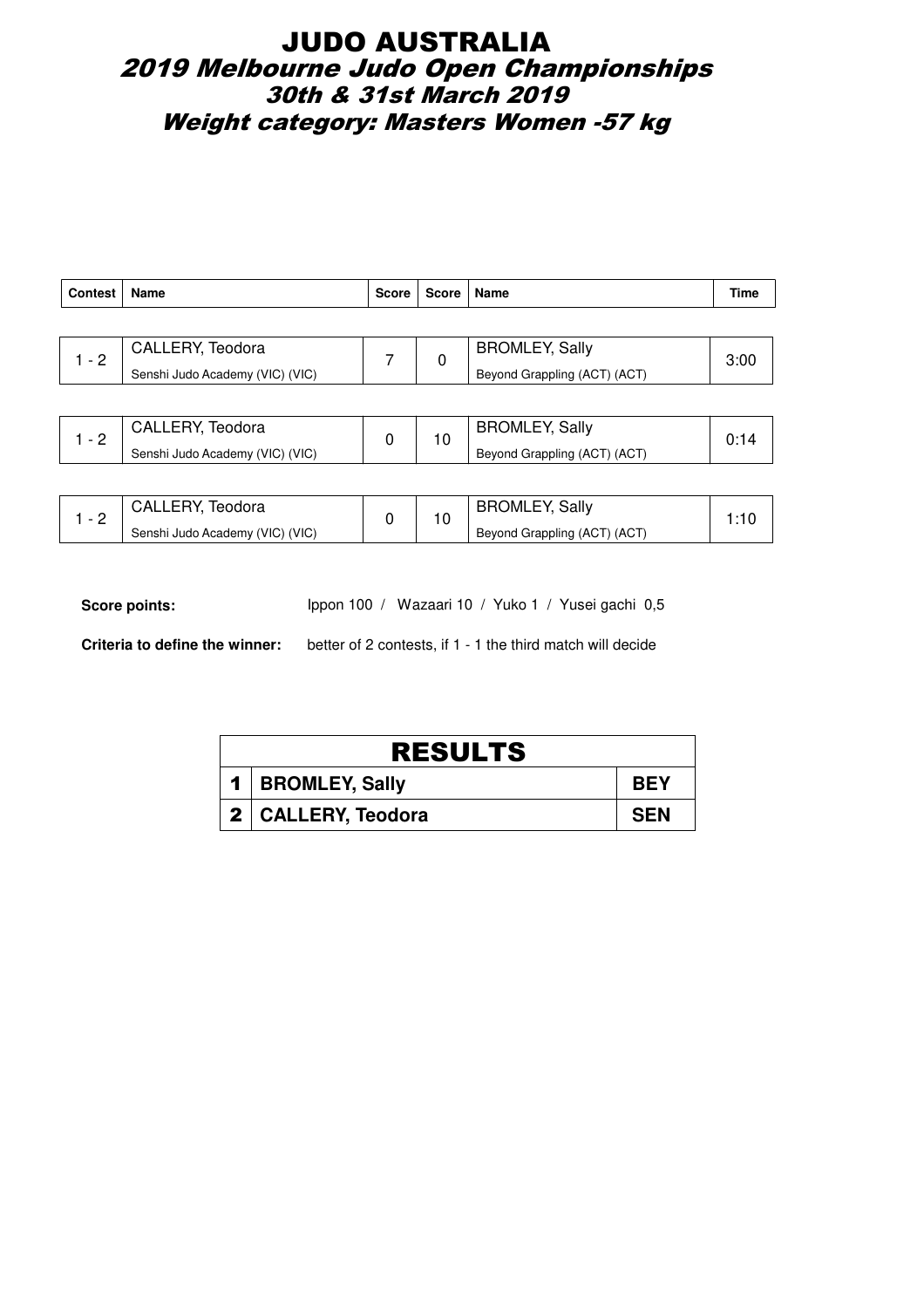

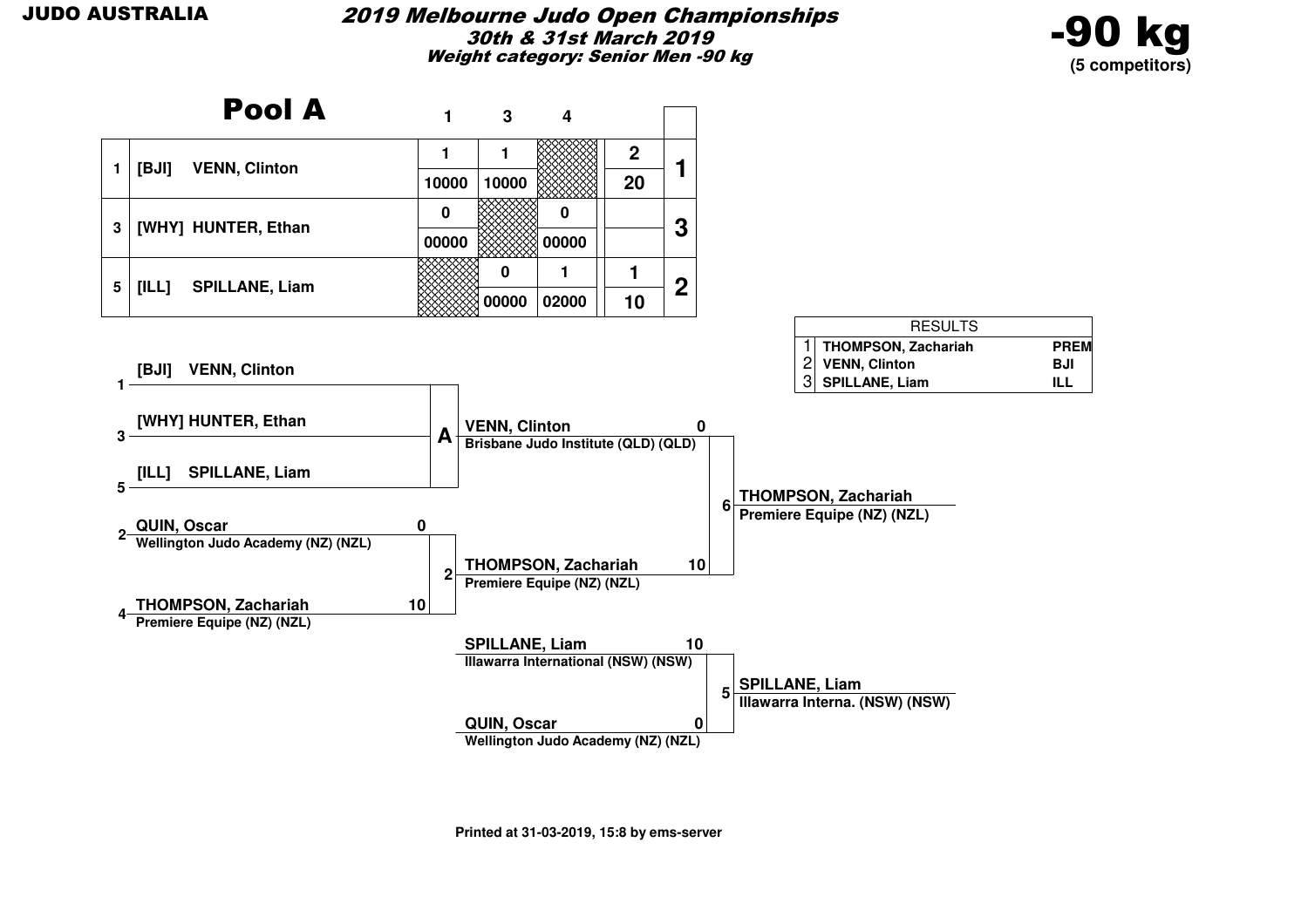

#### 2019 Melbourne Judo Open Championships30th & 31st March 2019Weight category: Senior Men -81 kg





**Printed at 31-03-2019, 15:8 by ems-server**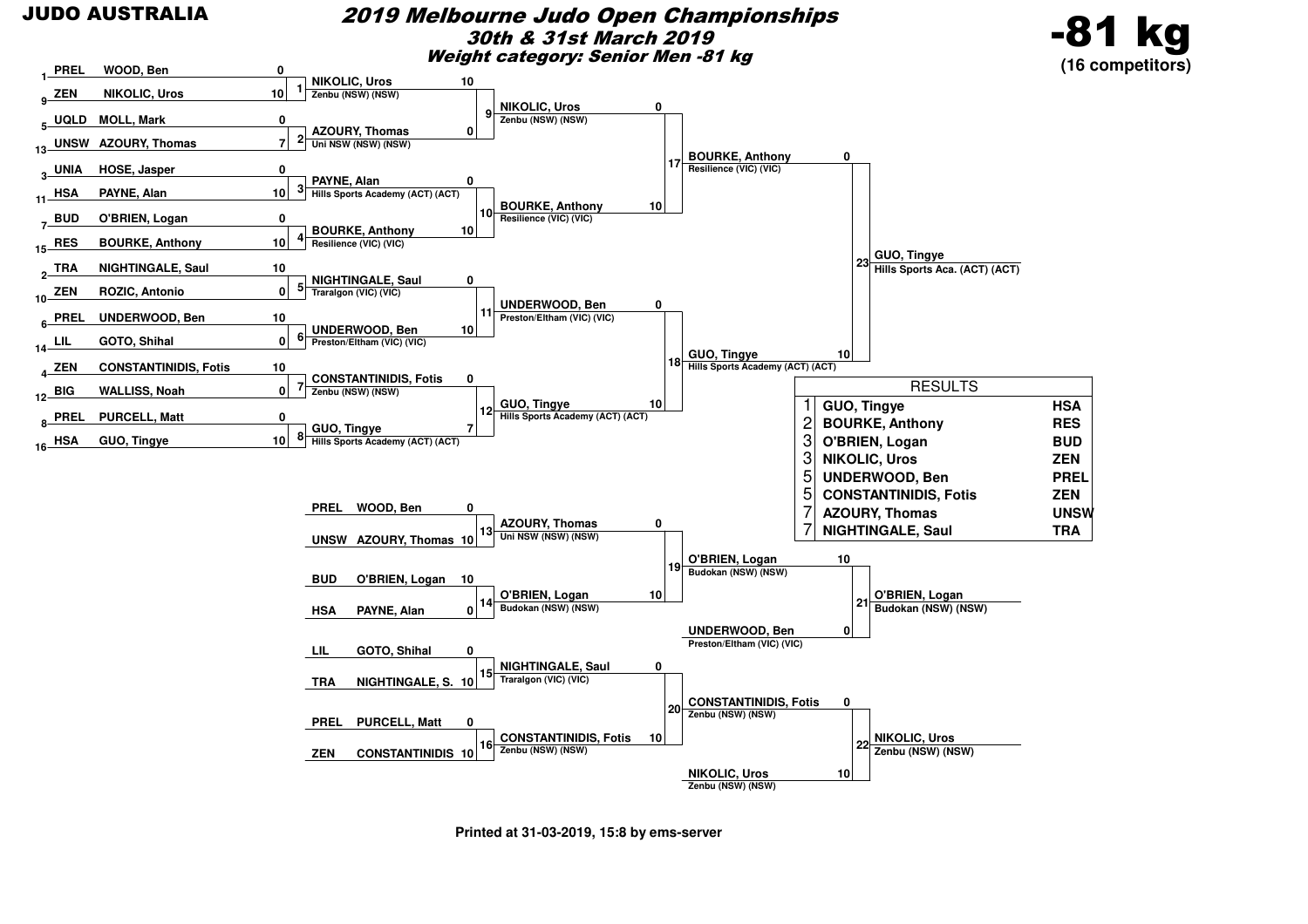

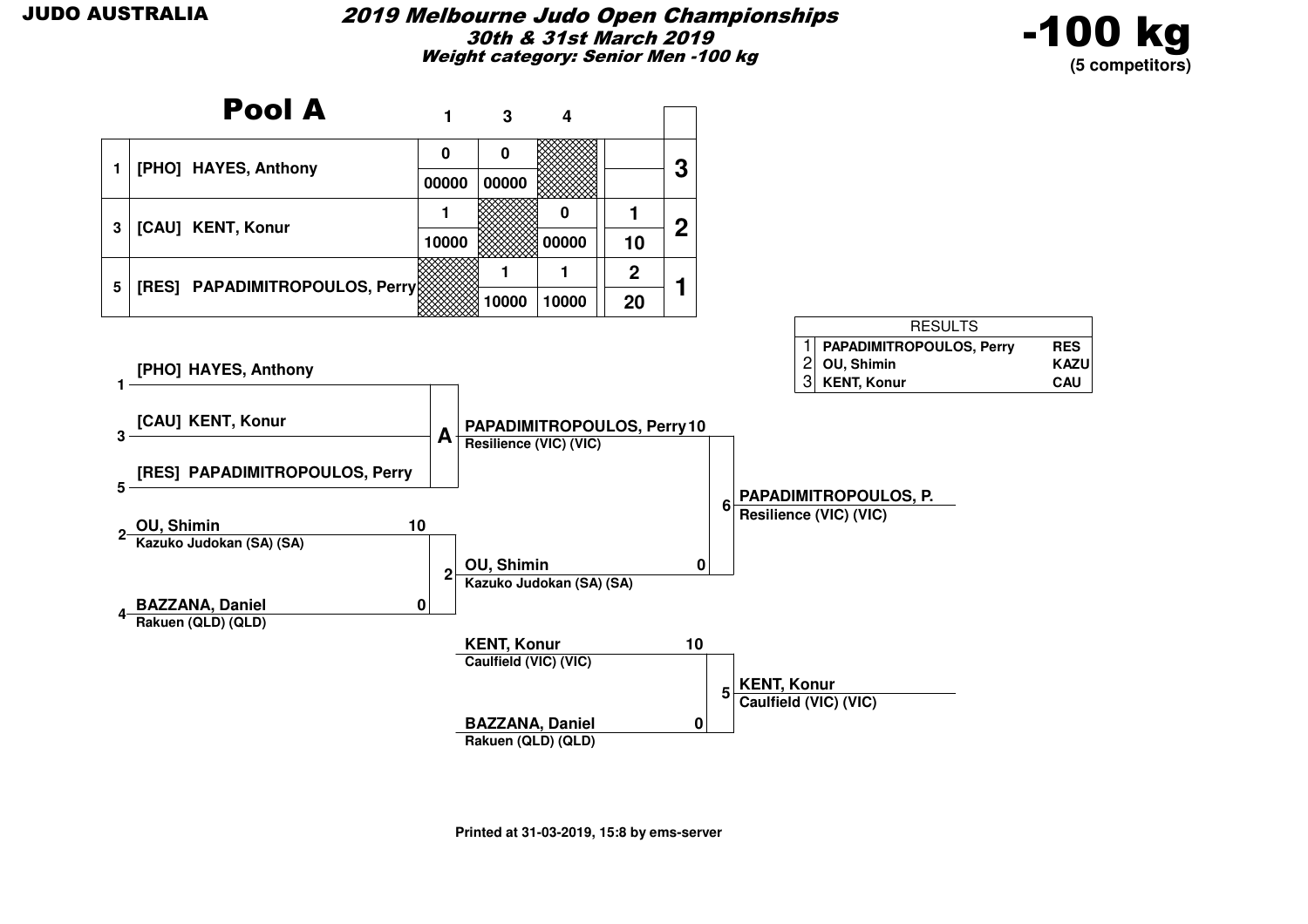#### 2019 Melbourne Judo Open Championships30th & 31st March 2019Weight category: Senior Men +100 kg



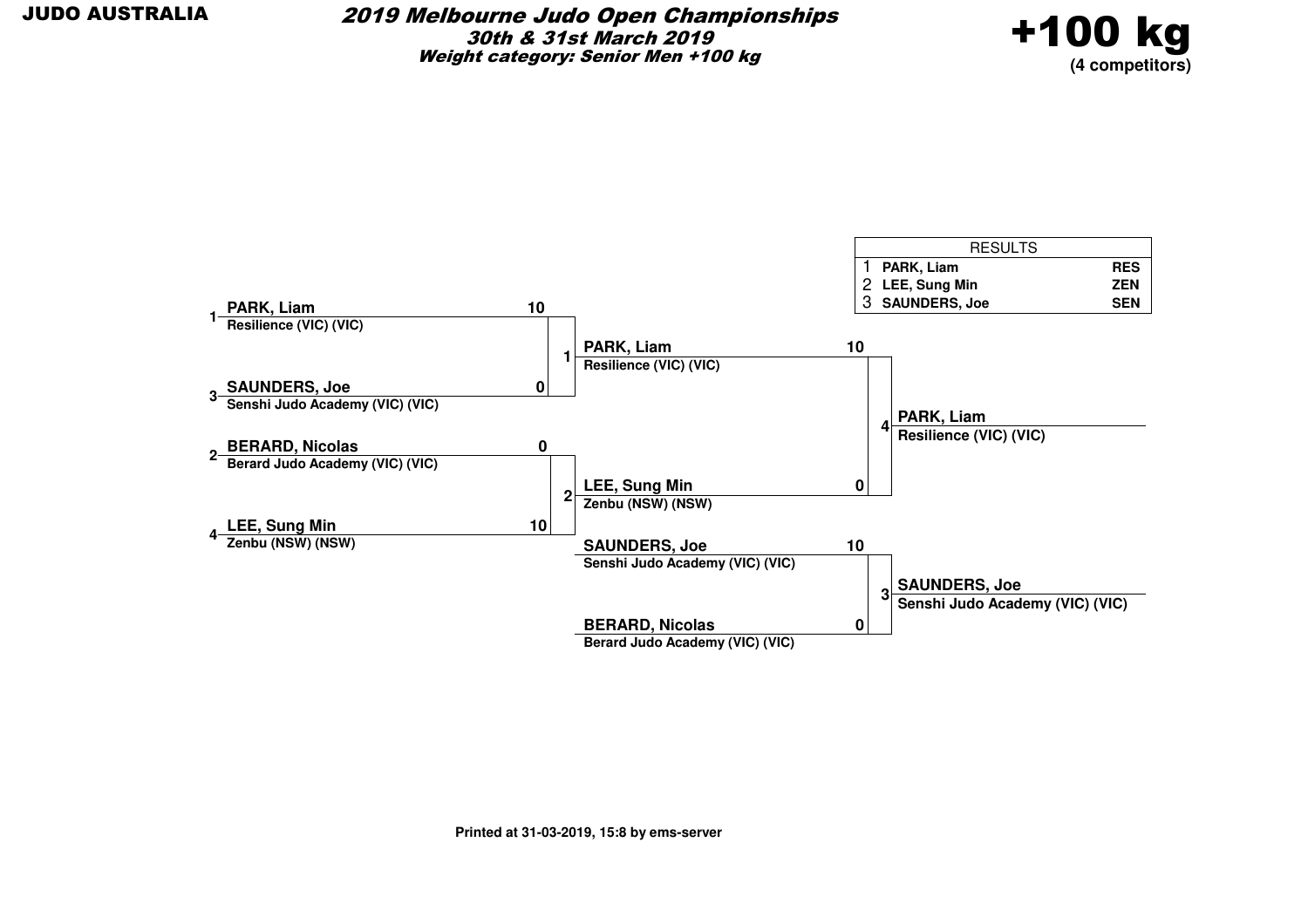## JUDO AUSTRALIA 2019 Melbourne Judo Open Championships 30th & 31st March 2019 Weight category: Senior Women -63 kg

| <b>Contest</b> | Name                    | <b>Score</b> | Score   Name |                        | Time |  |                 |      |
|----------------|-------------------------|--------------|--------------|------------------------|------|--|-----------------|------|
|                |                         |              |              |                        |      |  |                 |      |
| $-2$           | <b>BROTHERS, Saskia</b> |              |              |                        |      |  | COUGHLAN, Maeve | 4:00 |
|                | Budokan (NSW) (NSW)     |              |              | Resilience (VIC) (VIC) |      |  |                 |      |
|                |                         |              |              |                        |      |  |                 |      |

|          | <b>BROTHERS, Saskia</b> |  | COUGHLAN, Maeve        |  |
|----------|-------------------------|--|------------------------|--|
| <u>_</u> | Budokan (NSW) (NSW)     |  | Resilience (VIC) (VIC) |  |

|   |                                            |  | <del>Mae</del> ve                |  |
|---|--------------------------------------------|--|----------------------------------|--|
| - | -(N <del>SW) (NSW)</del><br>Budokan<br>$+$ |  | $\cdots$<br>Resilience<br>$T\pi$ |  |

Score points: Ippon 100 / Wazaari 10 / Yuko 1 / Yusei gachi 0,5

| <b>RESULTS</b> |                      |            |  |  |  |
|----------------|----------------------|------------|--|--|--|
|                | 1   COUGHLAN, Maeve  | <b>RES</b> |  |  |  |
|                | 2   BROTHERS, Saskia | <b>BUD</b> |  |  |  |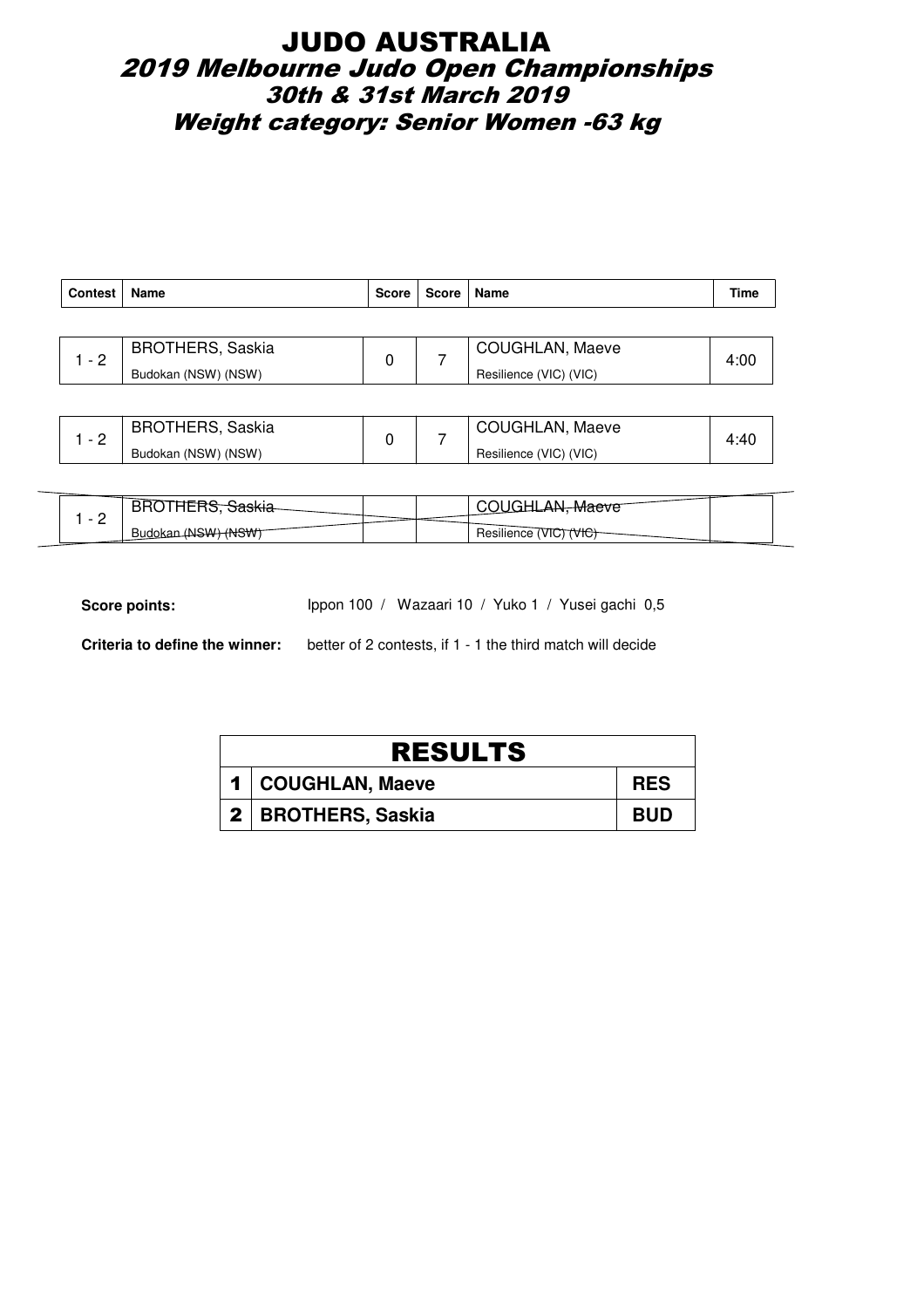## JUDO AUSTRALIA 2019 Melbourne Judo Open Championships 30th & 31st March 2019 Weight category: Senior Women -70 kg

| <b>Contest</b> | Name                     | <b>Score</b> | Score | Name                              | Time |
|----------------|--------------------------|--------------|-------|-----------------------------------|------|
|                |                          |              |       |                                   |      |
| - 2            | <b>BRADBURY, Hannah</b>  | 0            | 10    | ARLOVE, Catherine                 | 0:13 |
|                | Kazuko Judokan (SA) (SA) |              |       | Taketani Judo Academy (VIC) (VIC) |      |
|                |                          |              |       |                                   |      |

| BRADBURY, Hannah         |  | ARLOVE, Catherine                 |  |
|--------------------------|--|-----------------------------------|--|
| Kazuko Judokan (SA) (SA) |  | Taketani Judo Academy (VIC) (VIC) |  |

| $\overline{\phantom{0}}$ |                                         |  | athawin                              |  |
|--------------------------|-----------------------------------------|--|--------------------------------------|--|
| -                        | Kazuko Judo <del>kan (SA)</del><br>(OA) |  | (VIC)<br>Taketani Judo Academy (VIC) |  |

Score points: Ippon 100 / Wazaari 10 / Yuko 1 / Yusei gachi 0,5

| <b>RESULTS</b> |                       |             |  |  |  |
|----------------|-----------------------|-------------|--|--|--|
|                | 1   ARLOVE, Catherine | <b>TJA</b>  |  |  |  |
|                | 2   BRADBURY, Hannah  | <b>KAZU</b> |  |  |  |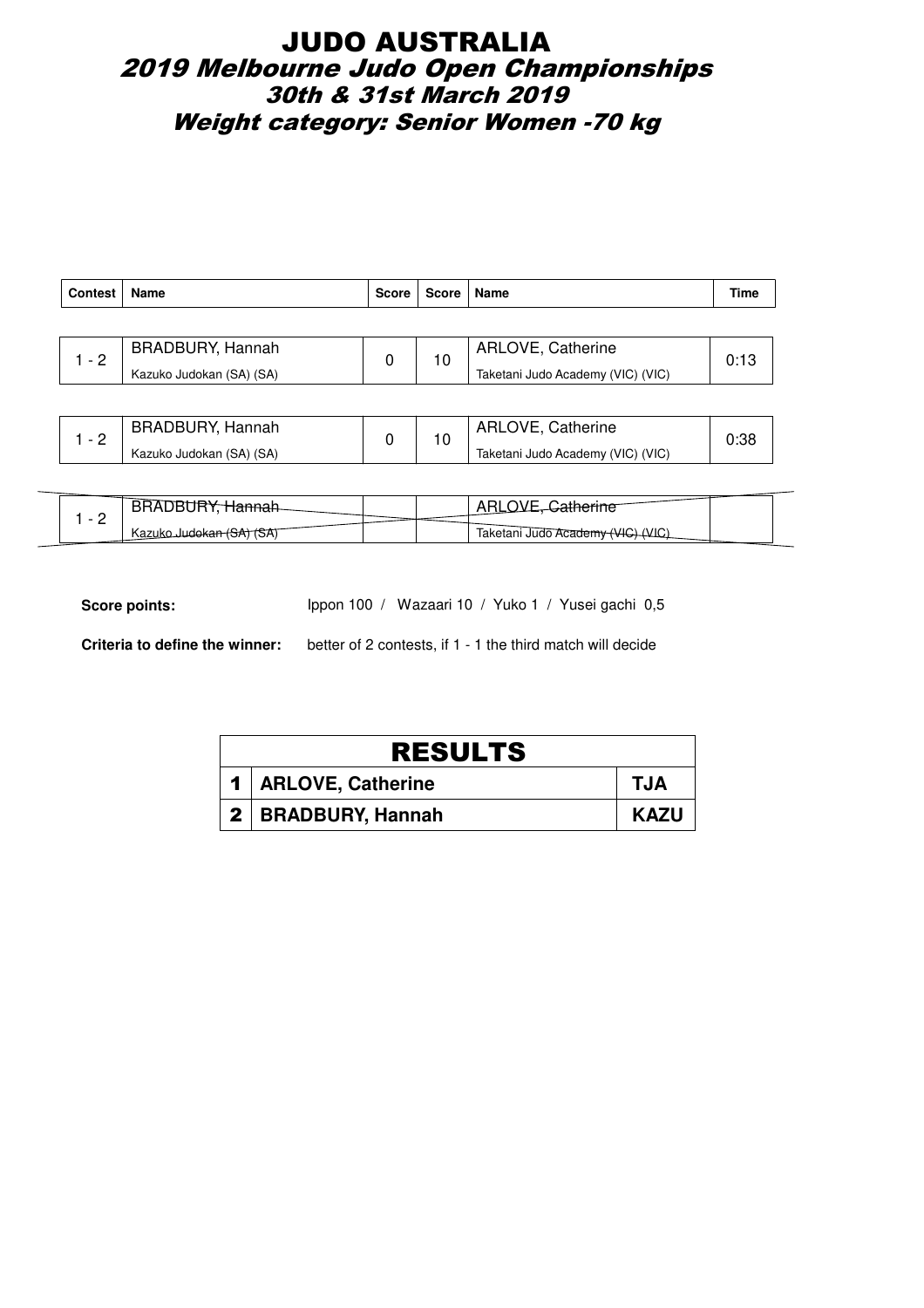## JUDO AUSTRALIA 2019 Melbourne Judo Open Championships 30th & 31st March 2019 Weight category: Senior Women -78 kg

| <b>Contest</b> | Name                   | Score | Score | Name                | <b>Time</b> |
|----------------|------------------------|-------|-------|---------------------|-------------|
|                |                        |       |       |                     |             |
| $1 - 2$        | <b>WALLIS, Melanie</b> | 10    | 0     | DE BRUINE, Naomi    | 1:06        |
|                | AusCore (VIC) (VIC)    |       |       | Budokan (NSW) (NSW) |             |
|                |                        |       |       |                     |             |
| $1 - 2$        | <b>WALLIS, Melanie</b> | 0     | 10    | DE BRUINE, Naomi    | 4:28        |
|                | AusCore (VIC) (VIC)    |       |       | Budokan (NSW) (NSW) |             |
|                |                        |       |       |                     |             |

| - | <b>WALLIS, Melanie</b> |  | DE BRUINE, Naomi    | 4:00 |
|---|------------------------|--|---------------------|------|
| - | AusCore (VIC) (VIC)    |  | Budokan (NSW) (NSW) |      |

Score points: Ippon 100 / Wazaari 10 / Yuko 1 / Yusei gachi 0,5

| <b>RESULTS</b> |                      |            |  |  |  |
|----------------|----------------------|------------|--|--|--|
|                | 1   DE BRUINE, Naomi | <b>BUD</b> |  |  |  |
|                | 2   WALLIS, Melanie  | <b>AUC</b> |  |  |  |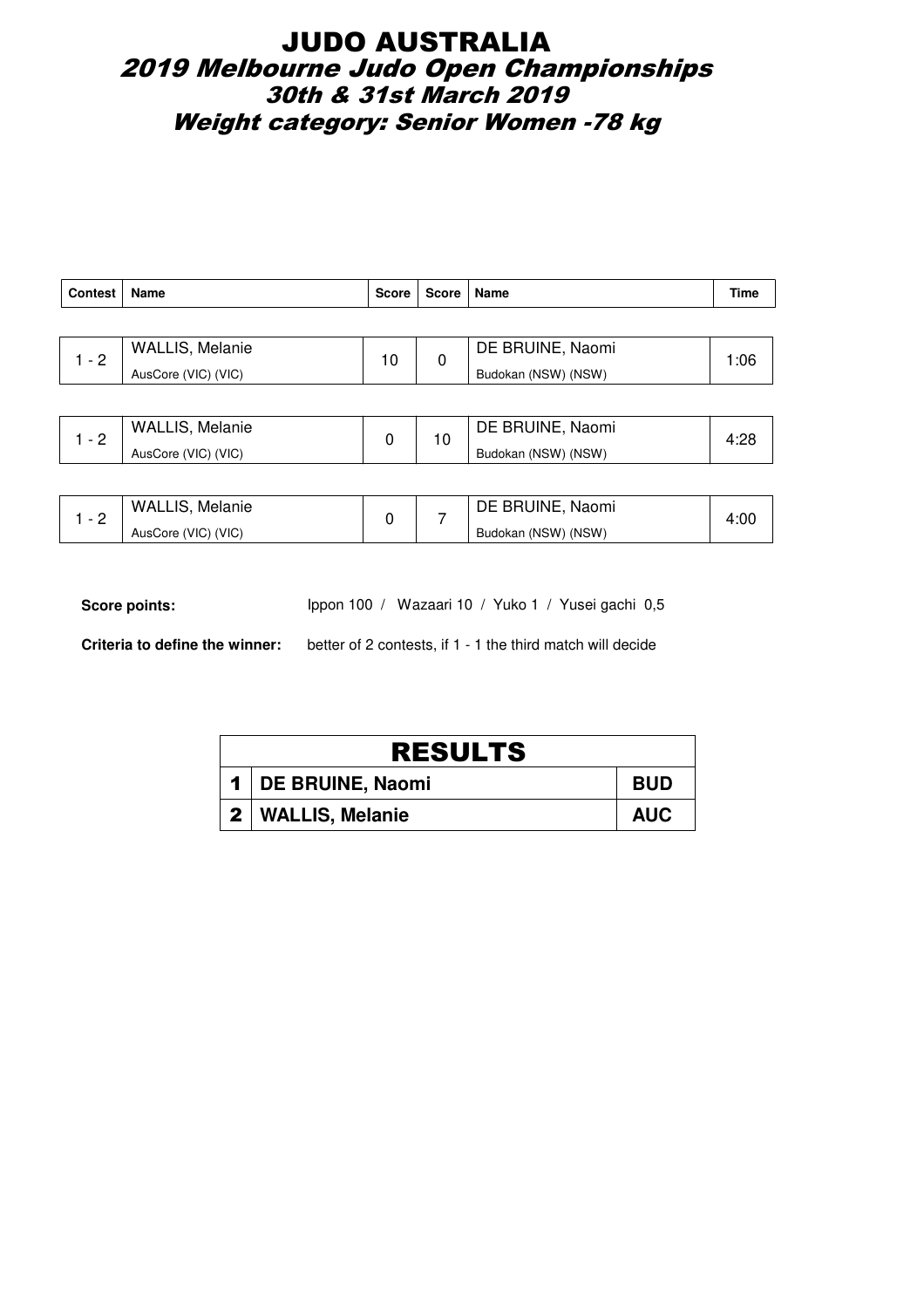#### 2019 Melbourne Judo Open Championships30th & 31st March 2019Weight category: Junior Men -81 kg



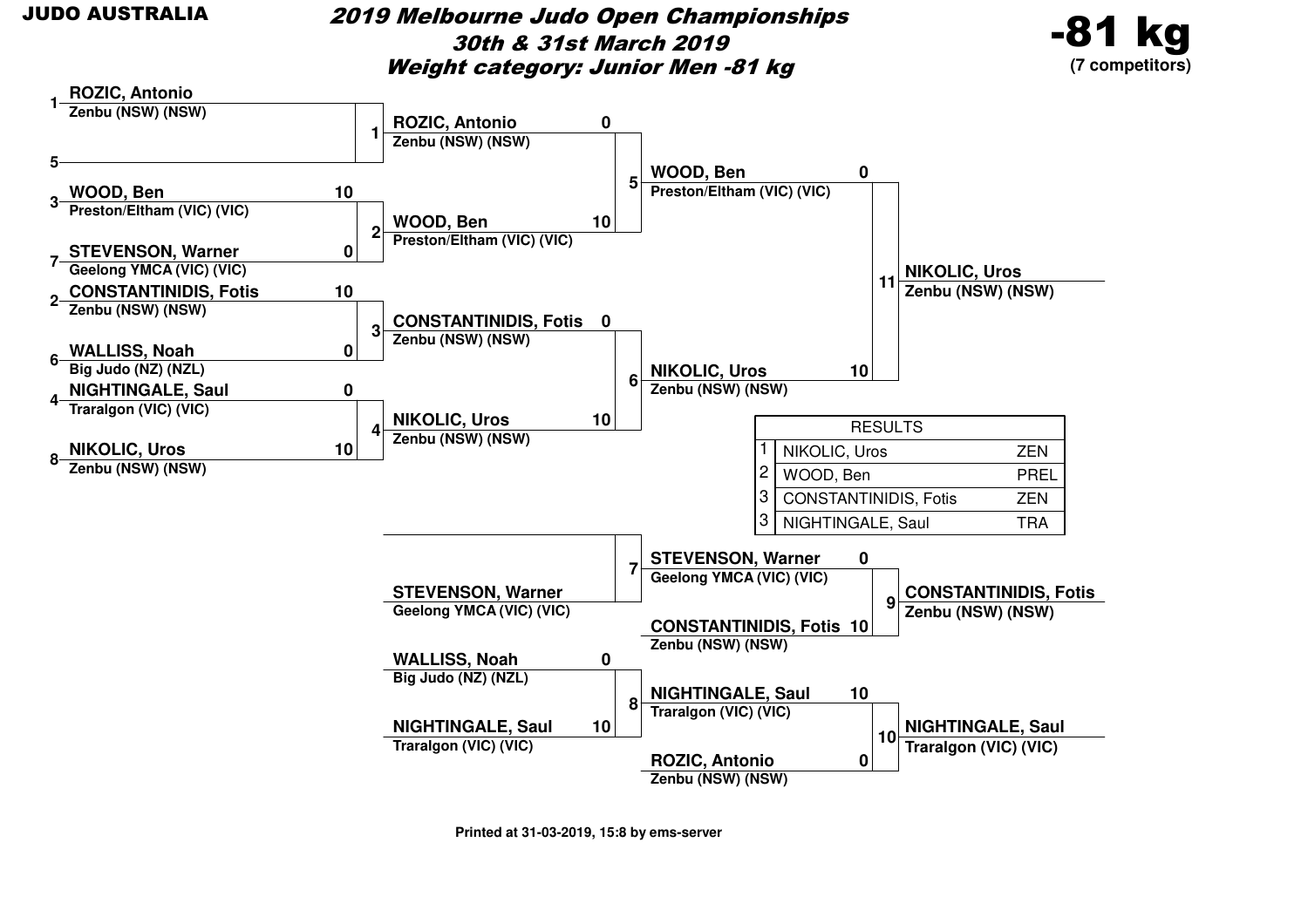**2019 Melbourne Judo Open Championships**

Weight category: Junior Men -90 kg



|                       |             |                  | $\boldsymbol{3}$ | <b>Fights won</b>   |              |
|-----------------------|-------------|------------------|------------------|---------------------|--------------|
|                       |             |                  |                  | <b>Total points</b> | <b>Place</b> |
| QUIN, Oscar           |             | 1                |                  | $\boldsymbol{2}$    |              |
| [WJA]                 | 02000       | 10002            |                  | 20                  |              |
| <b>HUNTER, Ethan</b>  | $\mathbf 0$ |                  | $\bf{0}$         |                     | 3            |
| [WHY]                 | 00000       |                  | 0                |                     |              |
| <b>SPILLANE, Liam</b> |             | $\boldsymbol{0}$ |                  |                     | $\mathbf{2}$ |
| [ILL]                 |             | 01001            | 10               | 10                  |              |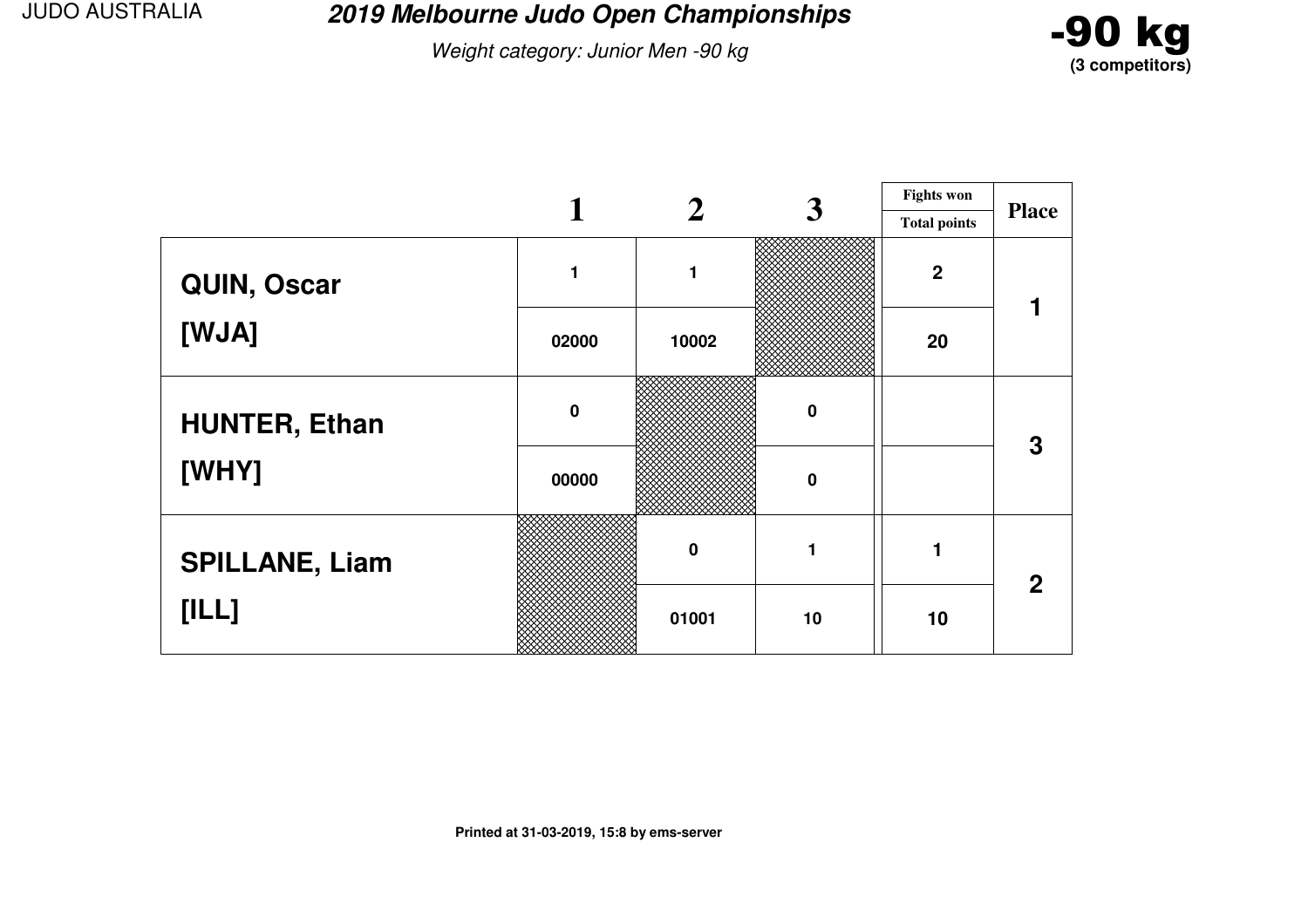## JUDO AUSTRALIA 2019 Melbourne Judo Open Championships 30th & 31st March 2019 Weight category: Junior Men +100 kg

| Contest | Name               | <b>Score</b> | Score   Name |                   | Time |
|---------|--------------------|--------------|--------------|-------------------|------|
|         |                    |              |              |                   |      |
| $-2$    | SHOUMACK, Noah     | 0            | 10           | LEE, Sung Min     | 0:30 |
|         | Platinum (SA) (SA) |              |              | Zenbu (NSW) (NSW) |      |
|         |                    |              |              |                   |      |

| $\overline{\phantom{0}}$ | SHOUMACK, Noah     | $\overline{ }$ | LEE, Sung Min     |  |
|--------------------------|--------------------|----------------|-------------------|--|
| <u>_</u>                 | Platinum (SA) (SA) | ົບ.            | Zenbu (NSW) (NSW) |  |

| $\overline{\phantom{a}}$ | . IMP        |  | ----                          |  |
|--------------------------|--------------|--|-------------------------------|--|
| -                        | <b>Plati</b> |  | Zenbu (NSW) (NS <del>W)</del> |  |

Score points: Ippon 100 / Wazaari 10 / Yuko 1 / Yusei gachi 0,5

| <b>RESULTS</b> |                    |            |  |  |  |  |
|----------------|--------------------|------------|--|--|--|--|
|                | 1   LEE, Sung Min  | <b>ZEN</b> |  |  |  |  |
|                | 2   SHOUMACK, Noah | <b>PLA</b> |  |  |  |  |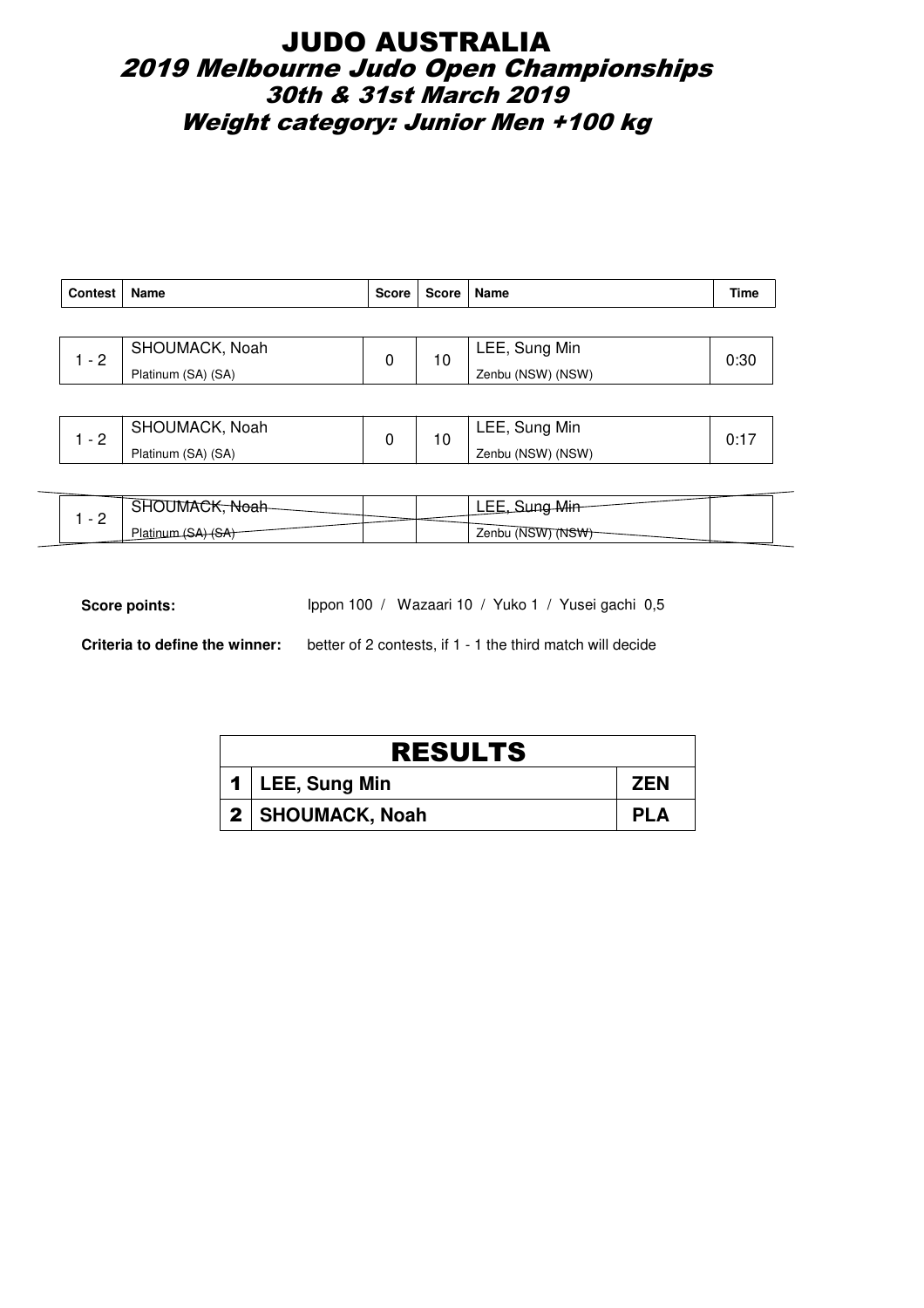## JUDO AUSTRALIA 2019 Melbourne Judo Open Championships 30th & 31st March 2019 Weight category: Junior Women -63 kg

| <b>Contest</b> | Name                | <b>Score</b> | Score               | Name                    | Time |
|----------------|---------------------|--------------|---------------------|-------------------------|------|
|                |                     |              |                     |                         |      |
| $-2$           | WADE, Bethany       | 0            |                     | <b>BROTHERS, Saskia</b> | 0:43 |
|                | Budokan (NSW) (NSW) | 10           | Budokan (NSW) (NSW) |                         |      |
|                |                     |              |                     |                         |      |

|          | WADE, Bethany       |  | <b>BROTHERS, Saskia</b> |  |
|----------|---------------------|--|-------------------------|--|
| <u>_</u> | Budokan (NSW) (NSW) |  | Budokan (NSW) (NSW)     |  |

|   | WA.<br>ື                           |  | aonia                 |  |
|---|------------------------------------|--|-----------------------|--|
| - | (NSW <del>) (NSW)</del><br>Budokan |  | (NSW) (NSW<br>Budokan |  |

Score points: Ippon 100 / Wazaari 10 / Yuko 1 / Yusei gachi 0,5

| <b>RESULTS</b> |                      |            |  |  |  |  |
|----------------|----------------------|------------|--|--|--|--|
|                | 1   BROTHERS, Saskia | <b>BUD</b> |  |  |  |  |
|                | 2   WADE, Bethany    | <b>BUD</b> |  |  |  |  |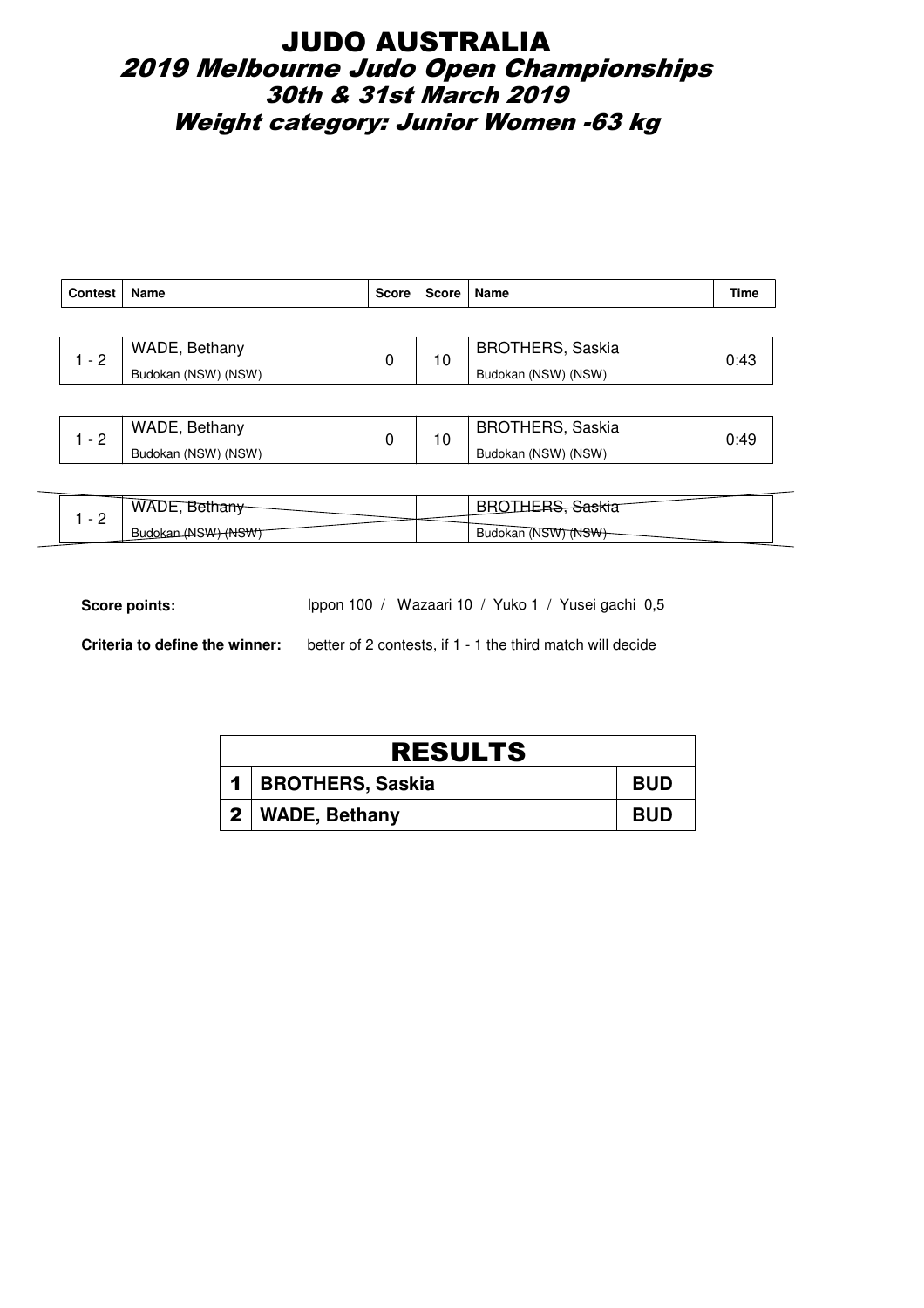**2019 Melbourne Judo Open Championships**

Weight category: Cadet Men -90 kg



|                       |                | $\mathbf 2$    | 3           | <b>Fights won</b>   |                |  |
|-----------------------|----------------|----------------|-------------|---------------------|----------------|--|
|                       |                |                |             | <b>Total points</b> | <b>Place</b>   |  |
| QUIN, Oscar           |                | $\blacksquare$ |             | $\boldsymbol{2}$    |                |  |
| [WJA]                 | $\overline{7}$ | 10000          |             | 11                  |                |  |
| <b>SPILLANE, Liam</b> | $\mathbf 0$    |                |             |                     | 2 <sup>1</sup> |  |
| [ILL]                 | $\mathbf 0$    |                | 10000       | 10                  |                |  |
| <b>TAYLOR, Xavier</b> |                | $\mathbf 0$    | $\mathbf 0$ |                     | 3              |  |
| [KAI]                 |                | 00000          | 00001       |                     |                |  |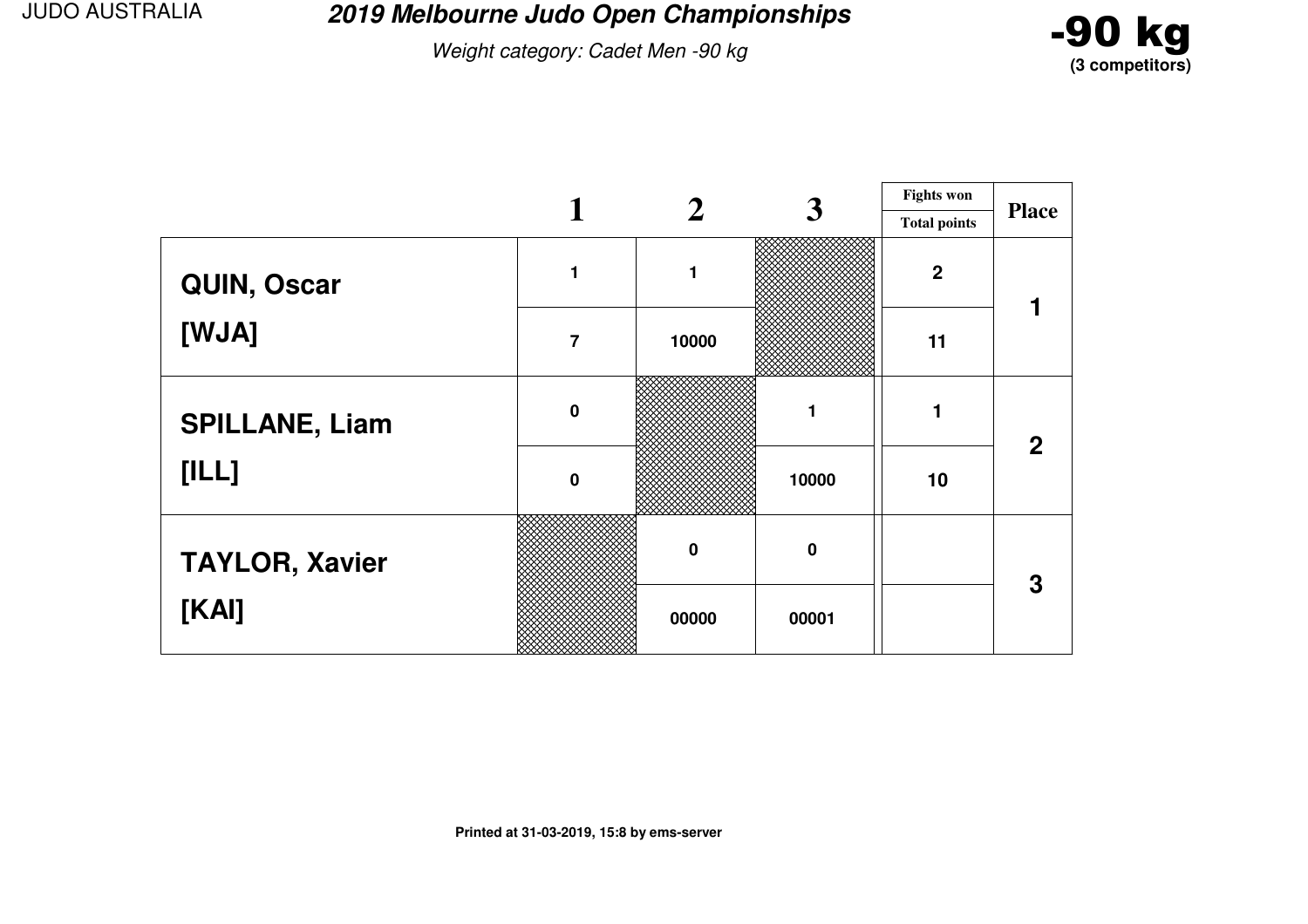## JUDO AUSTRALIA 2019 Melbourne Judo Open Championships 30th & 31st March 2019 Weight category: Cadet Men +90 kg

| <b>Contest</b> | <b>Name</b>         | <b>Score</b> | Score   Name   |                    | Time |
|----------------|---------------------|--------------|----------------|--------------------|------|
|                |                     |              |                |                    |      |
| $-2$           | LEE, Sung Min<br>10 |              | SHOUMACK, Noah |                    |      |
|                | Zenbu (NSW) (NSW)   |              | 0              | Platinum (SA) (SA) | 0:21 |
|                |                     |              |                |                    |      |

|          | LEE, Sung Min     | م 4 | SHOUMACK, Noah     |  |
|----------|-------------------|-----|--------------------|--|
| <u>_</u> | Zenbu (NSW) (NSW) |     | Platinum (SA) (SA) |  |

| $\overline{\phantom{0}}$ | <u>iviiri</u><br>وصصاحا |  | wUan.           |  |
|--------------------------|-------------------------|--|-----------------|--|
| -                        | <b>Zenbu</b>            |  | riatinum.<br>OН |  |

Score points: Ippon 100 / Wazaari 10 / Yuko 1 / Yusei gachi 0,5

| <b>RESULTS</b>     |            |
|--------------------|------------|
| 1   LEE, Sung Min  | <b>ZEN</b> |
| 2   SHOUMACK, Noah | <b>PLA</b> |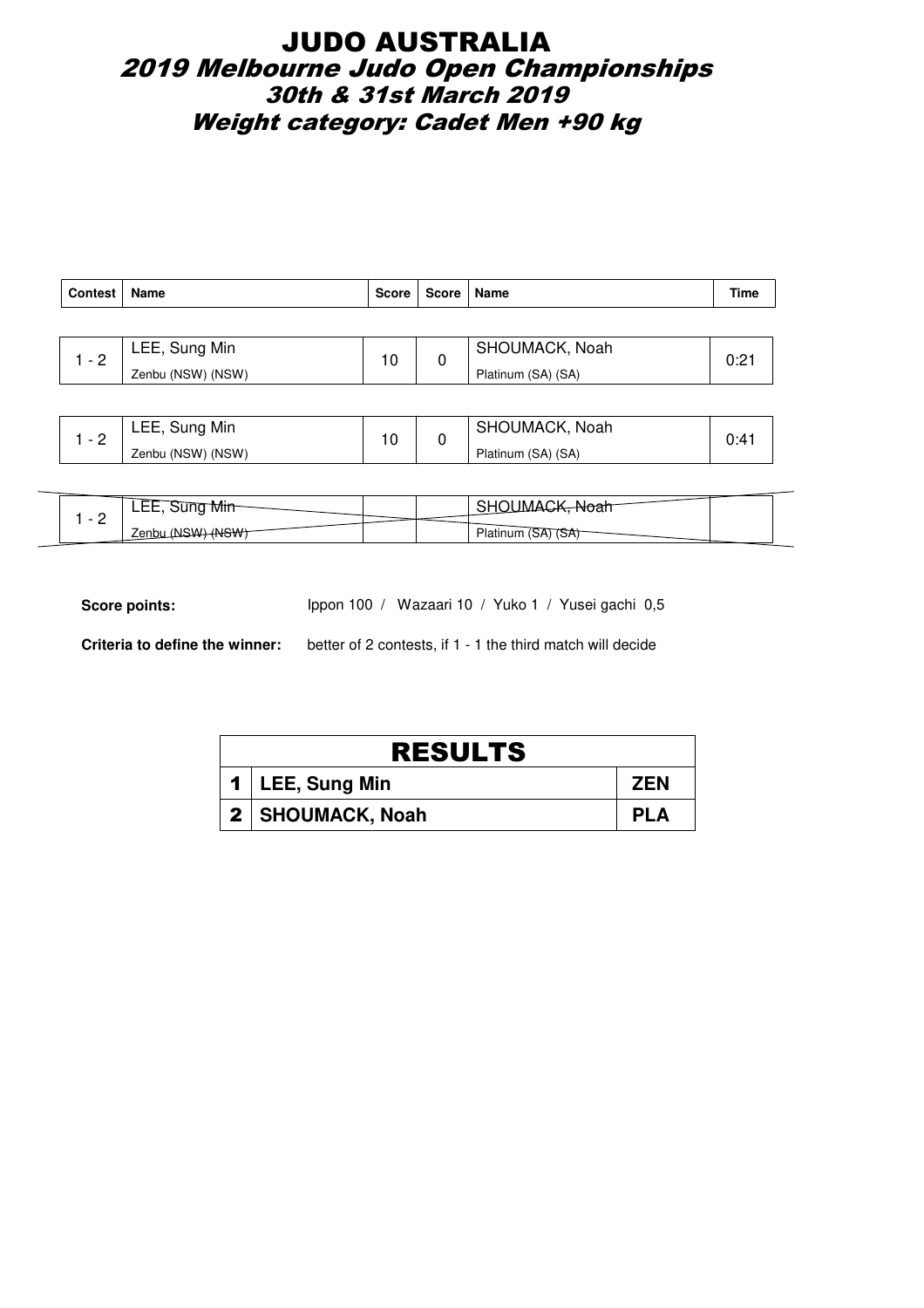## JUDO AUSTRALIA 2019 Melbourne Judo Open Championships 30th & 31st March 2019 Weight category: Cadet Women -63 kg

| <b>Contest</b> | Name                | <b>Score</b> | Score | Name                | Time                    |      |
|----------------|---------------------|--------------|-------|---------------------|-------------------------|------|
|                |                     |              |       |                     |                         |      |
| $-2$           | WADE, Bethany       | 0            |       | 10                  | <b>BROTHERS, Saskia</b> | 4:00 |
|                | Budokan (NSW) (NSW) |              |       | Budokan (NSW) (NSW) |                         |      |
|                |                     |              |       |                     |                         |      |

|   | WADE, Bethany       |  | BROTHERS, Saskia    | 4.VJ |
|---|---------------------|--|---------------------|------|
| - | Budokan (NSW) (NSW) |  | Budokan (NSW) (NSW) |      |

| - | WAL                                |  |                                 |  |
|---|------------------------------------|--|---------------------------------|--|
| - | <del>MSW) (NSW)</del><br>, Budokar |  | Budokan (NSW) (N <del>SW)</del> |  |

Score points: Ippon 100 / Wazaari 10 / Yuko 1 / Yusei gachi 0,5

| <b>RESULTS</b>       |            |
|----------------------|------------|
| 1   BROTHERS, Saskia | <b>BUD</b> |
| 2   WADE, Bethany    | <b>BUD</b> |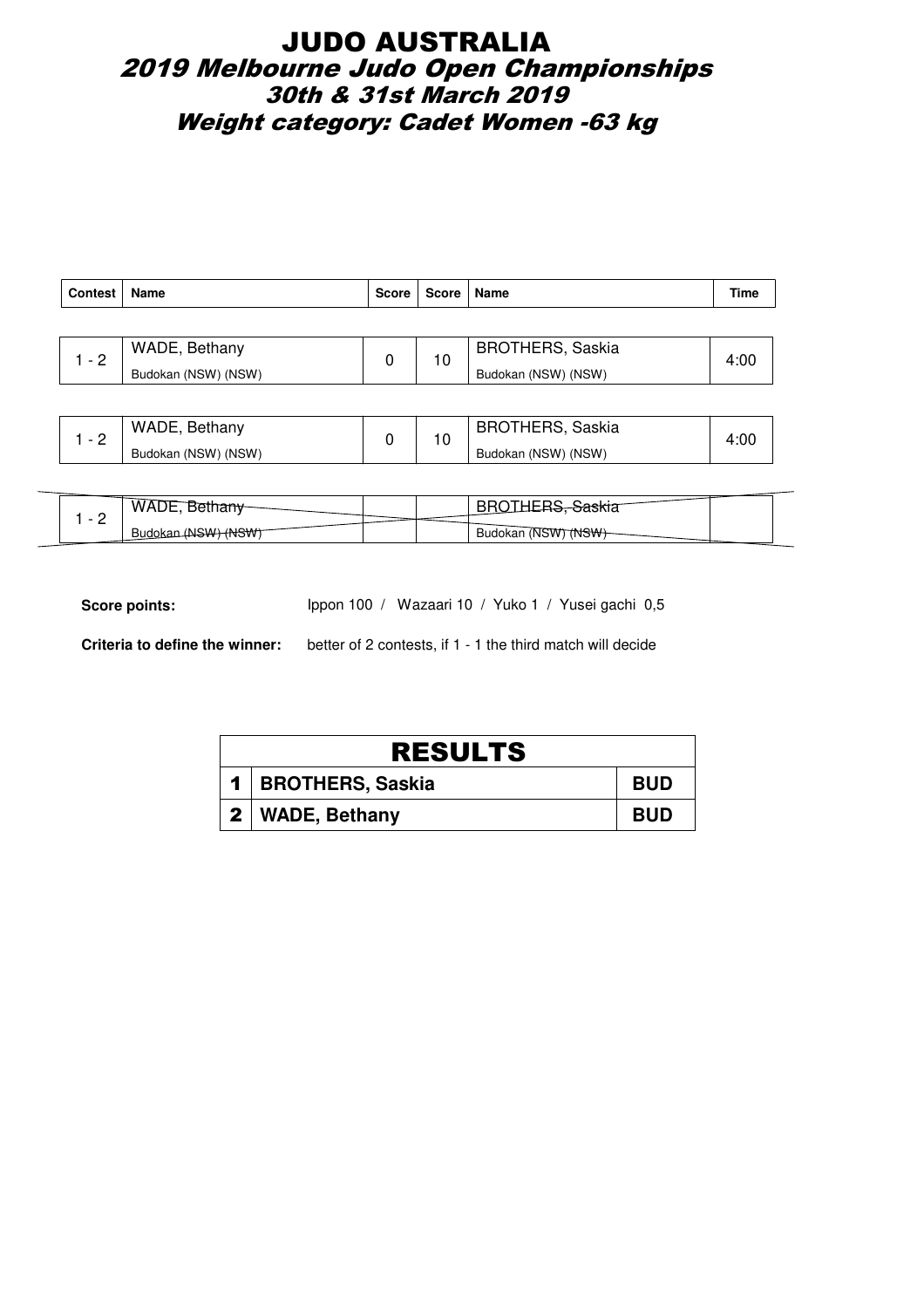**2019 Melbourne Judo Open Championships**

Weight category: Junior Boys -27 kg



|                             |             |          |             | <b>Fights won</b>   |              |
|-----------------------------|-------------|----------|-------------|---------------------|--------------|
|                             |             |          |             | <b>Total points</b> | <b>Place</b> |
| <b>BRUNET GRESEQUE, Tom</b> |             | 1        |             | $\overline{2}$      |              |
| [RES]                       | 10000       | 10000    |             | 20                  |              |
| <b>AL BAGHDADI, Hussain</b> | $\mathbf 0$ |          |             |                     | 2            |
| [IJU]                       | 00000       |          | 10000       | 10                  |              |
| RANTHILAKA, Ishan           |             | $\bf{0}$ | $\mathbf 0$ |                     | 3            |
| [MAC]                       |             | 00000    | 00000       |                     |              |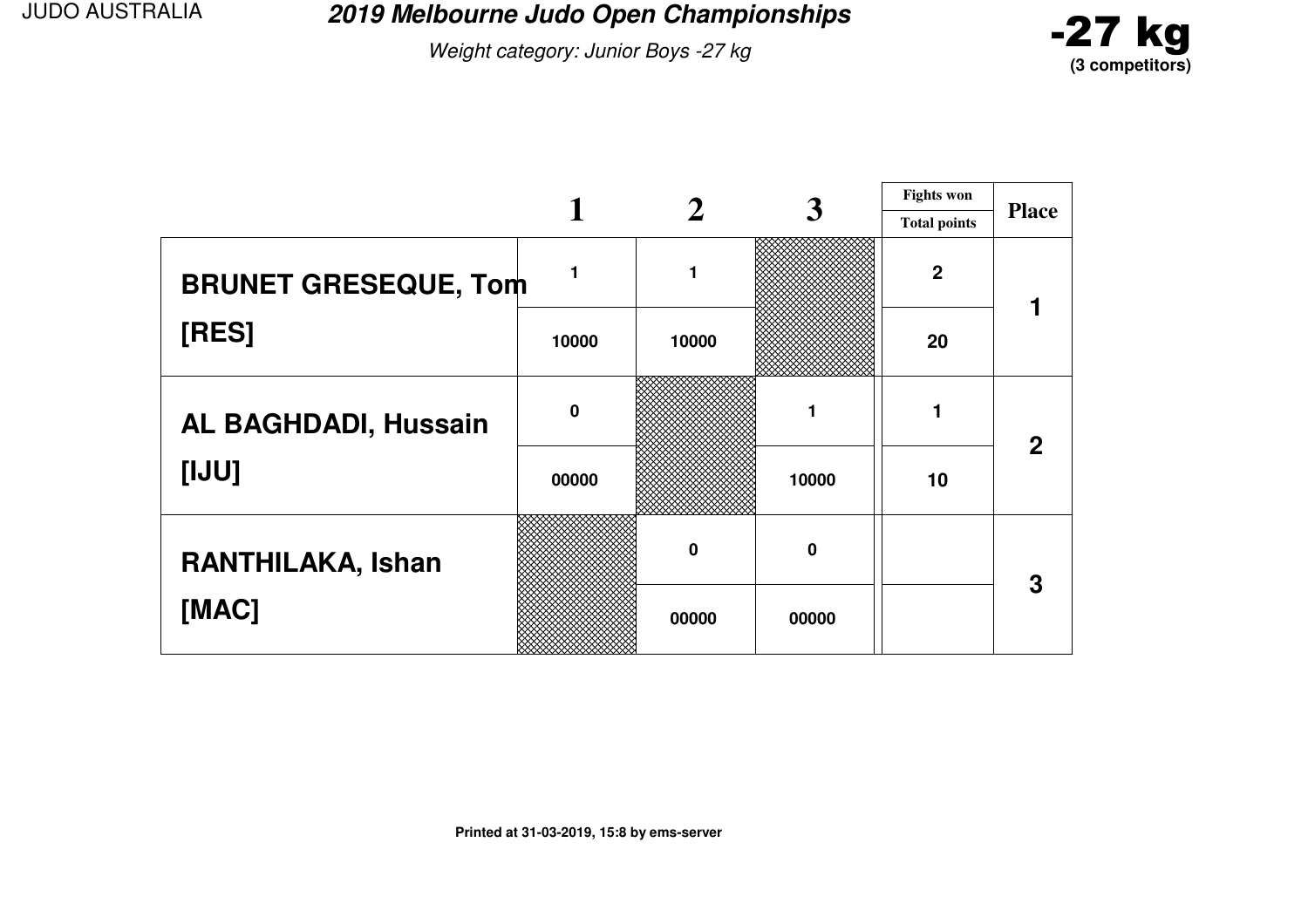**2019 Melbourne Judo Open Championships**

**Weight category: Junior Boys -30 kg**



**(6 competitors)**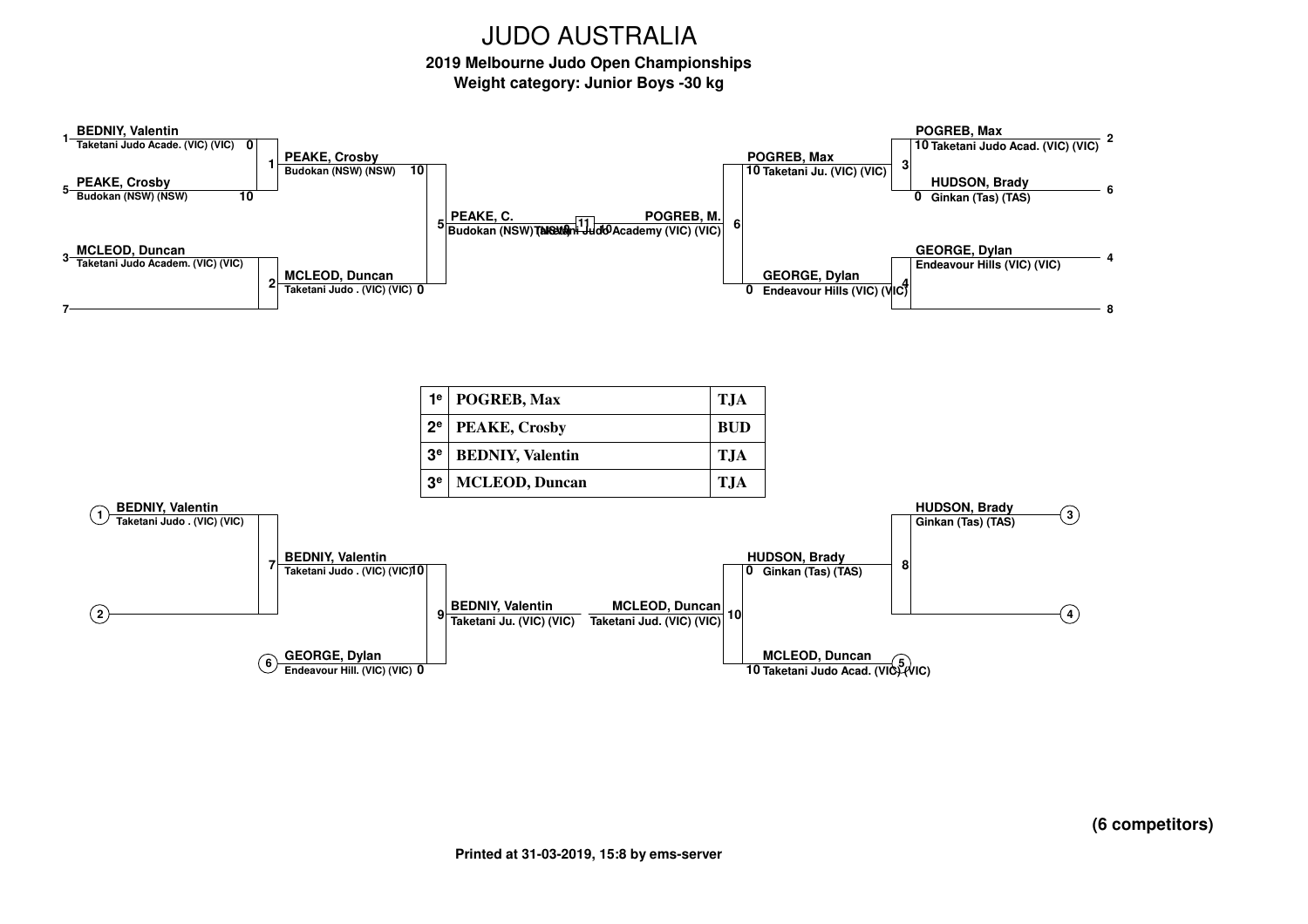**2019 Melbourne Judo Open Championships**

Weight category: Junior Boys -34 kg



|                          |             |             | 3        | <b>Fights won</b>   |              |
|--------------------------|-------------|-------------|----------|---------------------|--------------|
|                          |             |             |          | <b>Total points</b> | <b>Place</b> |
| <b>BONNE, Mikael</b>     | $\mathbf 0$ | $\mathbf 0$ |          |                     | 3            |
| [HALI]                   | 00000       | 00000       |          |                     |              |
| <b>CHAMBERS, Cameron</b> |             |             | $\bf{0}$ | 1                   | $\mathbf{2}$ |
| [TJA]                    | 10000       |             | 00000    | 10                  |              |
| <b>CHEN, Evan</b>        |             | 1           | 1        | $\overline{2}$      |              |
| [TJA]                    |             | 10000       | 10001    | 20                  |              |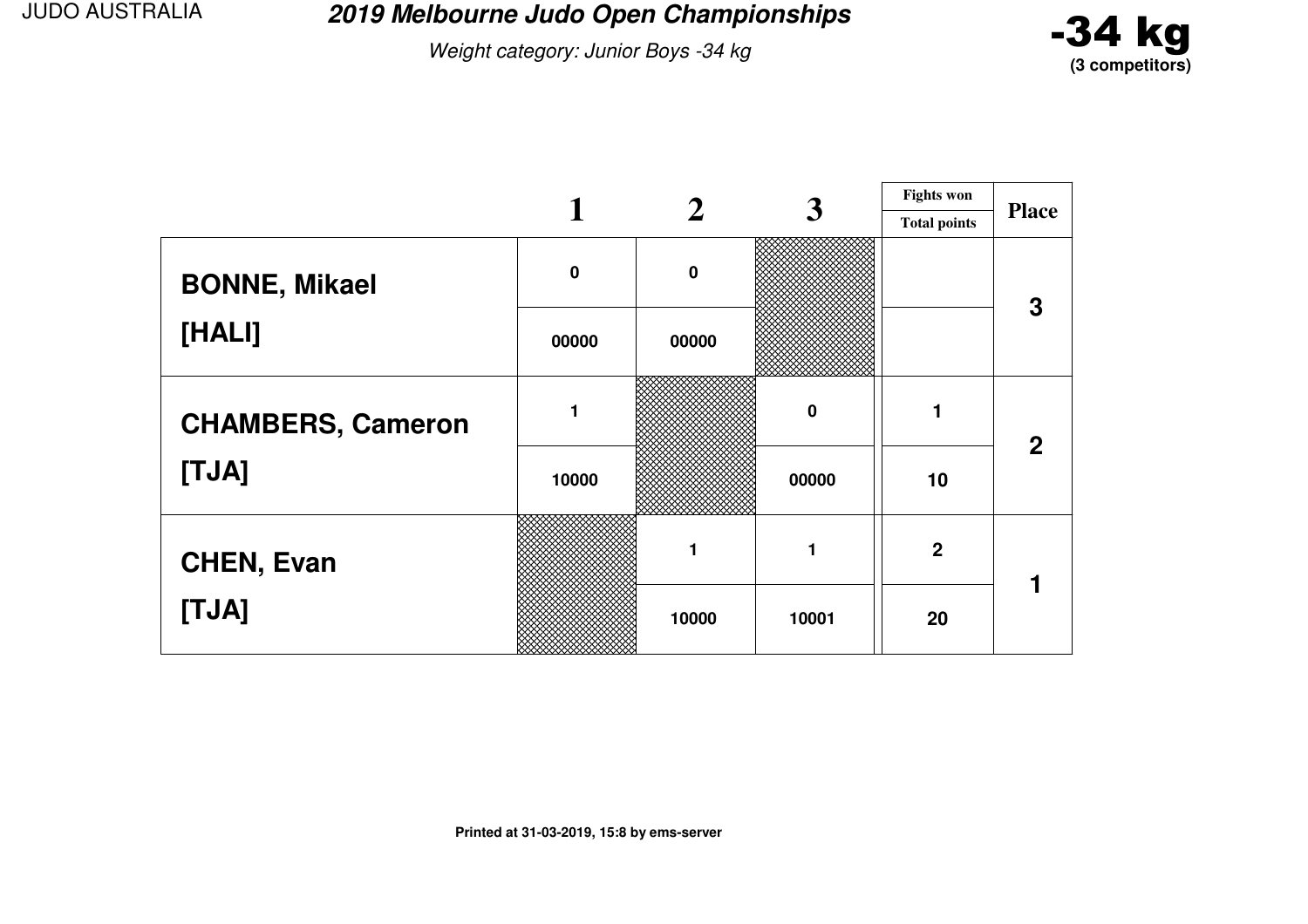**2019 Melbourne Judo Open Championships**

Weight category: Junior Boys -38 kg



|                            |             |          | 3        | <b>Fights won</b>   |              |
|----------------------------|-------------|----------|----------|---------------------|--------------|
|                            |             |          |          | <b>Total points</b> | <b>Place</b> |
| <b>ZOLLINGER, Benjamin</b> | $\mathbf 0$ | $\bf{0}$ |          |                     | 3            |
| [BUD]                      | 00001       | 00000    |          |                     |              |
| <b>GLUSHKOV, Alexander</b> |             |          | $\bf{0}$ |                     | $\mathbf{2}$ |
| [PLA]                      | 02000       |          | 00000    | 10                  |              |
| <b>CORMACK, Angus</b>      |             | 1        | 1        | $\mathbf 2$         |              |
| [TJA]                      |             | 10000    | 10000    | 20                  |              |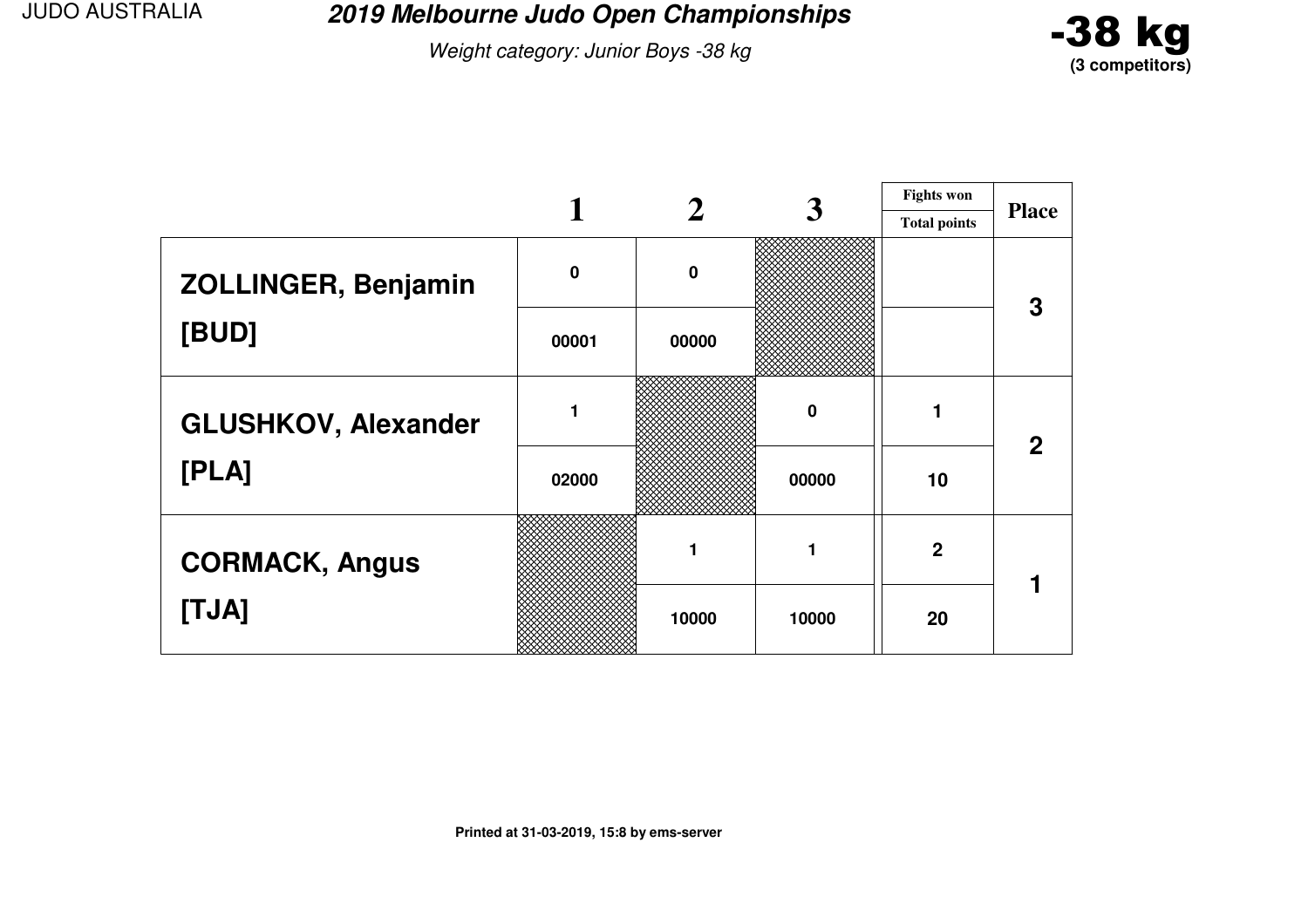#### 2019 Melbourne Judo Open Championships30th & 31st March 2019Weight category: Junior Boys -42 kg



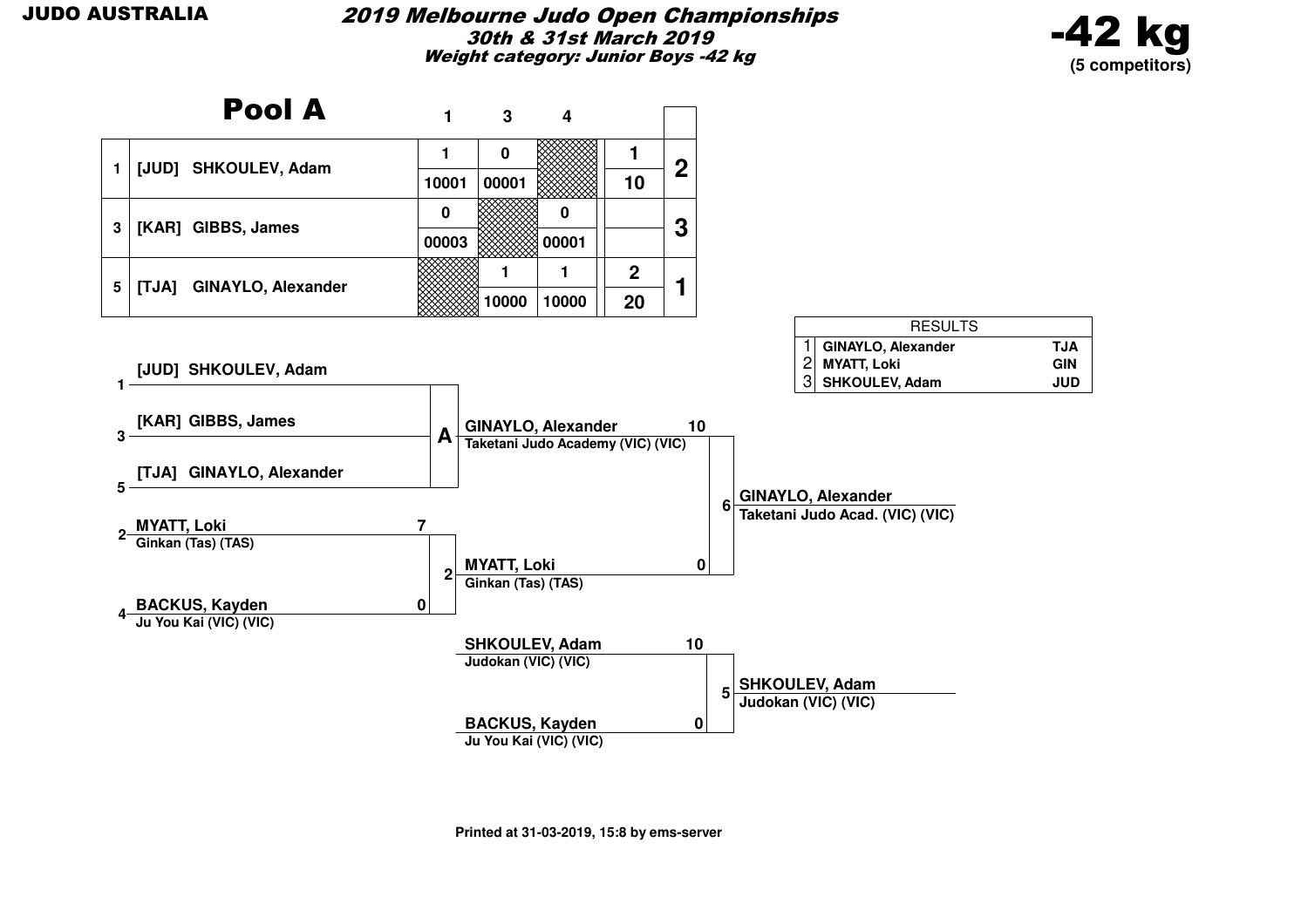## JUDO AUSTRALIA 2019 Melbourne Judo Open Championships 30th & 31st March 2019 Weight category: Junior Boys +50 kg

| <b>Contest</b> | Name                   | <b>Score</b> | Score   Name |                        | Time |
|----------------|------------------------|--------------|--------------|------------------------|------|
|                |                        |              |              |                        |      |
| $-2$           | KELLY, Akos            | 10           |              | HEAD, Takashi          | 0:14 |
|                | Resilience (VIC) (VIC) |              |              | Resilience (VIC) (VIC) |      |
|                |                        |              |              |                        |      |

|   | <b>KELLY, Akos</b>     | 10 | <b>HEAD</b><br>Takashi |  |
|---|------------------------|----|------------------------|--|
| - | Resilience (VIC) (VIC) |    | Resilience (VIC) (VIC) |  |

|                                      | wu<br>◝▭▭▭ |  |                                                   |  |
|--------------------------------------|------------|--|---------------------------------------------------|--|
| $\overline{\phantom{a}}$<br><u>_</u> | vπ.        |  | $\cdots$<br>Resilience<br>VK:<br><b>TVTC</b><br>. |  |

Score points: Ippon 100 / Wazaari 10 / Yuko 1 / Yusei gachi 0,5

| <b>RESULTS</b>    |            |  |  |  |  |
|-------------------|------------|--|--|--|--|
| 1   KELLY, Akos   | <b>RES</b> |  |  |  |  |
| 2   HEAD, Takashi | <b>RES</b> |  |  |  |  |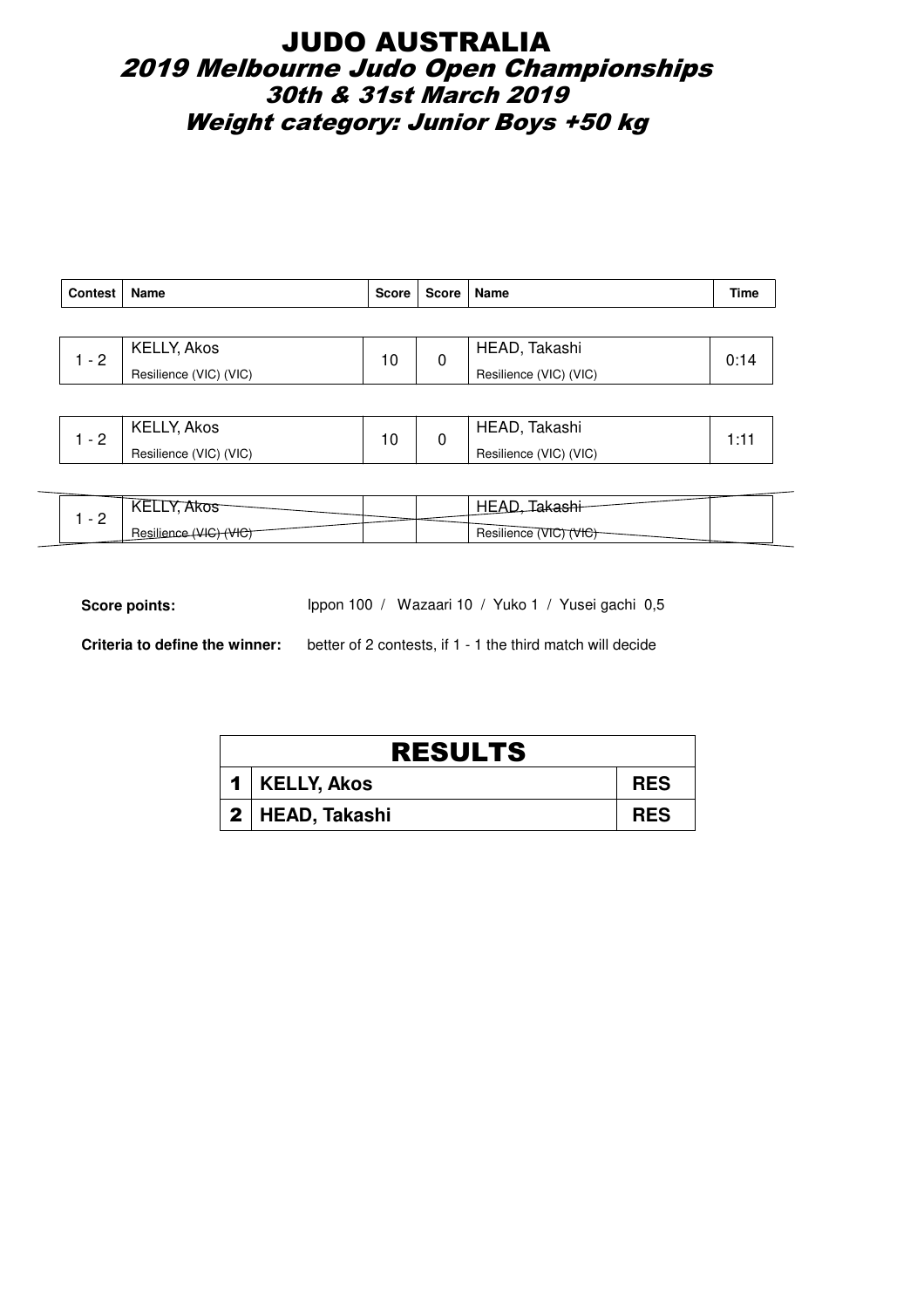

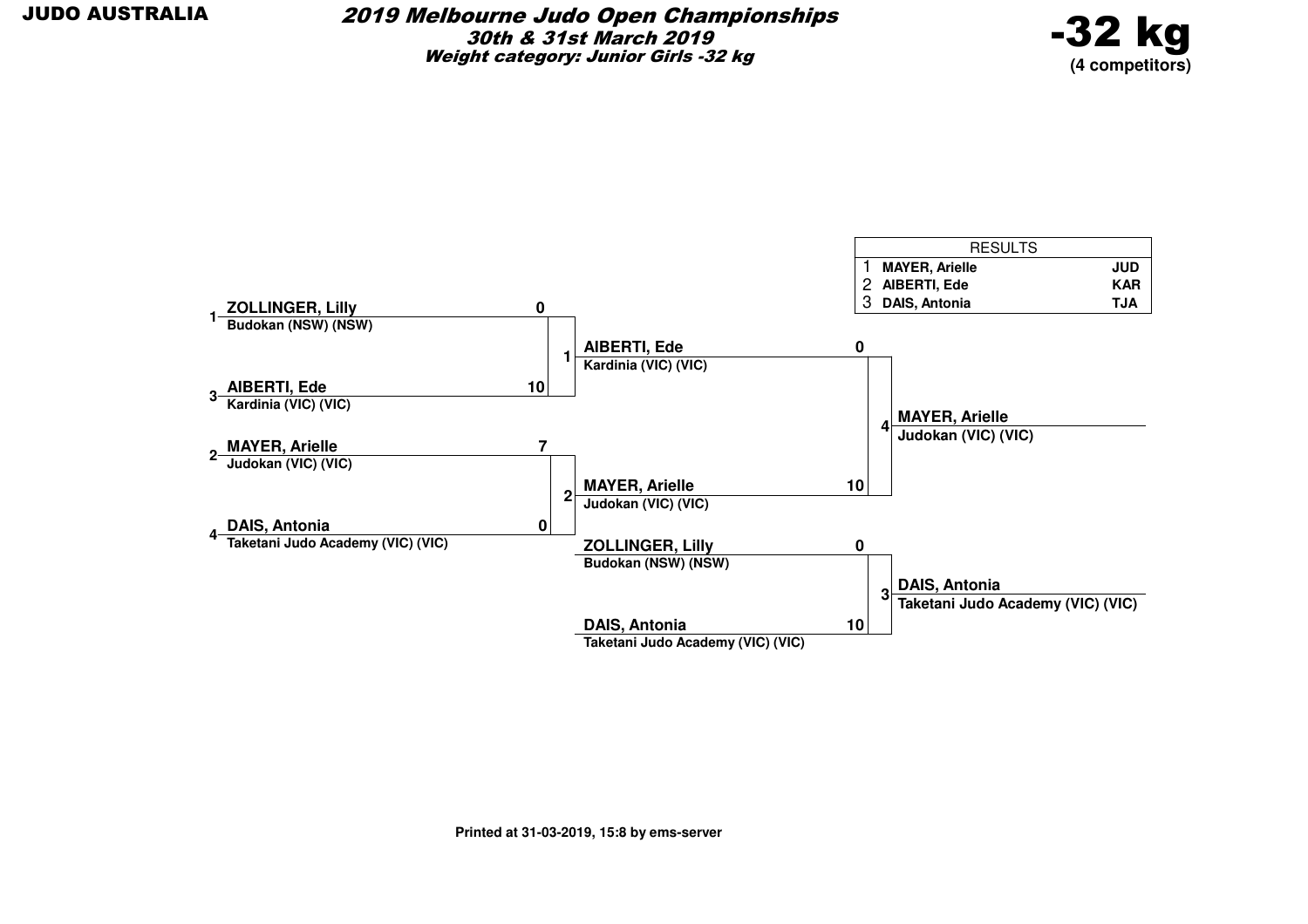## JUDO AUSTRALIA 2019 Melbourne Judo Open Championships 30th & 31st March 2019 Weight category: Junior Girls -29 kg

| <b>Contest</b> | Name                              | <b>Score</b> | <b>Score</b> | <b>Name</b>                       | Time |
|----------------|-----------------------------------|--------------|--------------|-----------------------------------|------|
|                |                                   |              |              |                                   |      |
| $1 - 2$        | SALINAS, Audrey                   | 0            | 10           | KAO, Kayley                       | 0:54 |
|                | Taketani Judo Academy (VIC) (VIC) |              |              | Taketani Judo Academy (VIC) (VIC) |      |
|                |                                   |              |              |                                   |      |
| $1 - 2$        | <b>SALINAS, Audrey</b>            | 10           | 0            | KAO, Kayley                       | 0:31 |
|                | Taketani Judo Academy (VIC) (VIC) |              |              | Taketani Judo Academy (VIC) (VIC) |      |

| $\overline{\phantom{0}}$ | SALINAS, Audrey                   |  | KAO, Kayley                         |  |
|--------------------------|-----------------------------------|--|-------------------------------------|--|
| ∼                        | Taketani Judo Academy (VIC) (VIC) |  | ' Taketani Judo Academy (VIC) (VIC) |  |

Score points: Ippon 100 / Wazaari 10 / Yuko 1 / Yusei gachi 0,5

| <b>RESULTS</b>      |            |  |  |  |  |
|---------------------|------------|--|--|--|--|
| 1   KAO, Kayley     | <b>TJA</b> |  |  |  |  |
| 2   SALINAS, Audrey | <b>TJA</b> |  |  |  |  |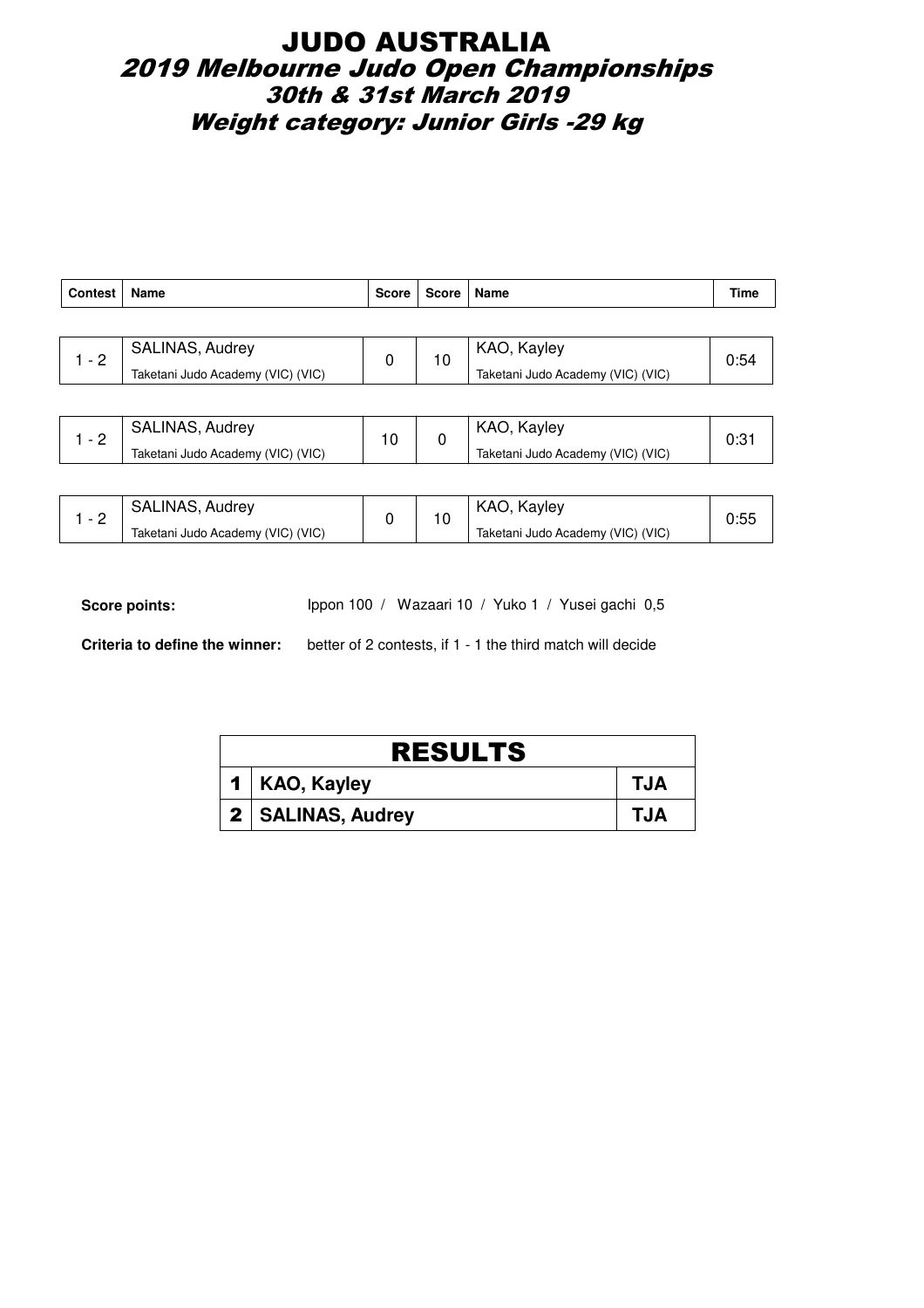## JUDO AUSTRALIA 2019 Melbourne Judo Open Championships 30th & 31st March 2019 Weight category: Junior Girls -25 kg

| Contest | Name              | <b>Score</b> | Score   Name |                                | Time |
|---------|-------------------|--------------|--------------|--------------------------------|------|
|         |                   |              |              |                                |      |
| $1 - 2$ | LE, Mai           | 10           | 0            | <b>BONNE, Amelia</b>           | 0:17 |
|         | iJudo (VIC) (VIC) |              |              | Hawthon & Lilydale (VIC) (VIC) |      |
|         |                   |              |              |                                |      |

| $\overline{\phantom{0}}$ | Mai<br>LE.        |     | <b>BONNE, Amelia</b>           |    |
|--------------------------|-------------------|-----|--------------------------------|----|
| <u>_</u>                 | iJudo (VIC) (VIC) | . U | Hawthon & Lilydale (VIC) (VIC) | υ. |

| IVId.<br>. | ъ.                 |
|------------|--------------------|
| <u>_</u>   | Hawthon<br>ulvdate |

Score points: Ippon 100 / Wazaari 10 / Yuko 1 / Yusei gachi 0,5

| <b>RESULTS</b>    |             |  |  |  |  |
|-------------------|-------------|--|--|--|--|
| $1 \mid$ LE, Mai  | IJU         |  |  |  |  |
| 2   BONNE, Amelia | <b>HALI</b> |  |  |  |  |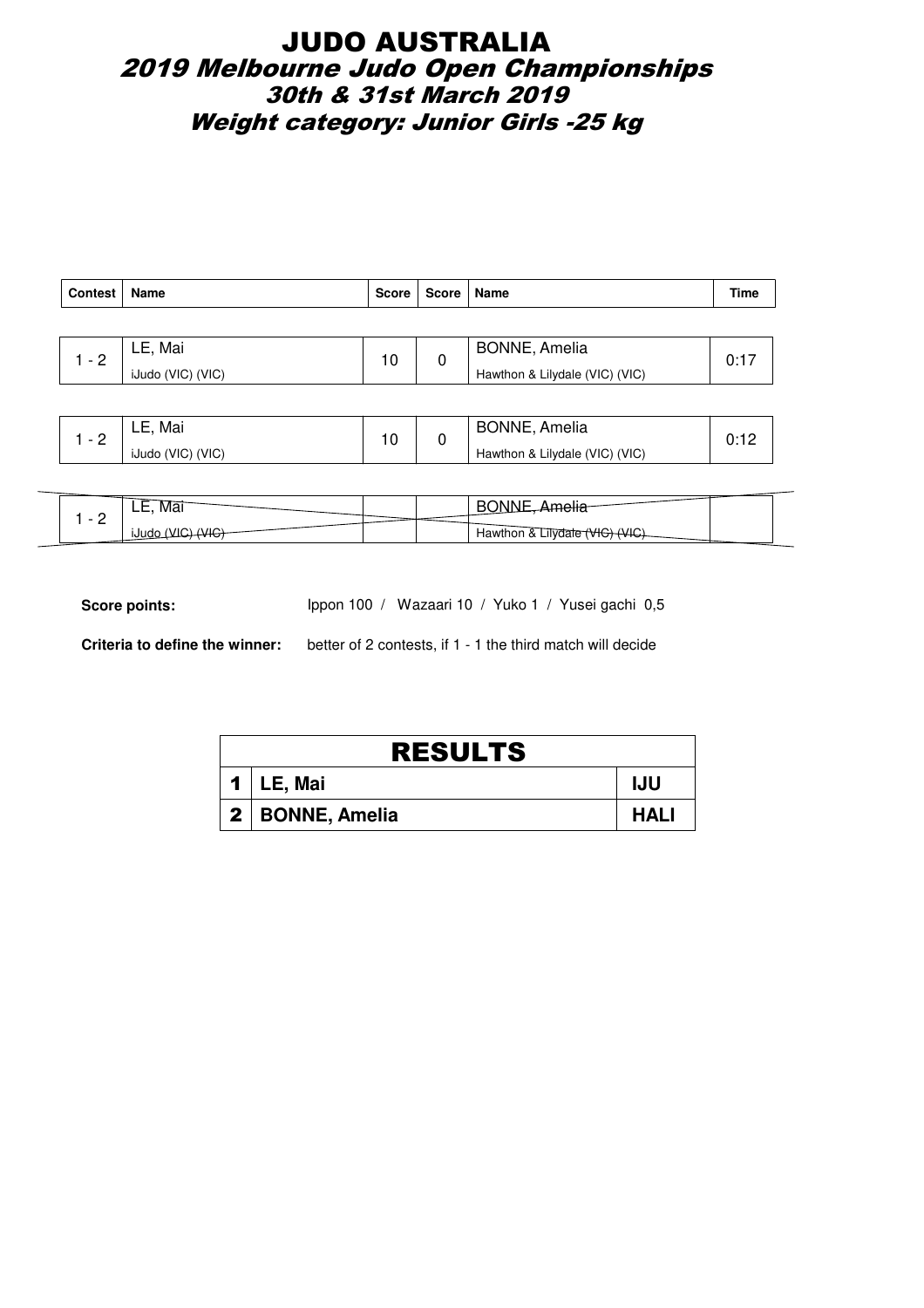## JUDO AUSTRALIA 2019 Melbourne Judo Open Championships 30th & 31st March 2019 Weight category: Junior Boys -50 kg

| Contest | Name               | <b>Score</b> | Score   Name |                    | Time |
|---------|--------------------|--------------|--------------|--------------------|------|
|         |                    |              |              |                    |      |
|         | BARRANGER, Kobi    |              | 10           | VOLKANOVSKI, Jaden |      |
| $-2$    | Ginkan (Tas) (TAS) |              |              | iJudo (VIC) (VIC)  | 0:59 |
|         |                    |              |              |                    |      |

|          | BARRANGER, Kobi    | $\overline{ }$ | VOLKANOVSKI, Jaden |  |
|----------|--------------------|----------------|--------------------|--|
| <u>_</u> | Ginkan (Tas) (TAS) | טי             | iJudo (VIC) (VIC)  |  |

|   | 5AB.                     |  | $\mathcal{U}$<br><del>J</del> aden      |  |
|---|--------------------------|--|-----------------------------------------|--|
| - | $\sim$<br>`^ ^<br>Ginkan |  | 11.11.4<br>'VIC<br><b>IJUDO</b><br>VIU. |  |

Score points: Ippon 100 / Wazaari 10 / Yuko 1 / Yusei gachi 0,5

| <b>RESULTS</b>         |            |  |  |  |  |
|------------------------|------------|--|--|--|--|
| 1   VOLKANOVSKI, Jaden | <b>IJU</b> |  |  |  |  |
| 2   BARRANGER, Kobi    | <b>GIN</b> |  |  |  |  |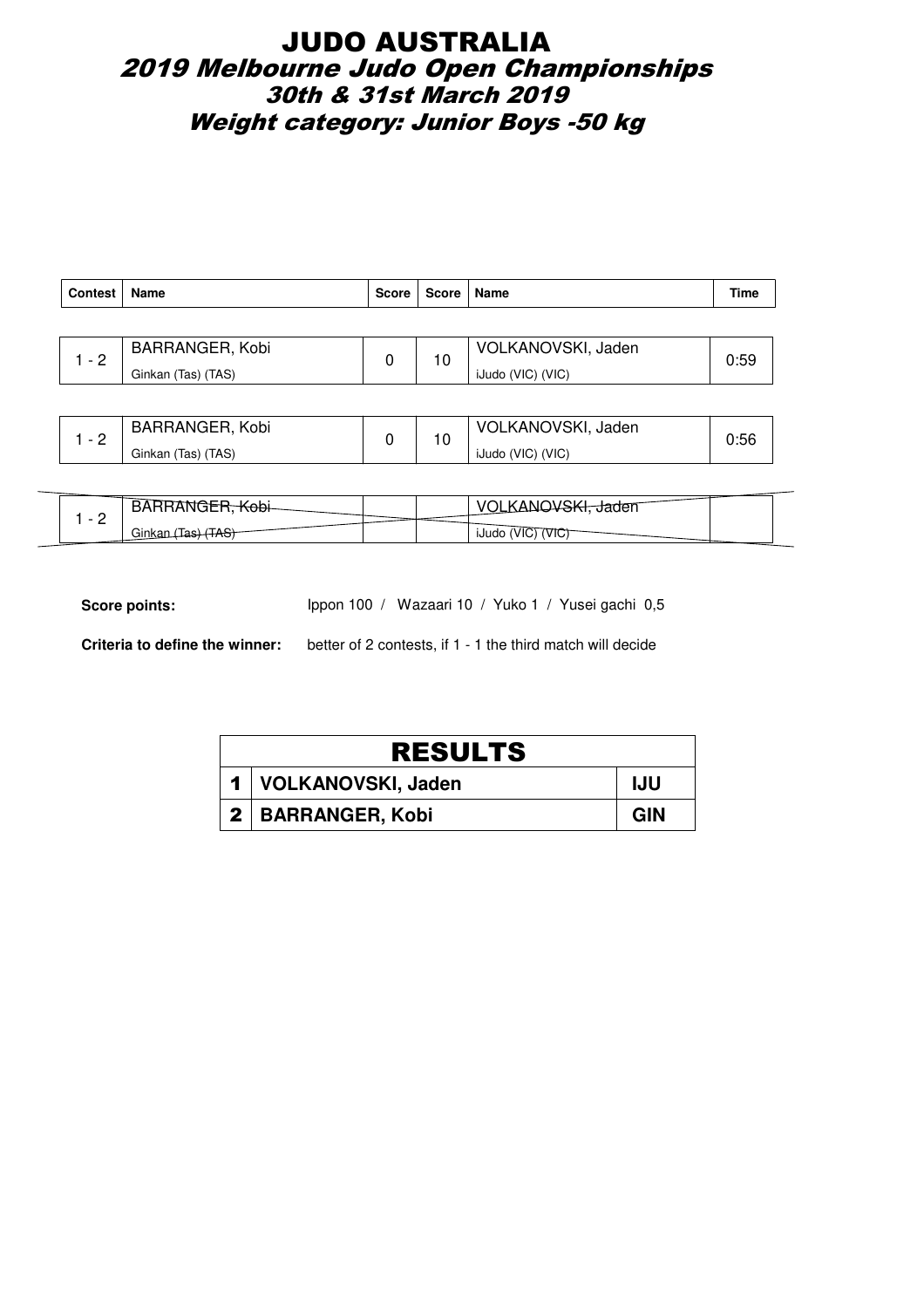## JUDO AUSTRALIA 2019 Melbourne Judo Open Championships 30th & 31st March 2019 Weight category: Junior Boys -46 kg

| <b>Contest</b> | Name                   | <b>Score</b> | Score | Name                            | <b>Time</b> |
|----------------|------------------------|--------------|-------|---------------------------------|-------------|
|                |                        |              |       |                                 |             |
| $\sim$ - 2     | <b>STANLEY, Harley</b> |              | 10    | SFREGOLA, Giuseppe              | 0:36        |
|                | Ju You Kai (VIC) (VIC) |              |       | Berard Judo Academy (VIC) (VIC) |             |
|                |                        |              |       |                                 |             |
|                | CTANIL EV Harlou       |              |       | CEDECALA Civenne                |             |

|   | <b>STANLEY, Harley</b> |  | SFREGOLA, Giuseppe              |  |
|---|------------------------|--|---------------------------------|--|
| - | Ju You Kai (VIC) (VIC) |  | Berard Judo Academy (VIC) (VIC) |  |

| -      |                   |  |                                           |  |
|--------|-------------------|--|-------------------------------------------|--|
| -<br>- | Ju<br>וחץ<br>VIU. |  | Berard Judo Academy (VIC)<br>$\mathbf{v}$ |  |

Score points: Ippon 100 / Wazaari 10 / Yuko 1 / Yusei gachi 0,5

| <b>RESULTS</b>         |            |  |  |  |
|------------------------|------------|--|--|--|
| 1   SFREGOLA, Giuseppe | <b>BFR</b> |  |  |  |
| 2   STANLEY, Harley    | JUY        |  |  |  |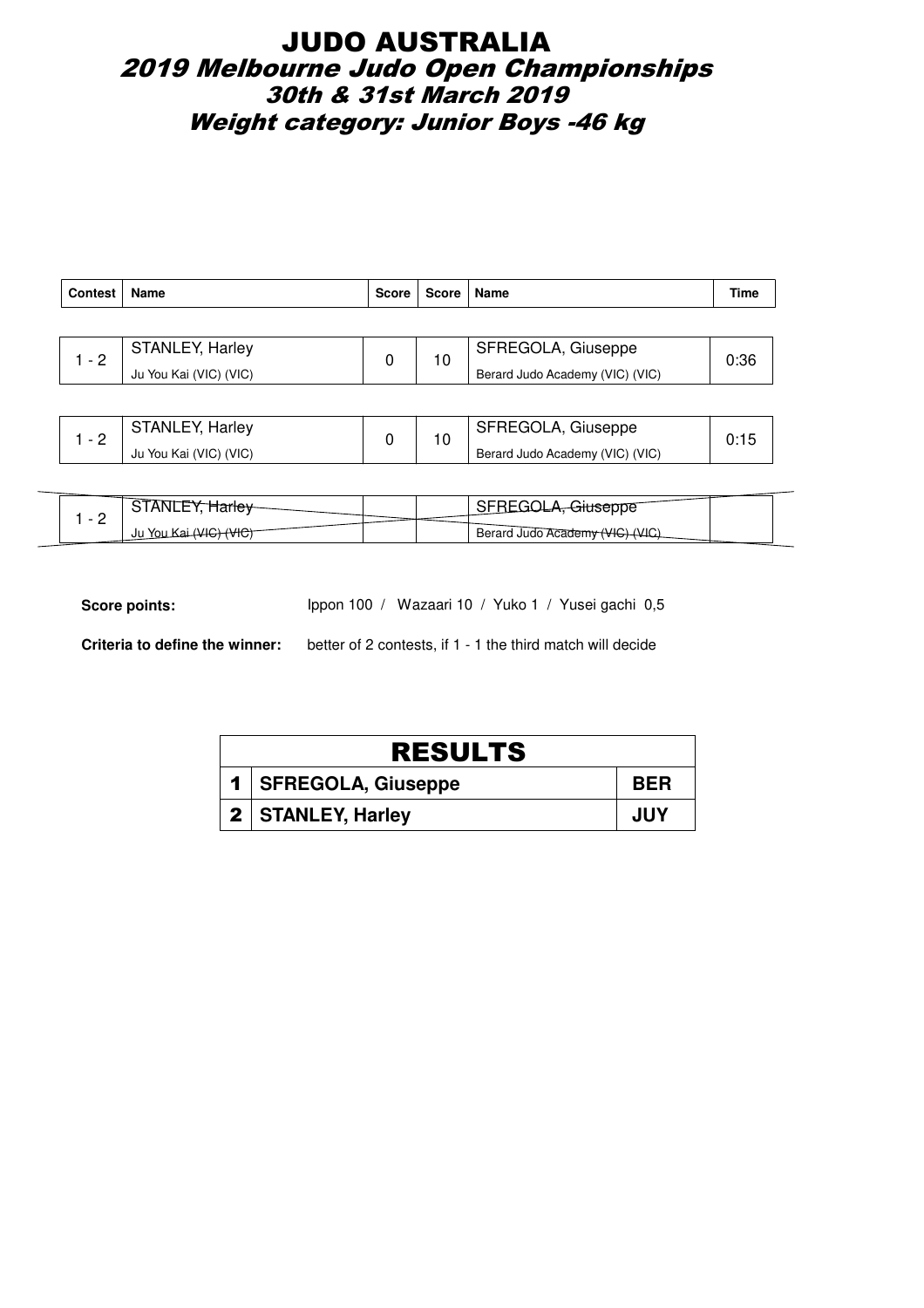## JUDO AUSTRALIA 2019 Melbourne Judo Open Championships 30th & 31st March 2019 Weight category: Junior Girls -40 kg

| <b>Contest</b> | <b>Name</b>                       | <b>Score</b> | Score | Name                     | Time |
|----------------|-----------------------------------|--------------|-------|--------------------------|------|
|                |                                   |              |       |                          |      |
| $1 - 2$        | TAI TIN, Lily                     | 10           | 0     | CARAVELLO, Lisa          | 3:13 |
|                | Taketani Judo Academy (VIC) (VIC) |              |       | Shogun Hills (QLD) (QLD) |      |
|                |                                   |              |       |                          |      |
| $1 - 2$        | TAI TIN, Lily                     | 10           | 0     | CARAVELLO, Lisa          | 2:01 |
|                | Taketani Judo Academy (VIC) (VIC) |              |       | Shogun Hills (QLD) (QLD) |      |

| Taketani Judo Academy (VIC) (VIC) | Shogun Hills (QLD) (QLD)     |  |
|-----------------------------------|------------------------------|--|
|                                   |                              |  |
|                                   |                              |  |
| . IIV -<br>АI<br>---              | CARAVEL <sup>1</sup><br>---- |  |

| ∟llV<br>IAI.                              |  | ∟l∂a                         |  |
|-------------------------------------------|--|------------------------------|--|
| ™ (VIC)<br>Taketani Judo Academy (VIC) (' |  | Shoqun Hills (C<br>₩<br>תוסו |  |

Score points: Ippon 100 / Wazaari 10 / Yuko 1 / Yusei gachi 0,5

| <b>RESULTS</b>      |            |  |  |  |
|---------------------|------------|--|--|--|
| 1   TAI TIN, Lily   | <b>TJA</b> |  |  |  |
| 2   CARAVELLO, Lisa | <b>SHO</b> |  |  |  |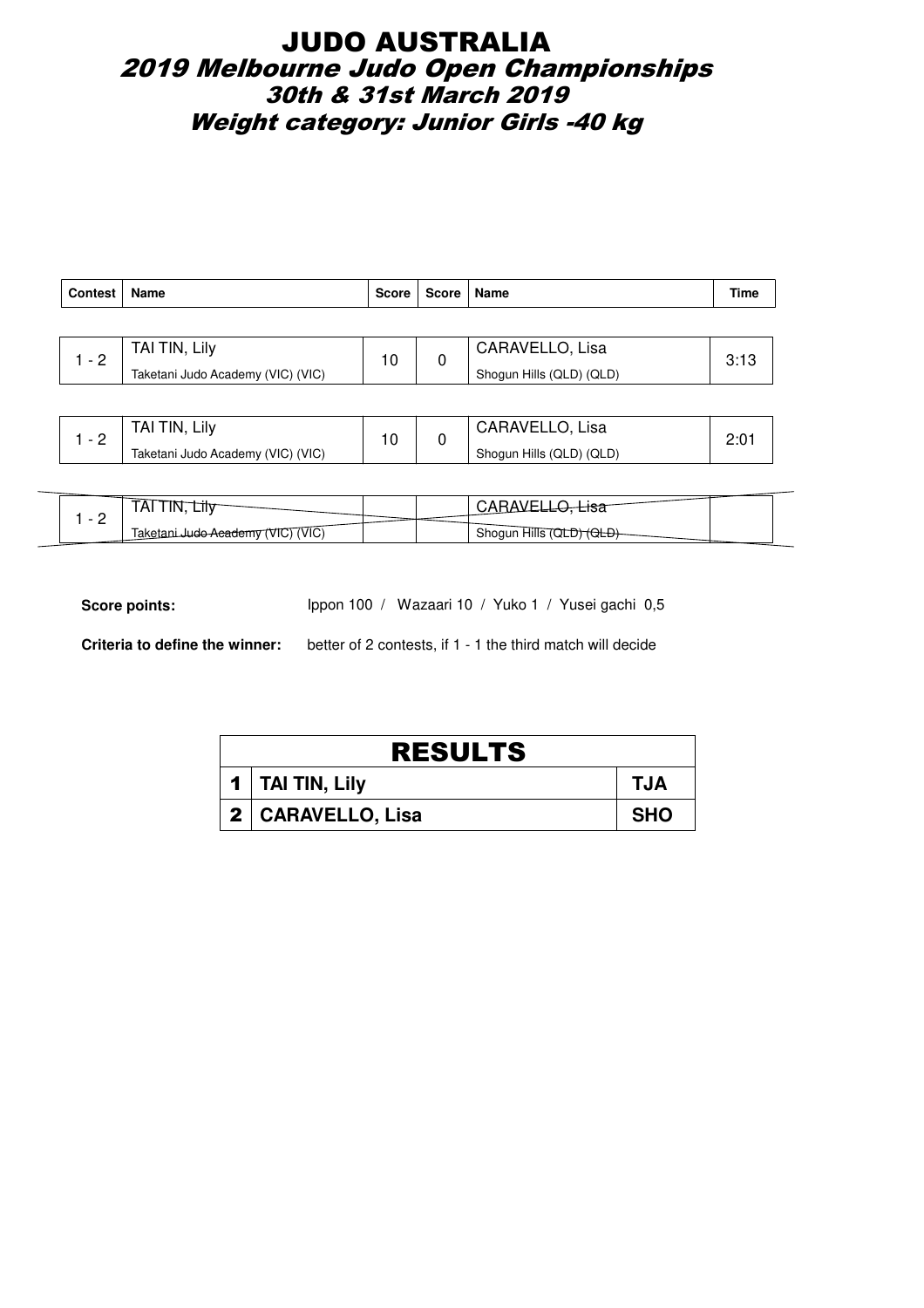**2019 Melbourne Judo Open ChampionshipsWeight category: Junior Girls -36 kg**

**NIGHTINGALE, Mica Traralgon (VIC) (VIC)KONTOS, Anthi Senshi Judo Academy (VIC) (VIC)01715DE SILVA, Chloe Taketani Judo Academ. (VIC) (VIC)0COOK, Amber Muchea (WA) (WA)21037SALINAS, Genevieve Taketani Judo Acad. (VIC) (VIC)0MURRAY, Grace iJudo (VIC) (VIC)10326YAMANAKA, Sakura Taketani Judo Acad. (VIC) (VIC)4 Taketani Judo Acad. (VIC) (VIC)1048NIGHTINGALE, MicaTraralgon (VIC) (VIC)COOK, Amber Muchea (WA) (WA)5 Traralgon (VIC) (VIC) Taketani Judo Academy (VIC) (VIC) <sup>11</sup> <sup>0</sup> <sup>10</sup> 100MURRAY, Grace iJudo (VIC) (VIC)0YAMANAKA, Sakura6KONTOS, Anthi Senshi Judo A. (VIC) (VIC)10DE SILVA, Chloe Taketani Judo . (VIC) (VIC)0712SALINAS, Genevieve Taketani Ju. (VIC) (VIC)834KONTOS, Anthi Senshi Judo A. (VIC) (VIC)10MURRAY, GraceiJudo (VIC) (VIC)90KONTOS, Anthi Senshi Judo. (VIC) (VIC)6SALINAS, Genevieve Taketani Ju. (VIC) (VIC)0COOK, Amber Muchea (WA) (WA)1010COOK, Amber Muchea (WA) (WA)5NIGHTINGALE, M.YAMANAKA, S.1e2e 3e 3eYAMANAKA, Sakura TJANIGHTINGALE, Mica TRAKONTOS, Anthi SENCOOK, Amber MUC**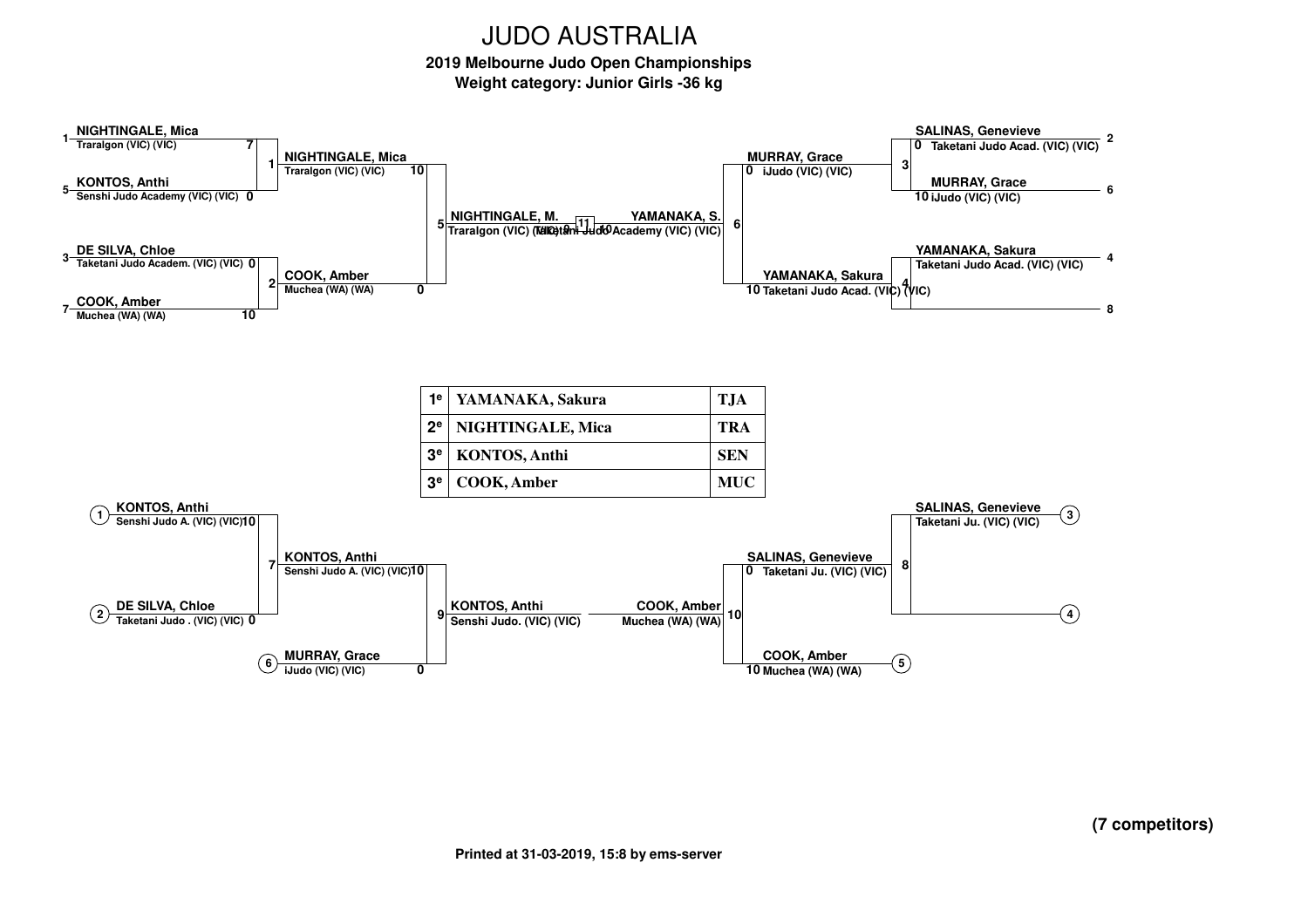## JUDO AUSTRALIA 2019 Melbourne Judo Open Championships 30th & 31st March 2019 Weight category: Junior Girls -48 kg

| <b>Contest</b> | Name                              | <b>Score</b> | Score  | ∣ Name                         | Time |
|----------------|-----------------------------------|--------------|--------|--------------------------------|------|
|                |                                   |              |        |                                |      |
| $1 - 2$        | TAI TIN., Lilly                   | 0            | 10     | HALLER-TROST, Romy             | 3:00 |
|                | Taketani Judo Academy (VIC) (VIC) |              |        | Hawthon & Lilydale (VIC) (VIC) |      |
|                |                                   |              |        |                                |      |
|                | TAI TIN., Lilly                   |              | $\sim$ | HALLER-TROST, Romy             |      |

| - | _illv<br>I AI                     |  | LER-TROST, Romy<br>HALL.       |  |
|---|-----------------------------------|--|--------------------------------|--|
|   | Taketani Judo Academy (VIC) (VIC) |  | Hawthon & Lilydale (VIC) (VIC) |  |

| IAI                                  |                              |
|--------------------------------------|------------------------------|
| (VIC)<br>laketani Judo Academy (VIC) | Hawthon & Lilydale (VIC) (V) |

Score points: Ippon 100 / Wazaari 10 / Yuko 1 / Yusei gachi 0,5

| <b>RESULTS</b>         |      |  |  |  |  |
|------------------------|------|--|--|--|--|
| 1   HALLER-TROST, Romy | HALI |  |  |  |  |
| $2$   TAI TIN., Lilly  | TJA  |  |  |  |  |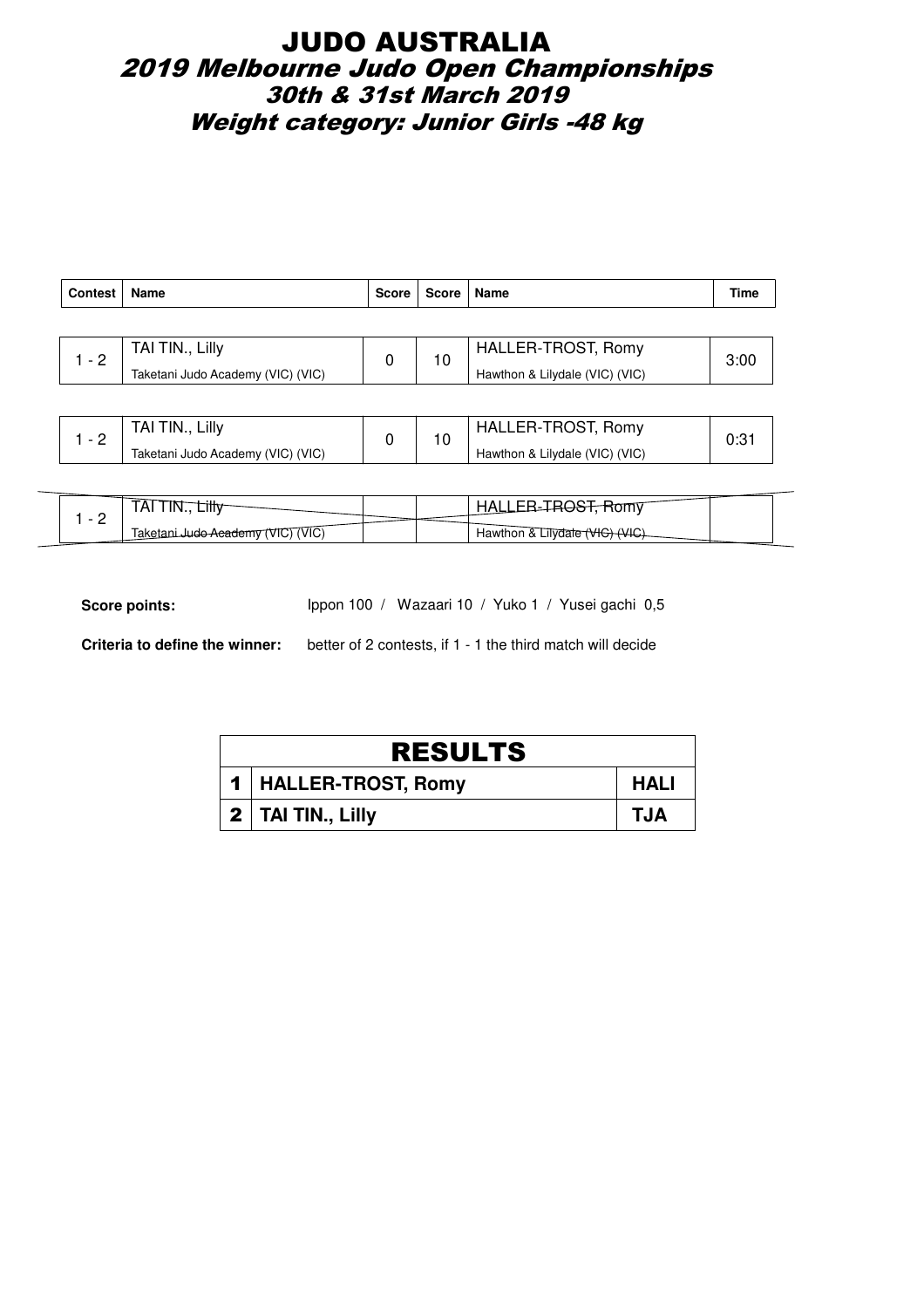**2019 Melbourne Judo Open Championships**

Weight category: Masters Men -90 kg



|                          |             |             | 3        | <b>Fights won</b>   | <b>Place</b> |
|--------------------------|-------------|-------------|----------|---------------------|--------------|
|                          |             |             |          | <b>Total points</b> |              |
| <b>RAMETTA, Bernie</b>   | $\mathbf 0$ | 1           |          |                     | $\mathbf 2$  |
| [RES]                    | 00000       | 10001       |          | 10                  |              |
| <b>FARRINGTON, Craig</b> |             |             |          | $\boldsymbol{2}$    |              |
| [RES]                    | 10000       |             | 10000    | 20                  |              |
| <b>BLAGOJEVIC, Milan</b> |             | $\mathbf 0$ | $\bf{0}$ |                     | 3            |
| [TJA]                    |             | 00000       | 00000    |                     |              |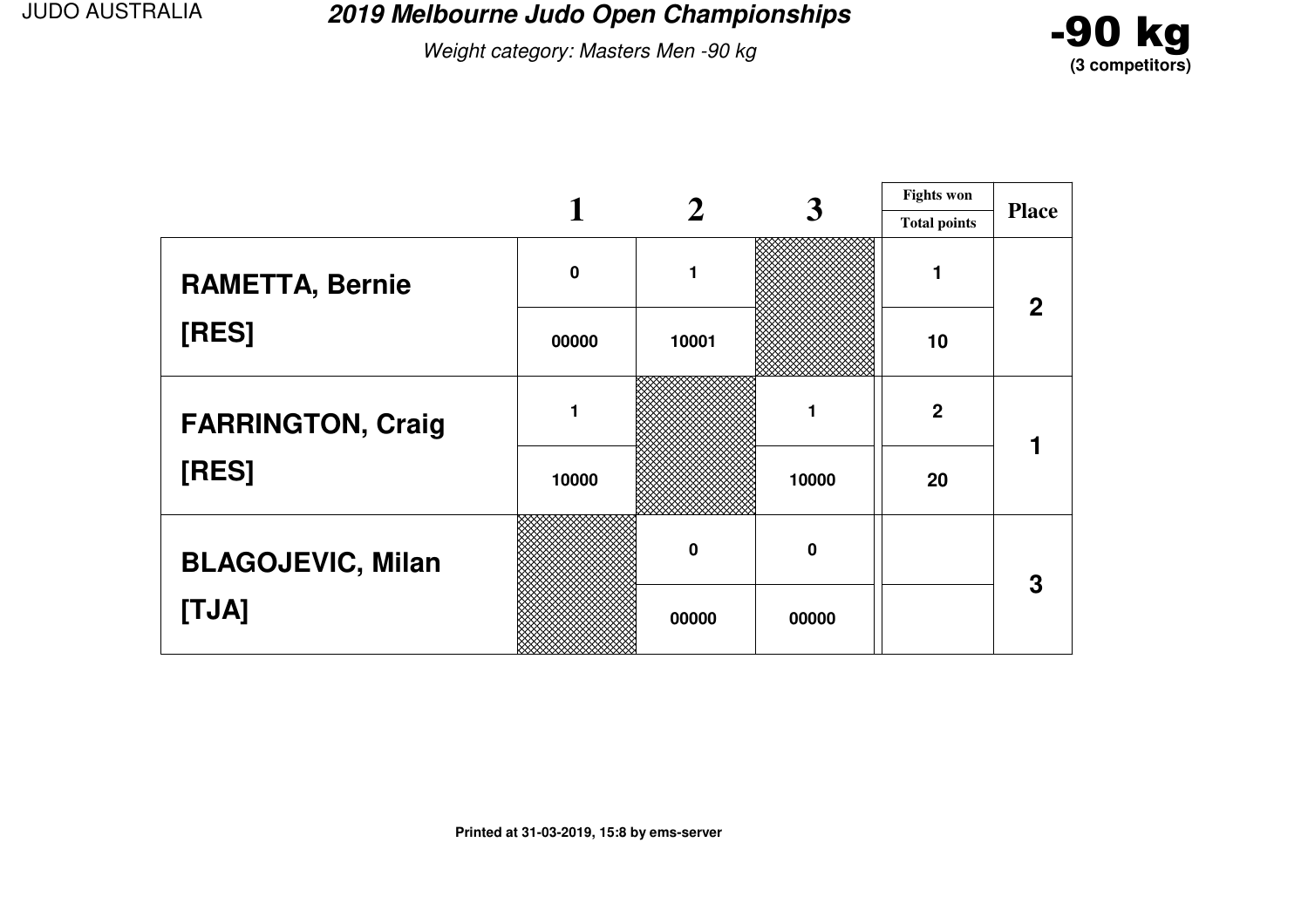## JUDO AUSTRALIA 2019 Melbourne Judo Open Championships 30th & 31st March 2019 Weight category: Masters Men -100 kg

| Contest | Name                  | Score | Score   Name |                                 | Time |  |
|---------|-----------------------|-------|--------------|---------------------------------|------|--|
|         |                       |       |              |                                 |      |  |
| $-2$    | KENT, Konur           | 10    | 0            | VARI, Frank                     | 1:29 |  |
|         | Caulfield (VIC) (VIC) |       |              | Berard Judo Academy (VIC) (VIC) |      |  |
|         |                       |       |              |                                 |      |  |

|   | <b>KENT, Konur</b><br>$\sim$ | VARI, Frank | :50                             |  |
|---|------------------------------|-------------|---------------------------------|--|
| - | Caulfield (VIC) (VIC)        |             | Berard Judo Academy (VIC) (VIC) |  |

| $\overline{\phantom{0}}$<br>$\overline{\phantom{a}}$ |                                               |
|------------------------------------------------------|-----------------------------------------------|
| <u>_</u><br>$\ddot{\phantom{0}}$                     | Berard Judo Academy<br>— 11 ·<br>$\mathbf{v}$ |

Score points: Ippon 100 / Wazaari 10 / Yuko 1 / Yusei gachi 0,5

| <b>RESULTS</b> |                 |            |  |  |
|----------------|-----------------|------------|--|--|
|                | 1   KENT, Konur | <b>CAU</b> |  |  |
|                | 2   VARI, Frank | <b>BER</b> |  |  |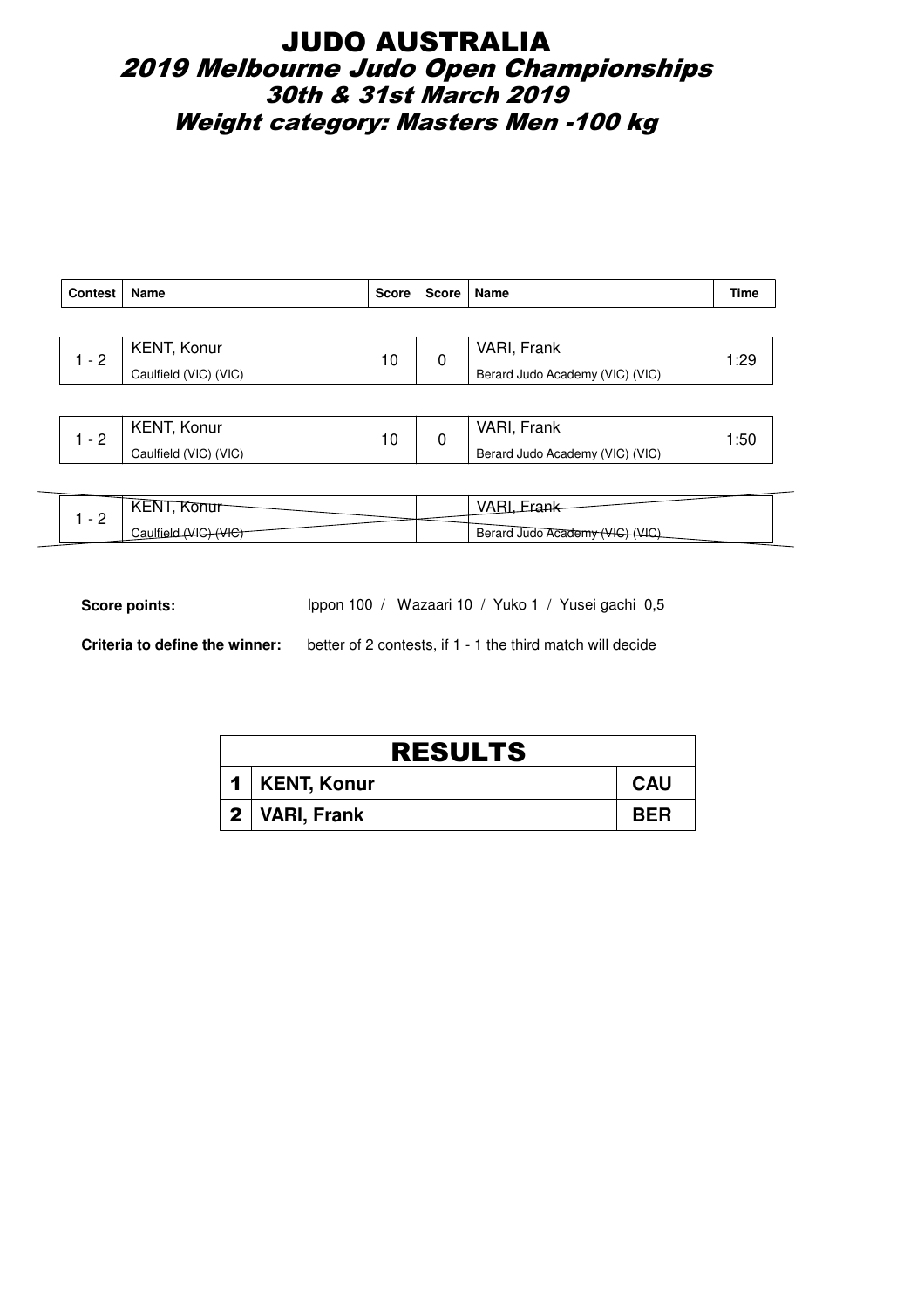#### 2019 Melbourne Judo Open Championships30th & 31st March 2019Weight category: Master Men under 40 -81 kg